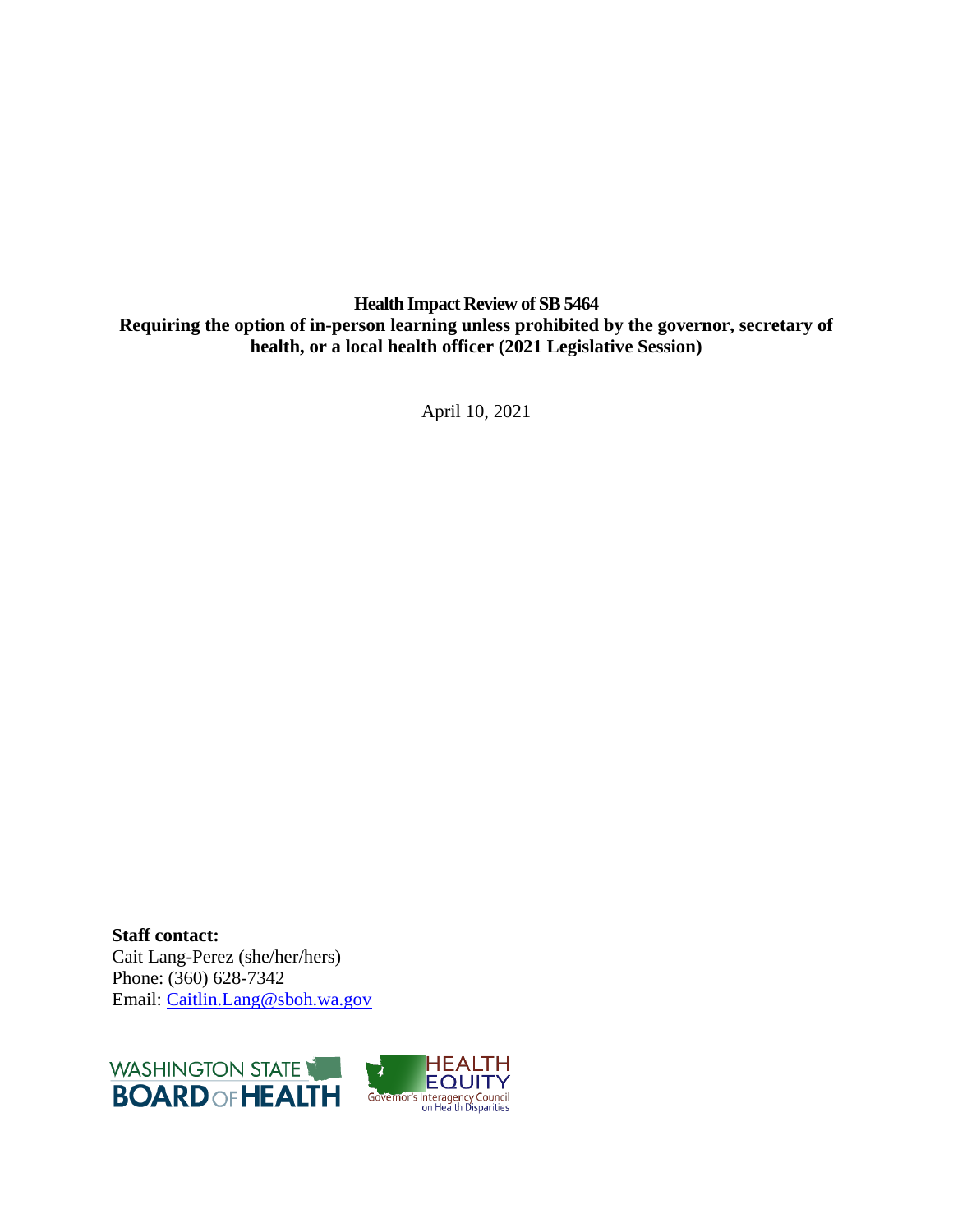## **Full review**

The full Health Impact Review report is available at: <https://sboh.wa.gov/Portals/7/Doc/HealthImpactReviews/HIR-2021-13-SB5464.pdf>

#### **Acknowledgements**

We would like to thank the key informants who provided consultation and technical support during this Health Impact Review.

## **Contents**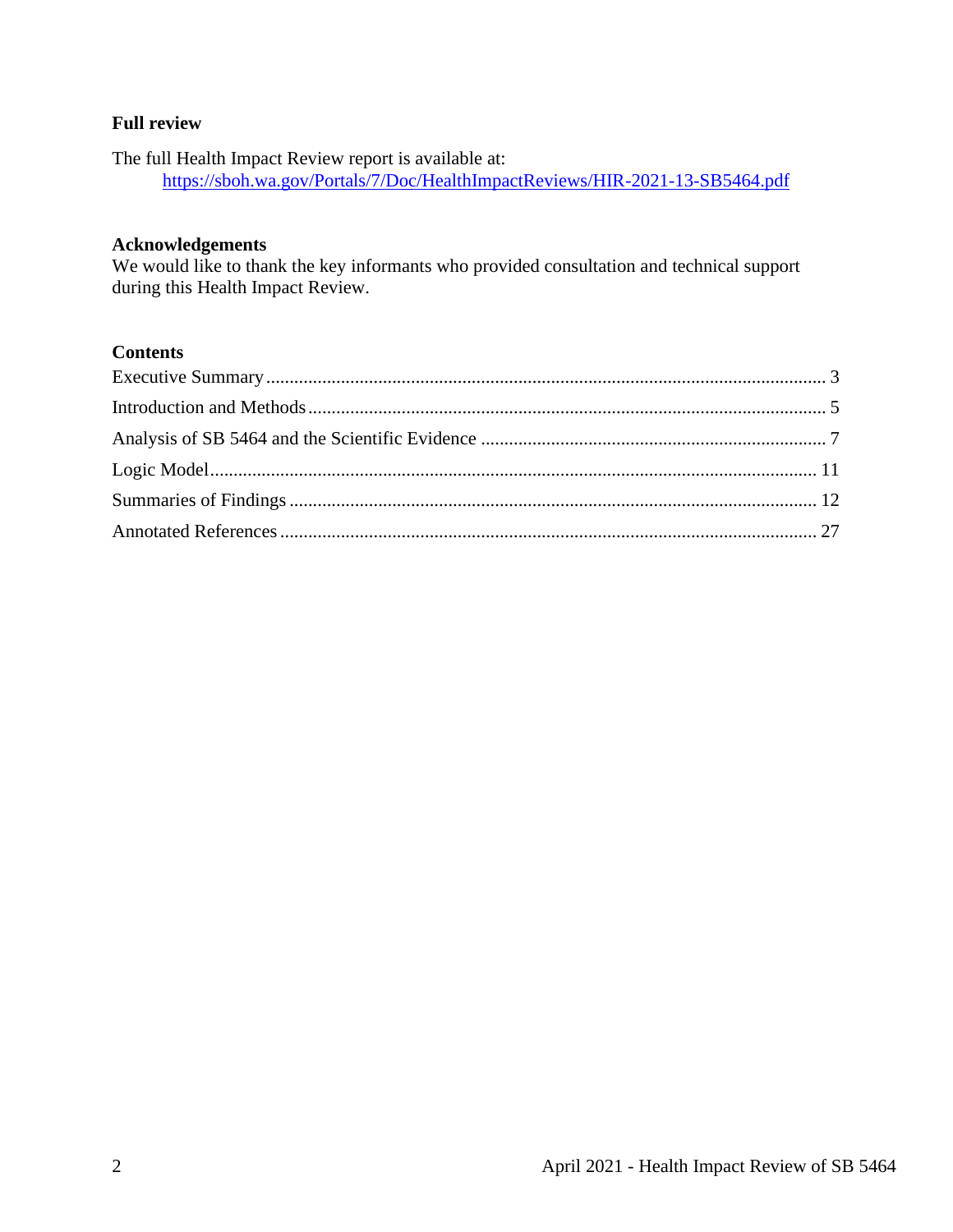#### **Executive Summary**

<span id="page-2-0"></span>**SB 5464, Requiring the option of in-person learning unless prohibited by the governor, secretary of health, or a local health officer (2021 Legislative Session)**

**Evidence indicates that SB 5464 has the potential to increase district provision and student attendance of in-person learning options, which would likely improve educational outcomes and attainment and improve health outcomes for students attending in-person instruction—specific to the COVID-19 pandemic. The impacts on equity are unclear.**

## **BILL INFORMATION**

**Sponsors:** Wilson, L., Braun, Brown, Dozier, Muzzall, Padden, Wagoner, and Wilson, J.

#### **Summary of Bill:**

- Restricts a school district from remaining closed for in-person learning for more than 10 consecutive scheduled school days.
- Requires the school district to offer the option of in-person learning to all students unless inperson learning is prohibited by an order, proclamation, or directive by the Governor, Secretary of Health, or a Local Health Officer.

## **HEALTH IMPACT REVIEW**

#### **Summary of Findings:**

This Health Impact Review found the following evidence for the provisions in SB 5464:

- **Informed assumption** that requiring school districts (K-12) to offer an in-person learning option for students unless otherwise restricted would result in some number of schools complying and offering an in-person learning option for all students. This assumption is based on provisions in the bill and current law, discussions with Office of Superintendent of Public Instruction (OSPI) staff, and school reopening data during the COVID-19 pandemic.
- **Informed assumption** that school districts offering an in-person learning option for all students would result in some number of students attending in-person instruction. This assumption is based on national survey data and in-person instruction data from OSPI.
- **Strong evidence** that students attending in-person learning options will likely improve health outcomes. This discussion focuses on the current pandemic and risks specific to COVID-19.
- **A fair amount of evidence** that students attending in-person instruction would likely improve educational outcomes.
- **Very strong evidence** that improving educational outcomes would likely improve educational attainment.
- **Very strong evidence** that improving educational attainment would likely improve health outcomes.
- **Unclear evidence** of how the bill would impact educational and health inequities since Washington State is a local control state and it is unclear how requirements specified in the bill would be implemented by school districts. It is also unclear which families would choose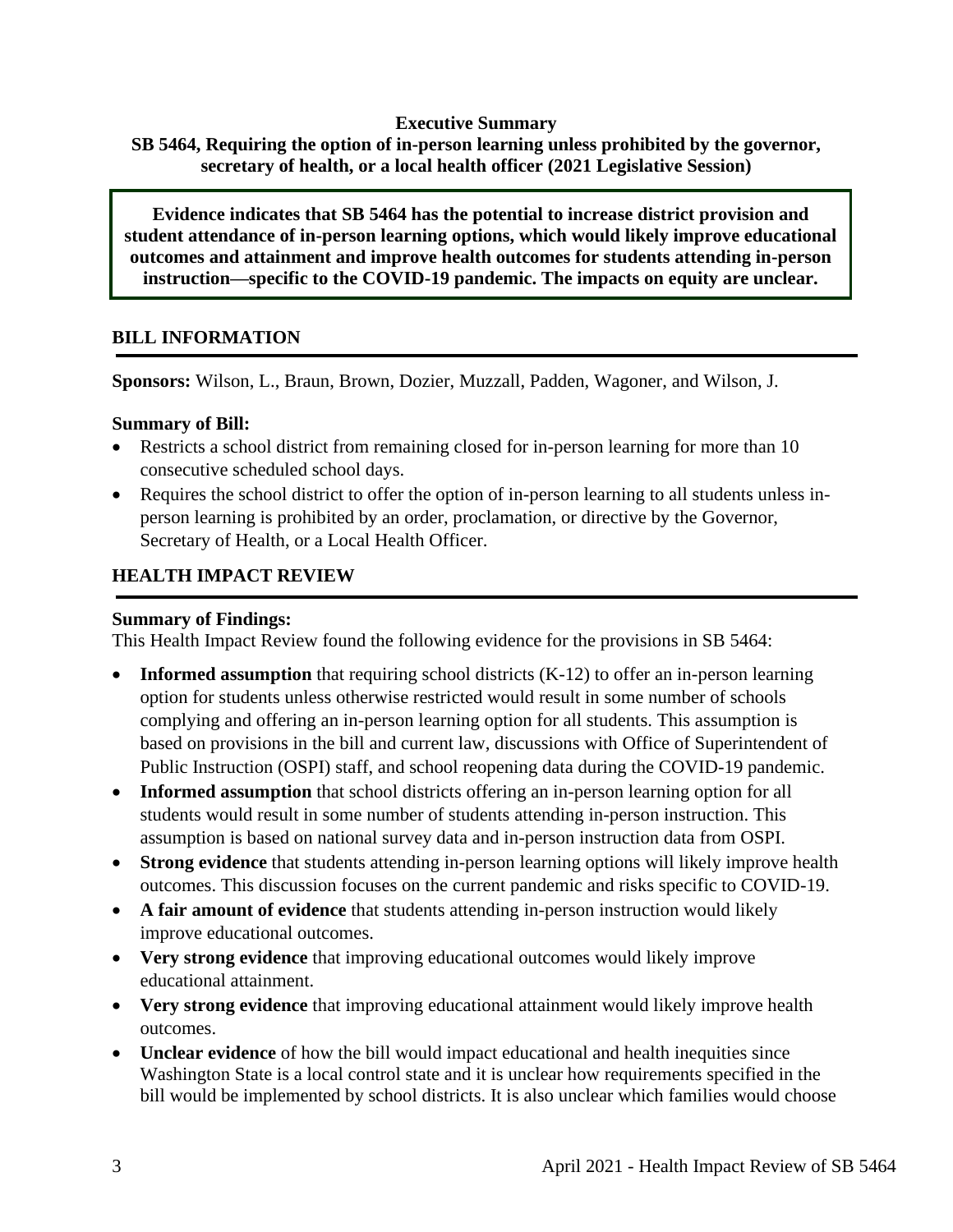to have children attend in-person instruction, especially as risks may differ depending on the initial crisis prompting school closures.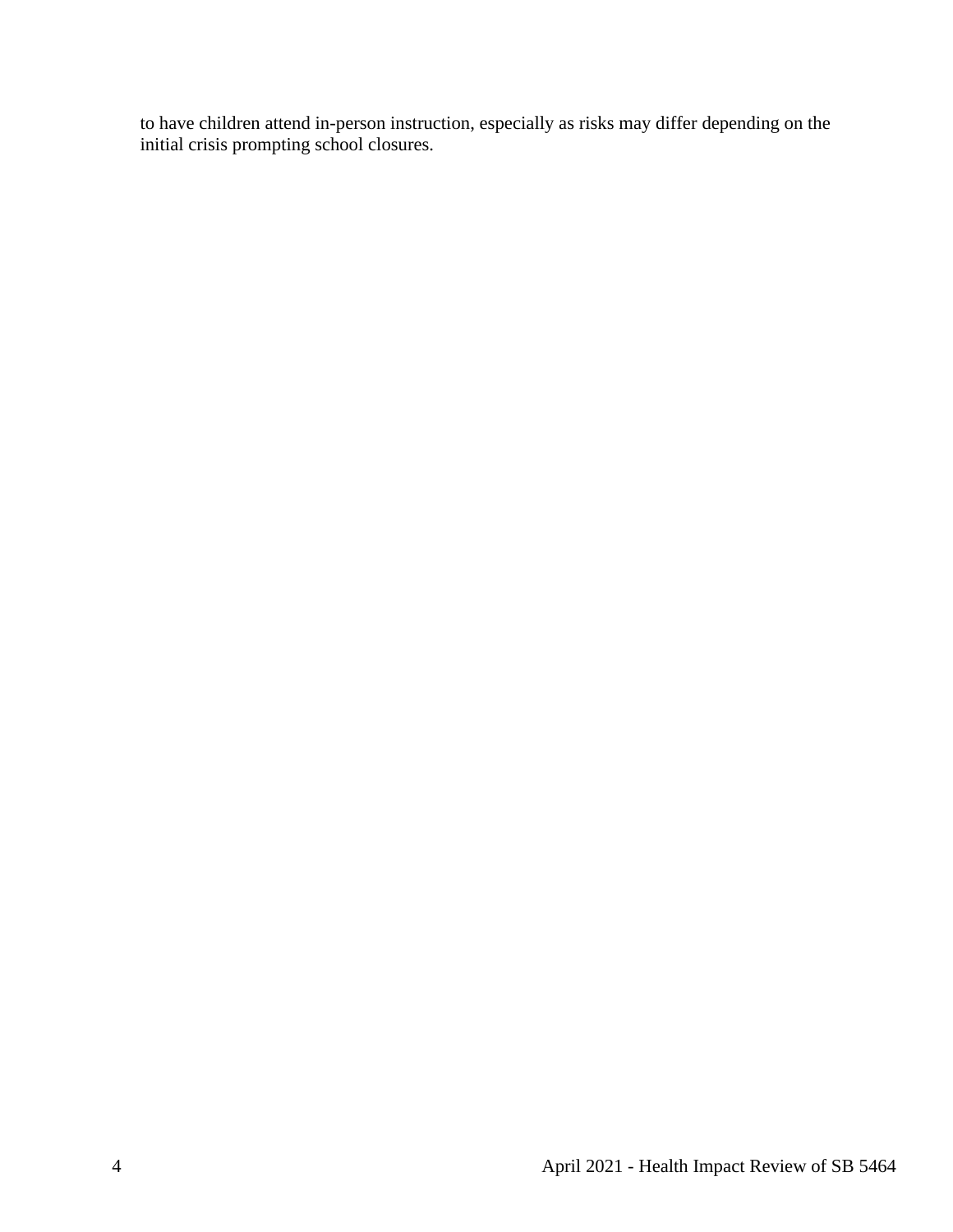#### **Introduction and Methods**

<span id="page-4-0"></span>A Health Impact Review is an analysis of how a proposed legislative or budgetary change will likely impact health and health disparities in Washington State [\(RCW 43.20.285\)](http://apps.leg.wa.gov/rcw/default.aspx?cite=43.20.285). For the purpose of this review 'health disparities' have been defined as differences in disease, death, and other adverse health conditions that exist between populations [\(RCW 43.20.270\)](http://apps.leg.wa.gov/rcw/default.aspx?cite=43.20.270). Differences in health conditions are not intrinsic to a population; rather, inequities are related to social determinants (e.g., access to healthcare, economic stability, racism). This document provides summaries of the evidence analyzed by State Board of Health staff during the Health Impact Review of Senate Bill 5464 [\(SB 5464\)](http://lawfilesext.leg.wa.gov/biennium/2021-22/Pdf/Bills/Senate%20Bills/5464.pdf?q=20210329075026).

Staff analyzed the content of SB 5464 and created a logic model depicting possible pathways leading from the provisions of the bill to health outcomes. We consulted with experts and contacted key informants about the provisions and potential impacts of the bill. We conducted an objective review of published literature for each pathway using databases including PubMed, Google Scholar, and University of Washington Libraries. More information about key informants and detailed methods are available upon request.

The following pages provide a detailed analysis of the bill, including the logic model, summaries of evidence, and annotated references. The logic model is presented both in text and through a flowchart (Figure 1). The logic model includes information on the strength-of-evidence for each pathway. The strength-of-evidence has been defined using the following criteria:

- **Very strong evidence:** There is a very large body of robust, published evidence and some qualitative primary research with all or almost all evidence supporting the association. There is consensus between all data sources and types, indicating that the premise is well accepted by the scientific community.
- **Strong evidence:** There is a large body of published evidence and some qualitative primary research with the majority of evidence supporting the association, though some sources may have less robust study design or execution. There is consensus between data sources and types.
- A fair amount of evidence: There is some published evidence and some qualitative primary research with the majority of evidence supporting the association. The body of evidence may include sources with less robust design and execution and there may be some level of disagreement between data sources and types.
- **Expert opinion:** There is limited or no published evidence; however, rigorous qualitative primary research is available supporting the association, with an attempt to include viewpoints from multiple types of informants. There is consensus among the majority of informants.
- **Informed assumption:** There is limited or no published evidence; however, some qualitative primary research is available. Rigorous qualitative primary research was not possible due to time or other constraints. There is consensus among the majority of informants.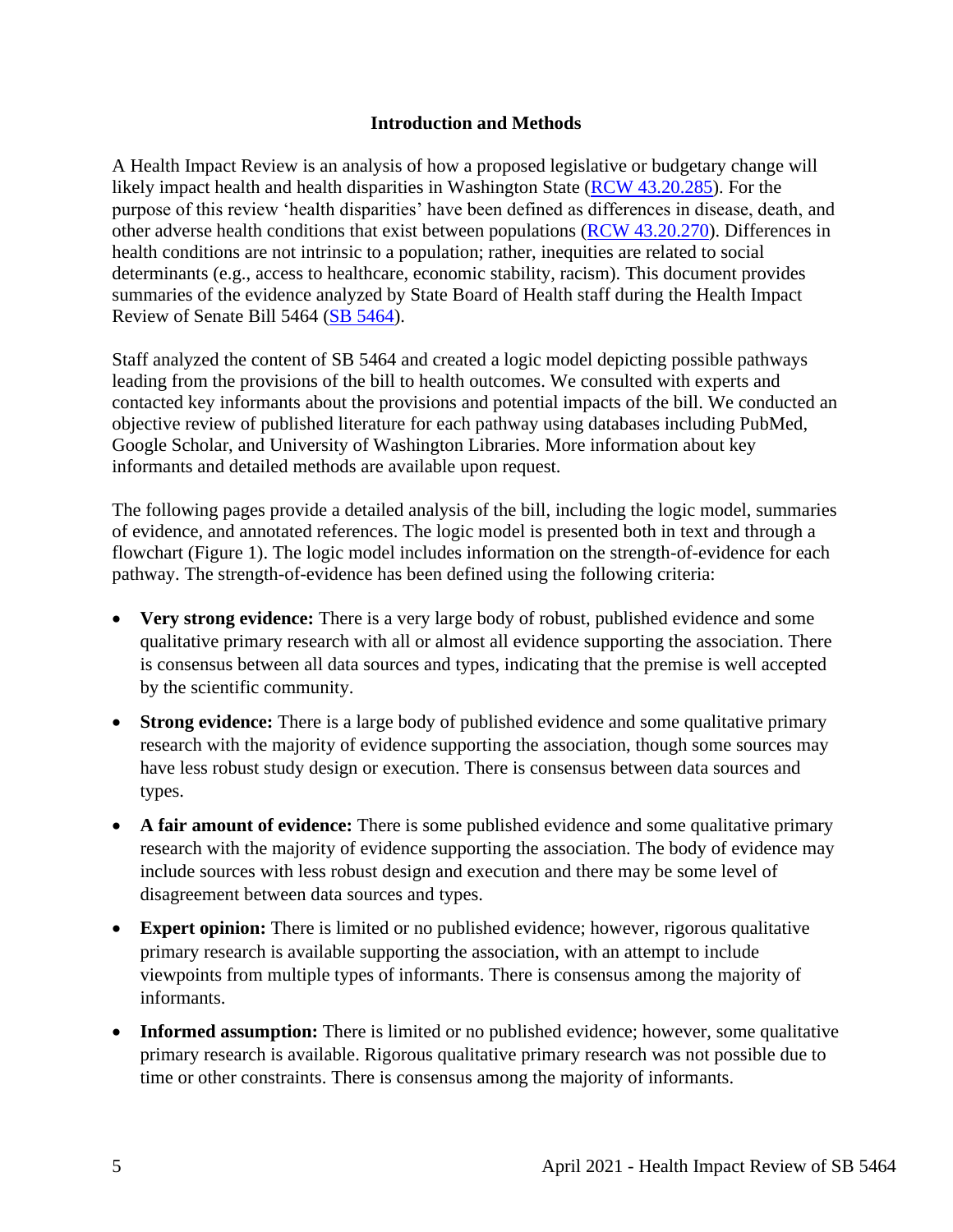- **No association:** There is some published evidence and some qualitative primary research with the majority of evidence supporting no association or no relationship. The body of evidence may include sources with less robust design and execution and there may be some level of disagreement between data sources and types.
- **Not well researched:** There is limited or no published evidence and limited or no qualitative primary research and the body of evidence has inconsistent or mixed findings, with some supporting the association, some disagreeing, and some finding no connection. There is a lack of consensus between data sources and types.
- **Unclear:** There is a lack of consensus between data sources and types, and the directionality of the association is ambiguous due to potential unintended consequences or other variables.

This review was subject to time constraints, which influenced the scope of work for this review. The annotated references are only a representation of the evidence and provide examples of current research. In some cases, only a few review articles or meta-analyses are referenced. One article may cite or provide analysis of dozens of other articles. Therefore, the number of references included in the bibliography does not necessarily reflect the strength-of-evidence. In addition, some articles provide evidence for more than one research question, so are referenced multiple times.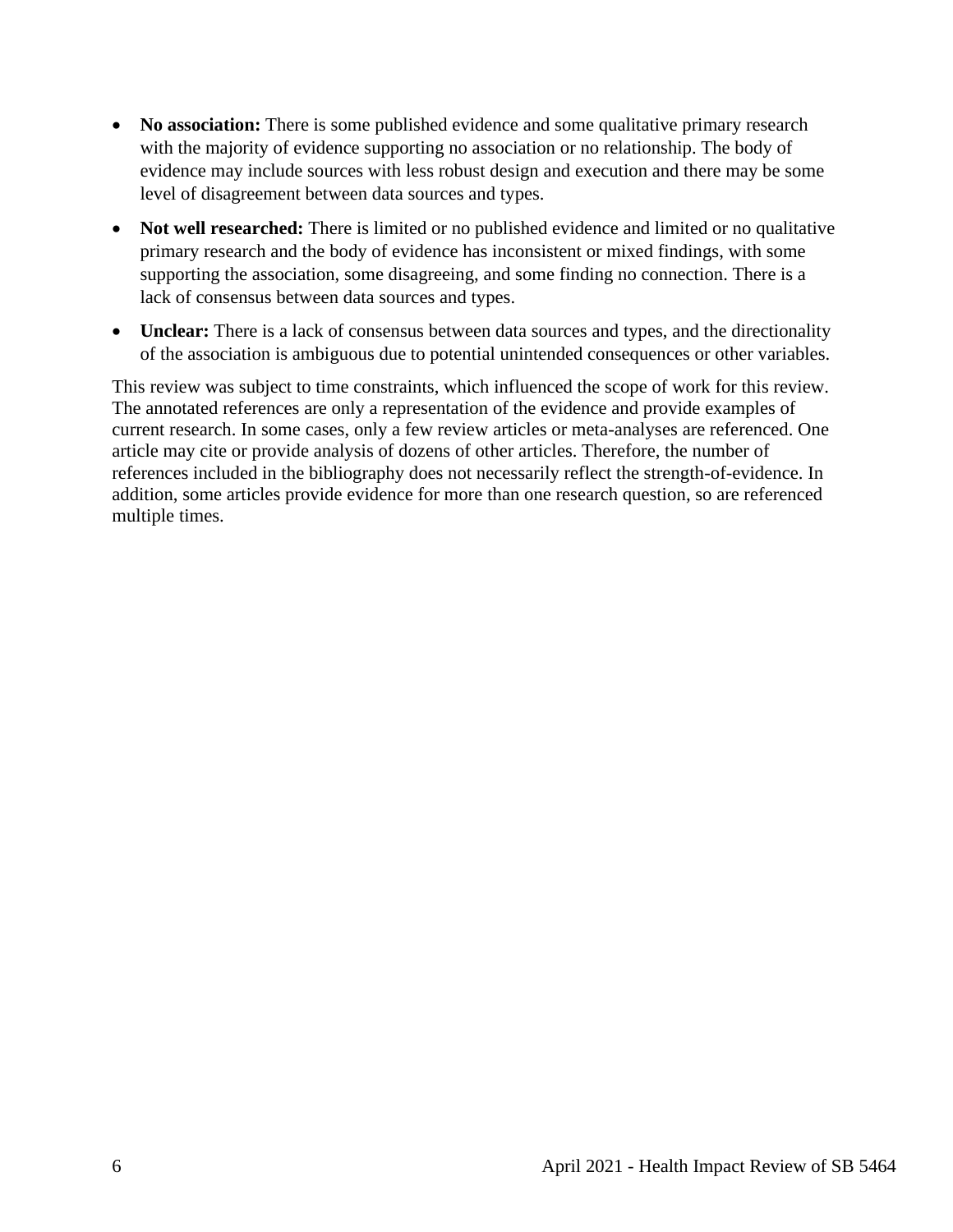## **Analysis of SB 5464 and the Scientific Evidence**

#### <span id="page-6-0"></span>**Summary of relevant background information**

- [RCW 28A.150.203](https://app.leg.wa.gov/rcw/default.aspx?cite=28A.150.203) defines a "school day" as each day of the school year on which pupils enrolled in the common schools of a school district are engaged in academic and career and technical instruction planned by and under the direction of the school.
- In response to the Coronavirus Disease 2019 (COVID-19) pandemic, the U.S. Secretary of Health and Human Services declared a public health emergency effective January 27,  $2020.<sup>1</sup>$
- In March 2020, many schools across the U.S. closed in response to COVID-19 and shifted to virtual educational models.<sup>2</sup>
- On March 13, 2020, Governor Inslee issued Proclamation 20-09, ordering the closure of all K-12 schools statewide. $3$
- On April 6, 2020 Governor Inslee issued Proclamation 20-09.1, which extended the school closure order and closed all schools (i.e., public schools, charter schools, private schools) in Washington State for the 2019-2020 school year.<sup>4</sup> The proclamation prohibited in-person instruction, with exceptions for students with disabilities and English Language Learners.<sup>4</sup> School facilities remained available for childcare, nutrition programs, and social services.<sup>4</sup>
- In July 2020, the State Board of Education adopted emergency rules for the 2020-2021 school year "to address activities that may be counted toward the hour requirements to accommodate distance learning necessitated by school building closures and other disruptions anticipated due to the COVID-19 crisis."<sup>5</sup>
- The Centers for Disease Control and Prevention (CDC) has issued guidance for school re-opening. Most recently, on March 19, 2021, CDC issued updated K-12 education guidance revising physical distancing recommendations for at least three feet between students in classrooms and clarifying when a greater distance (e.g., six feet) is recommended.<sup>6</sup>
- On March 25, 2021, the Washington State Department of Health (DOH) issued updated K-12 guidance aligning recommendations with CDC guidance.<sup>7</sup>
- On March 26, 2021, the Governor issued Emergency Proclamation 21-05.1 proclaiming "a State of Emergency exists in all counties of Washington State due to the current status of the mental health and behavioral health of many of Washington's children and youth."<sup>8</sup> The proclamation:
	- o Directs "the plans and procedures of the Washington State Comprehensive Emergency Management Plan be implemented. State agencies and departments are directed to utilize state resources and to do everything reasonably possible to assist affected political subdivisions in an effort to respond to and recover from this mental health crisis";
	- o Prohibits "all public school districts, including charter schools, in the state from failing to offer all K-12 students the opportunity to engage in both remote/on-line instruction and on-campus/-in-person instruction, otherwise known as a hybrid model of K-12 instruction";
	- $\circ$  Prohibits "all public school districts, including charter schools, in the state of Washington from offering or continuing to offer a remote/online instruction option without also offering an on-campus/in-person instruction option that is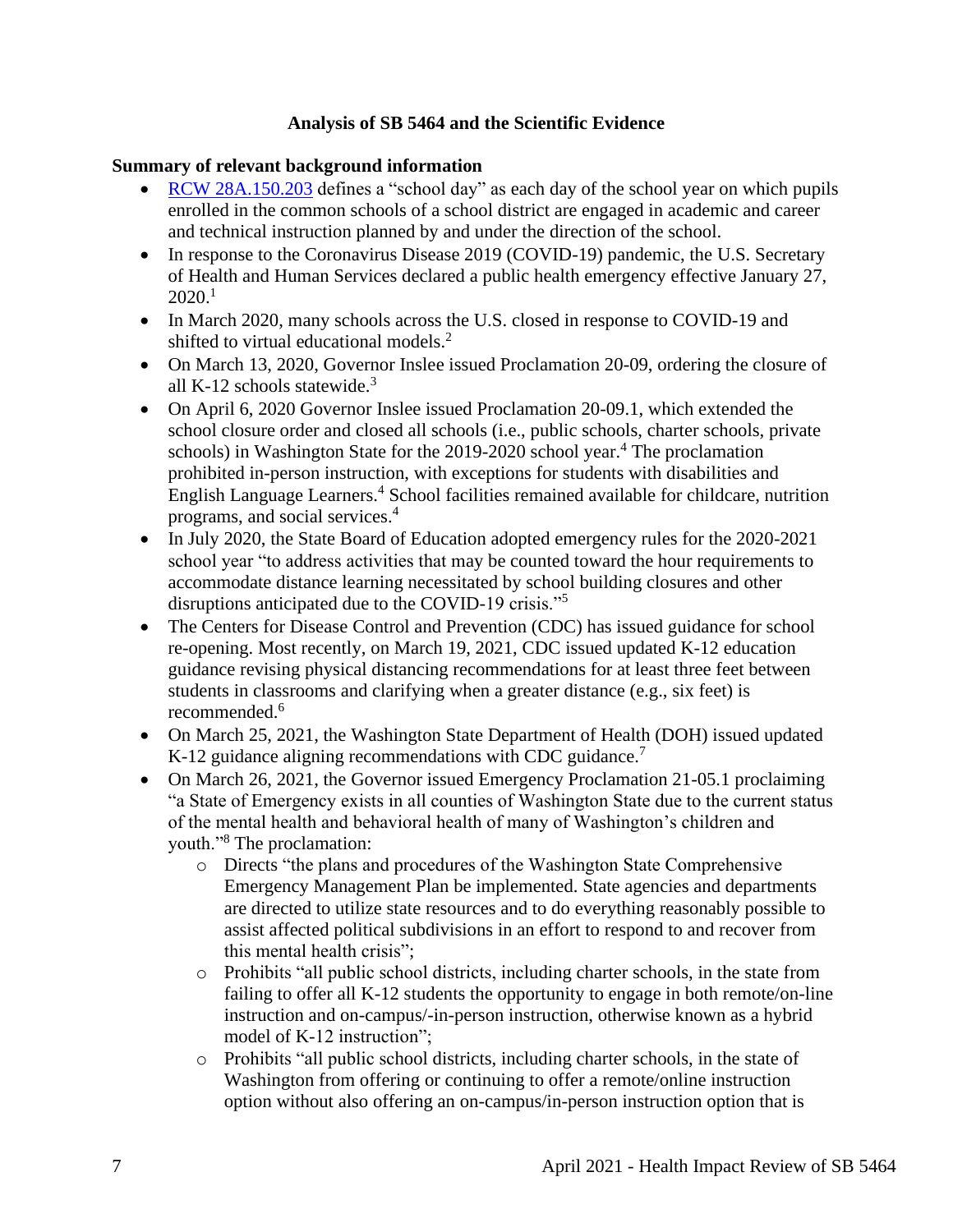consistent with [DOH] guidance […] and the Department of Labor and Industries' requirements for employee safety as dictated by the School Employer Health and Safety Requirements"; and

- o Directs the "Health Care Authority and [DOH] to immediately begin work on recommendations on how to support the behavioral health needs of our children and youth over the next 6 to 12 months and to address and triage the full spectrum of rising pediatric behavioral health needs."<sup>8</sup>
- Many national organizations, including the American Academy of Pediatrics (AAP), have issued statements advocating for schools to offer in-person learning for students.<sup>9</sup>
- In response to school closures resulting from COVID-19 and the public health emergency, the U.S. Department of Agriculture (USDA) made temporary changes to the National School Lunch and School Breakfast Programs to allow states flexibility to continue school meal service during the pandemic.<sup>10</sup> For example, USDA issued a waiver allowing schools participating in USDA summer meal programs to provide meals at no cost to all students during the school year.<sup>10</sup> Many schools in Washington State are providing free meals to all children 18 years of age or younger during school closures resulting from COVID-19.<sup>11</sup> The federal waiver that allows states this flexibility is set to expire on June 30, 2021 (personal communication, OSPI, February 2021).

## **Summary of SB 5464**

- Restricts a school district from remaining closed for in-person learning for more than 10 consecutive scheduled school days.
- Requires the school district to offer the option of in-person learning to all students unless inperson learning is prohibited by an order, proclamation, or directive by the Governor, Secretary of Health, or a Local Health Officer.

## **Health impact of SB 5464**

Evidence indicates that SB 5464 has the potential to increase district provision and student attendance of in-person learning options, which would likely improve educational outcomes and attainment and improve health outcomes for students attending in-person instruction—specific to the COVID-19 pandemic. The impacts on equity are unclear.

## **Pathway to health impacts**

The potential pathway leading from the provisions of SB 5464 to health inequities are depicted in Figure 1. This review makes the informed assumption that requiring school districts to offer an in-person learning option for students unless otherwise restricted would result in some number of schools complying and offering an in-person learning option for all students. This assumption is based on provisions in the bill and current law, discussions with OSPI staff, and school reopening data during the COVID-19 pandemic. This review also makes the informed assumption that school districts offering an in-person learning option for all students would result in some number of students attending in-person instruction. This assumption is based on national survey data and in-person instruction data from OSPI. There is strong evidence that students attending in-person learning options will likely improve health outcomes.<sup>2,12-17</sup> In addition, there is a fair amount of evidence that students attending in-person learning options will likely improve educational outcomes.<sup>18-22</sup> The literature indicates that improved educational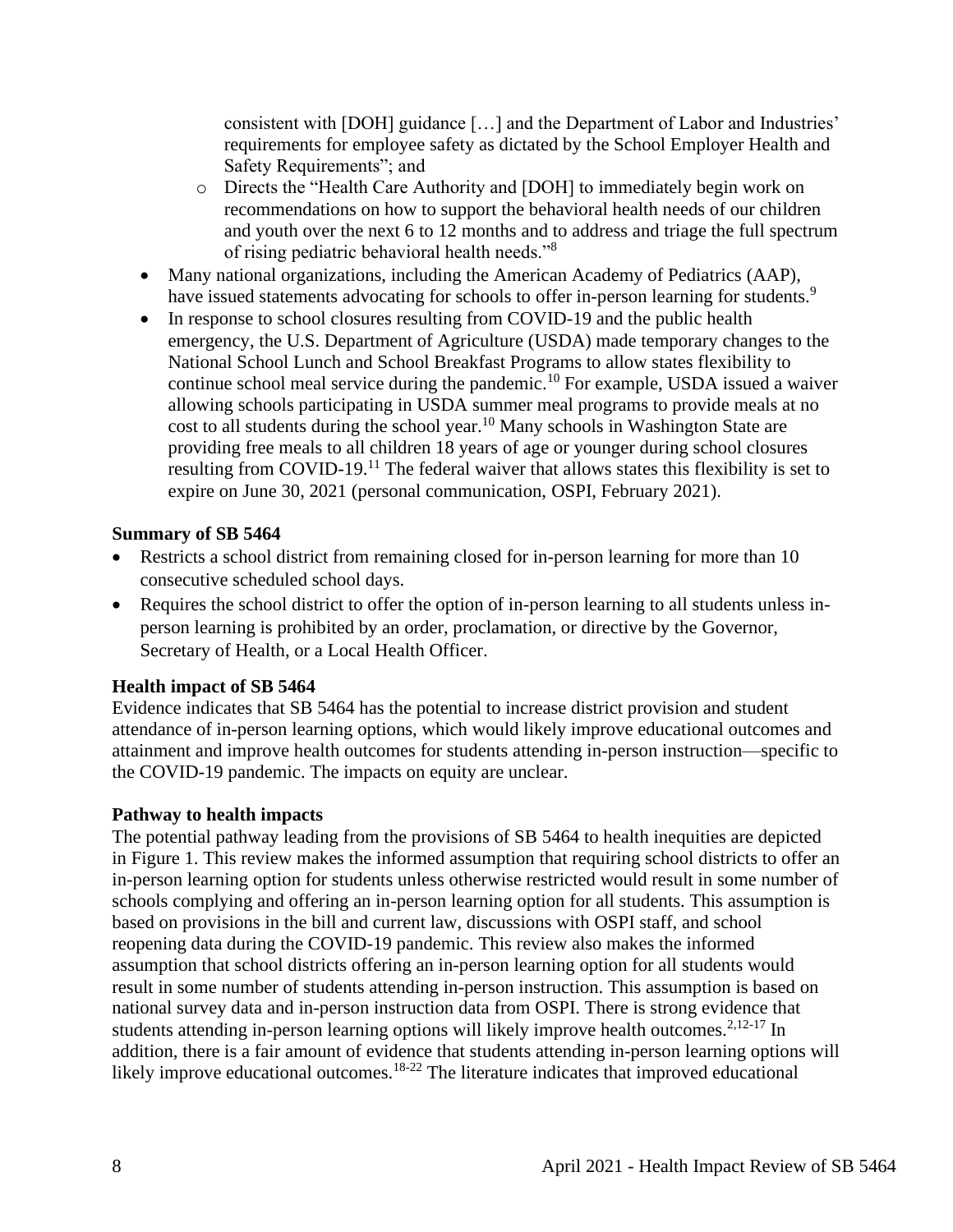outcomes are very strongly linked to increased educational attainment,23-25 which in turn is very strongly associated with improved health.<sup>26-38</sup> The impact on inequities is unclear.

## **Scope**

Due to capacity, for this review, we focused on the most direct connections between the provisions of the bill and health inequities and focused on the potential impacts on students. Additionally, this review focused on the current pandemic and risks specific to COVID-19. We did not evaluate potential impacts related to:

- Enrollment, which drives school funding. In Washington State, overall enrollment is down, and enrollment decreases are particularly large for those in early primary grades (personal communication, OSPI, April 2021). For example, enrollment in kindergarten has decreased by approximately 13% (personal communication, OSPI, April 2021). It is unclear whether the decrease is the result of families choosing to homeschool their children, to enroll in private school, to keep them an extra year in a preschool program, or to keep them at home another year (personal communication, OSPI, April 2021). As kindergarten is not compulsory in Washington, parents can choose to have their child enter 1<sup>st</sup> grade when age eligible. OSPI anticipates a potentially large bubble of children entering primary grades when the pandemic is over (personal communication, OSPI, April 2021). It is unclear how these changes will impact student readiness for primary grades and affect longer-term educational outcomes.
- Students' parents, families, and communities. A recent guidance document from the AAP stated that, "opening schools generally does not significantly increase community transmission [of COVID-19], particularly when guidance outlined by the World Health Organization (WHO), United Nations Children's Fund (UNICEF), and [CDC] is followed."<sup>9</sup> A survey conducted by CDC evaluating the impact of mode of school instruction and child and parent experiences and well-being found that parents of children receiving virtual-only instruction were more likely to report loss of work (42.7% versus 30.6%), concern about job stability (26.6% versus 15.2%), childcare challenges (13.5% versus 6.8%), conflict between work and childcare (14.6% versus 8.3%), emotional distress (54.0% versus 38.4%), and difficulty sleeping (21.6% versus  $12.9\%$ ) compared to parents of children receiving in-person learning.<sup>2</sup> These factors may have long-term health implications for parents and children.<sup>2</sup> CDC concluded that, "these findings highlight the importance of in-person learning for children's physical and mental well-being and for parent's emotional well-being."<sup>2</sup>
- School teaching and administrative staff and their families. There were approximately 68,000 classroom teachers in Washington State during the 2020-2021 school year.<sup>39</sup> A report by the National Academies of Science, Engineering, and Medicine stated that, nationally, "a significant portion of school staff are in high-risk age groups or are hesitant to return to in-person schooling because of health risks."<sup>14</sup>

## **Magnitude of impact**

The CDC analyzed data from the COVID Experiences nationwide survey, which was a nationally-representative survey conducted during Fall 2020 of parents and legal guardians of children aged 5 through 12 years attending public or private school. <sup>2</sup> Their analysis found that 45.7% of parents and legal guardians reported their child received virtual instruction, 30.9%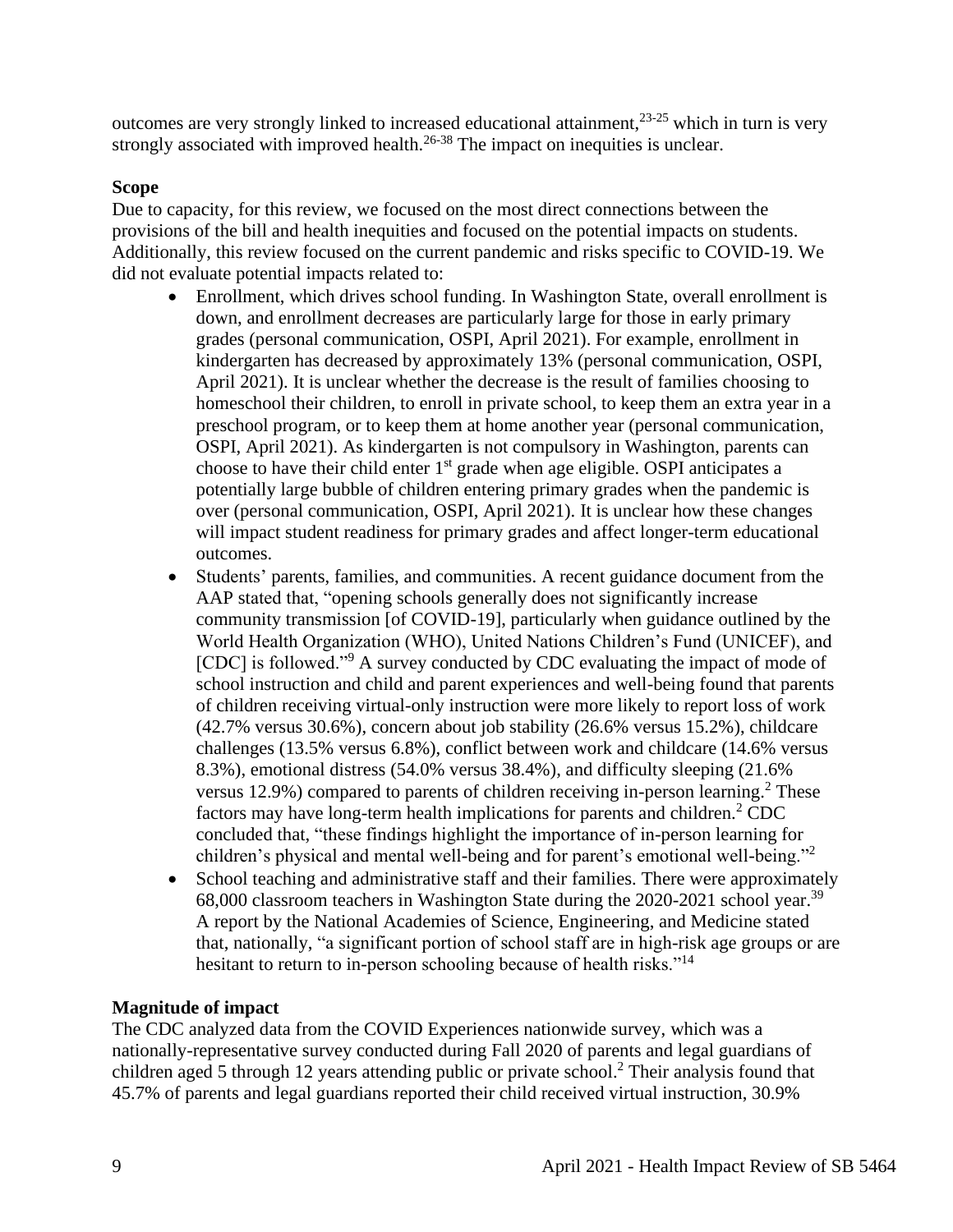received in-person instruction, and 23.4% received a combination of virtual and in-person instruction. $2\overline{2}$ 

OSPI's Washington State Report Card showed that 1,094,330 K-12 students were enrolled in Washington State for the 2020-2021 school year.<sup>39</sup> In January 2021, OPSI began reporting weekly school reopening data. For the week of January 18, 2021, 18.6% of all students received in-person instruction on an average day and 22.2% of all students received in-person instruction at some point during the school week. $40$  The percentage of students receiving in person instruction has increased each week. For the week of March 29, 2021 (the most current data available), OSPI reported that 46% of all students received in-person instruction on an average day and 54% of students received in-person instruction at some point during the school week.<sup>40</sup> Younger students were more likely to have received in-person instruction. Specifically, 62.8% of elementary school students (grades K-5); 49.1% of middle school students (grades 6-8); and 44.8% of high school students (grades 9-12) received in-person instruction at some point during the school week. $40$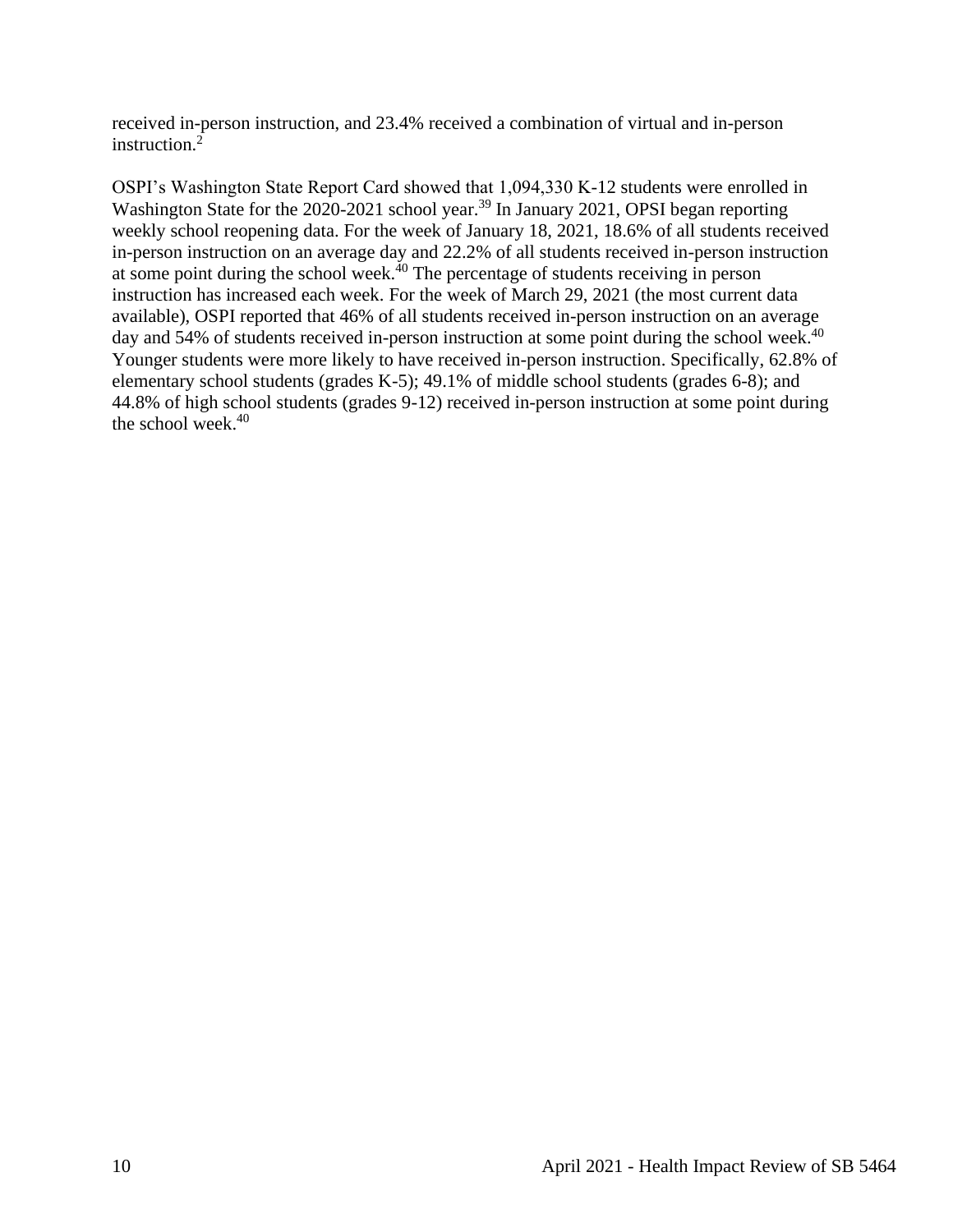**Logic Model**

<span id="page-10-0"></span>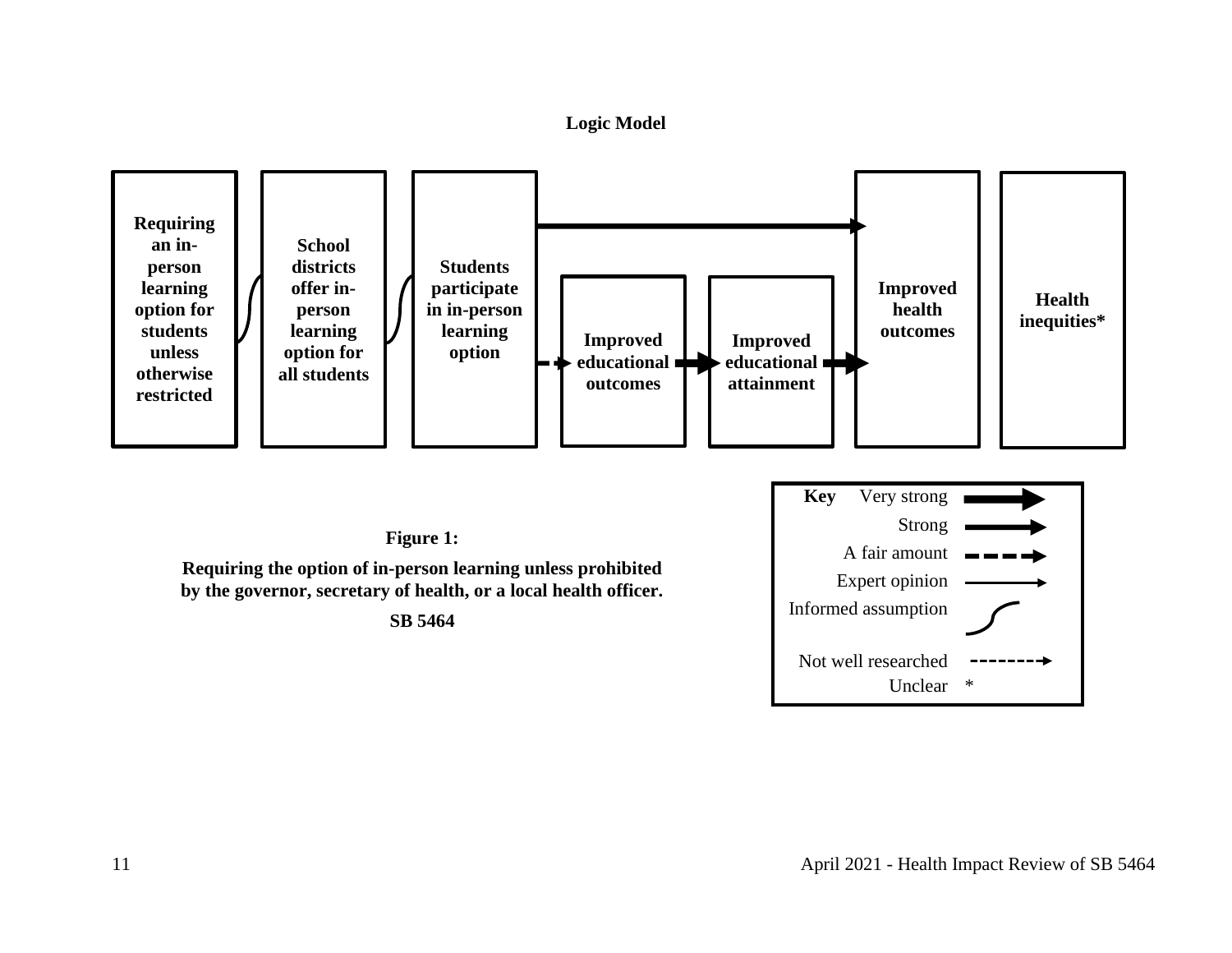#### **Summaries of Findings**

#### <span id="page-11-0"></span>**Will requiring school districts to offer an in-person learning option for students unless otherwise restricted result in school districts complying and offering an in-person learning option for all students?**

This review makes the informed assumption that requiring school districts to offer an in-person learning option for students unless otherwise restricted would result in some number of schools complying and offering an in-person learning option for all students. This assumption is based on provisions in the bill and current law, discussions with Office of Superintendent of Public Instruction (OSPI) staff, and school reopening data during the COVID-19 pandemic.

SB 5464 would amend [RCW 28A.335.030](https://app.leg.wa.gov/RCW/default.aspx?cite=28A.335.030) (Emergency school closures exempt from [RCW](https://app.leg.wa.gov/RCW/default.aspx?cite=28A.335.030)  [28A.335.020\)](https://app.leg.wa.gov/RCW/default.aspx?cite=28A.335.030) so that a school district could not remain closed for in-person learning for more than 10 consecutive scheduled school days. Additionally, the bill would require each school district to offer the option of in-person learning to all students unless in-person learning is prohibited by an order, proclamation, or directive by the Governor, Secretary of Health, or a Local Health Officer. Provisions of SB 5464 would apply to public schools, charter schools [\(Chapter 28A.710 RCW\)](https://app.leg.wa.gov/RCW/default.aspx?cite=28A.710&full=true), and state-tribal education compact schools [\(Chapter 28A.715 RCW\)](https://app.leg.wa.gov/rcw/default.aspx?cite=28a.715&full=true).

Under current law [\(RCW 28A.150.220\)](https://app.leg.wa.gov/rcw/default.aspx?cite=28A.150.220), school districts must provide 180-days of instruction and offer at least an average of 1,080 hours of instructional hours in grades 9-12 and at least 1,000 hours in grades 1 through 8. A school district may apply to the State Board of Education (SBE) for a waiver from basic education program requirements (RCW 28A.150.200 through 28A.150.220).<sup>41</sup> Waivers may be granted on the basis that they "are necessary to implement successfully a local plan to provide for all students in the district an effective education system that is designed to enhance the educational program for each student."<sup>41</sup> If a school district does not seek a waiver to provide fewer than 180-days of instruction, then OSPI can withhold apportionment funding (personal communication, OSPI, April 2021).

Washington is a local control state, meaning local school district boards are responsible for determining how they implement state requirements. As SB 5464 does not include language directing OSPI to enforce the provisions outlined in the bill, under current law, the agency would not have the statutory authority to enforce proposed requirements through apportionment funding (personal communication, OSPI, April 2021). If passed, school districts that did not comply with the requirements outlined in the bill would not face any action from OSPI (personal communication, OSPI, April 2021).

In response to the COVID-19 pandemic, on March 13, 2020, the Governor issued Proclamation 20-09, ordering the closure of all K-12 schools statewide.<sup>3</sup> On April 6, 2020, the Governor issued Proclamation 20-09.1, extending the school closure order for all schools in Washington State through the end of the  $2019-2020$  academic year.<sup>4</sup> The proclamation prohibited in-person instruction, with exceptions for students with disabilities and English Language Learners.<sup>4</sup> In July 2020, SBE adopted emergency rules for the 2020-2021 school year "to address activities that may be counted toward the [instructional] hour requirements to accommodate distance learning necessitated by school building closures and other disruptions anticipated due to the COVID-19 crisis."<sup>5</sup> The emergency rules state, "for the 2020-2021 school year, 'instructional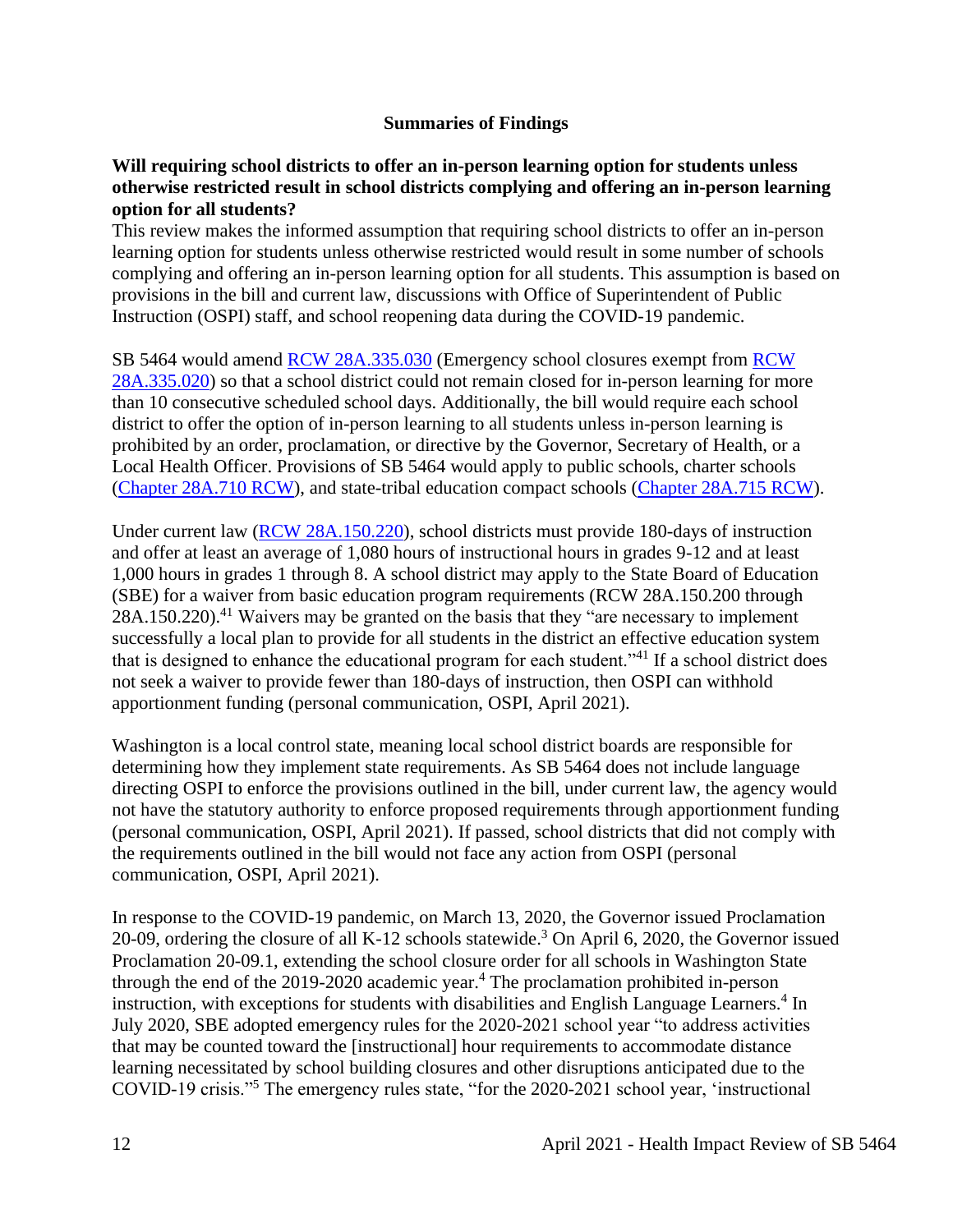hours' as defined in [RCW 28A.150.205](https://app.leg.wa.gov/RCW/default.aspx?cite=28A.150.205) are not limited to in-person educational services. Local education agencies may count […] those hours of educational activity planned by and under the direction of school district staff that are delivered through learning modalities which may include but are not limited to distance learning, hybrid classrooms, rotating schedules, or other methods that allow for delivery of basic education services during the COVID-19 [pandemic]."<sup>42</sup> The emergency rules are to be revisited at the SBE's July 2021 meeting.<sup>42</sup>

The 2020-2021 academic year began with schools using a variety of learning models. Some school districts, primarily in Eastern Washington, decided to reopen in-person learning (personal communication, OSPI, April 2021). However, most schools opted for some form of distanced learning (e.g., virtual). In January 2021, OSPI began formally tracking public school district, charter school, and state-tribal education compact school reopenings using weekly surveys (personal communication, OSPI, April 2021). In February 2021, the Legislature passed Engrossed Substitute House Bill 1368 [\(Chapter 3, Laws of 2021\)](http://lawfilesext.leg.wa.gov/biennium/2021-22/Pdf/Bills/Session%20Laws/House/1368-S.SL.pdf?q=20210407151047), which directed school districts, charter schools, and state-tribal education compact schools to review and update school reopening plans adopted for the 2020-21 academic year and submit updated plans to OSPI by March 1, 2021.<sup>43</sup>

For the week of March 29, 2021 (the most recent data available), approximately 91% of districts surveyed provided self-reported data.<sup>40</sup> The most commonly reported model for delivering instruction at every grade band—elementary school (K-5), middle school (6-8), and high school  $(9-12)$ —was partial in-person learning for all students.<sup>40</sup> This model provides some level of inperson instruction for every student, but it may not take place every day.<sup>40</sup> It may include a hybrid structure, and a remote option may be available for families opting out of in-person instruction. Full remote learning was the least commonly reported learning model among all grade bands (range: 1-7 districts).<sup>40</sup> Seventy-seven elementary school districts, with a total of 22,207 enrolled students, reported using a typical/traditional 5 days a week in-person learning model.<sup>40</sup> Just 2,537 enrolled middle school students and 3,344 enrolled high school students reportedly had access to typical/traditional in-person learning (i.e., 5 days per week).<sup>40</sup>

On March 26, 2021, the Governor issued Emergency Proclamation 21-05.1, which requires all school districts to offer at least 30% of average weekly instructional hours as on-campus, inperson instruction for all K-12 students who wish to attend in-person by April 19, 2021.<sup>8</sup> Additionally, school districts must offer at least two days (which may be partial days) of oncampus, in-person instruction per week and continue to work to exceed the initial 30% minimum in-person instructional hours.<sup>8</sup> Since this proclamation is not yet effective, it is unclear how school reopening data may change as a result of the proclamation. However, Since OSPI began tracking this information in January 2021, the percentage of students attending in-person instruction on an average day and receiving in-person instruction at some point during the school week has increased each week. Given the trend toward reopening and the Governor's proclamation, it seems likely that more districts will offer in-person learning options moving forward unless it is necessary to reclose schools to prevent the transmission of COVID-19.

While we do not know whether all school districts would comply, we made the informed assumption that requiring school districts to offer an in-person learning option for students unless otherwise restricted would result in some number of schools complying and offering an in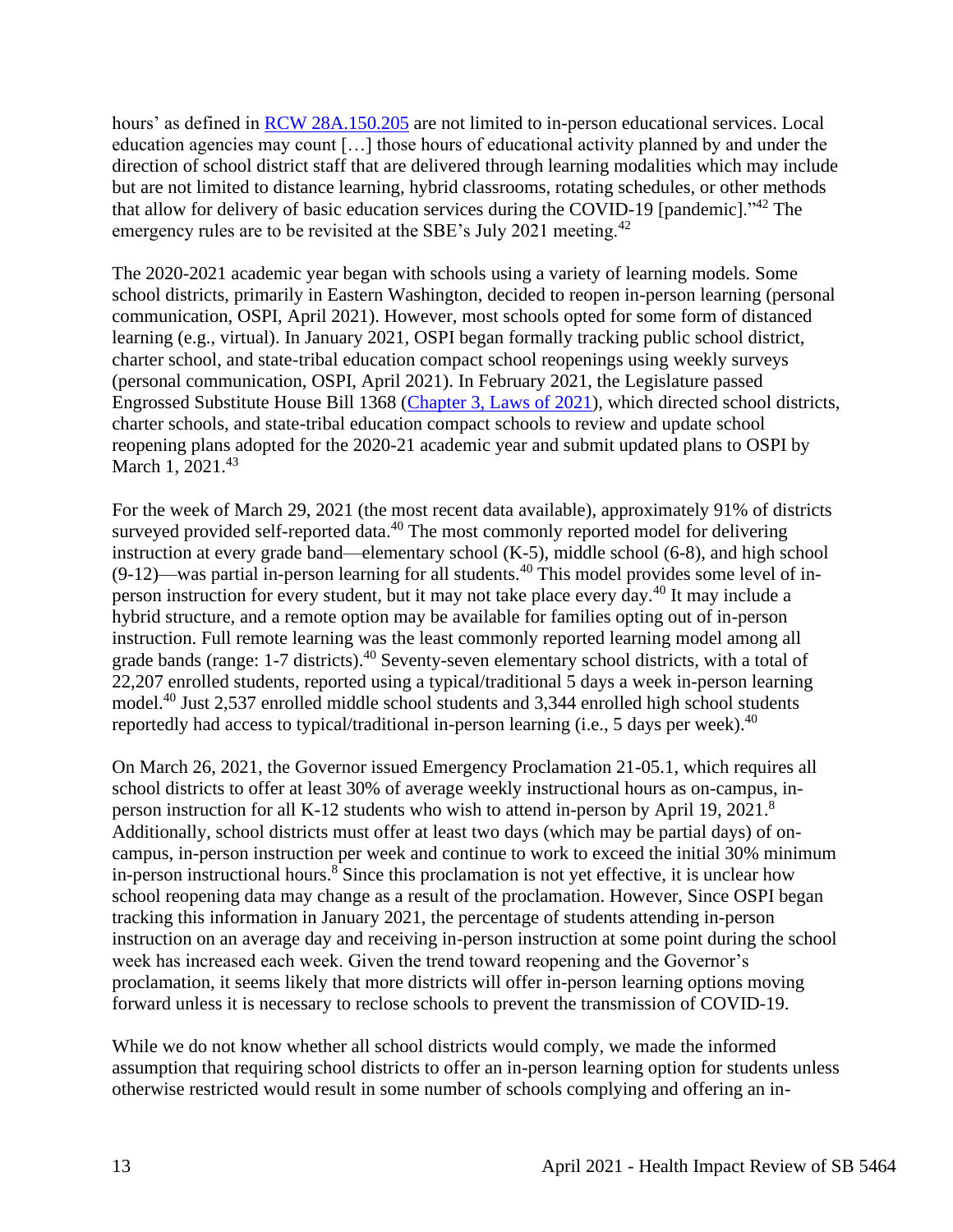person learning option for all students. This assumption is based on the evidence that some schools in Washington began offering in-person options to all students prior to the Governor issuing Emergency Proclamation 21-05.1.

#### **Will offering an in-person learning option for all students result in some number of students attending in-person instruction?**

This review makes the informed assumption that if Washington school districts offer an inperson learning option for all students then some number of students would attend in-person instruction. This informed assumption is based on information from national polls and Washington-specific in-person instruction data from OSPI.

National evidence indicates that most, but not all, families with school aged children support a return to in-person learning.<sup>44-46</sup> For example, a nationally-representative poll of 1,002 U.S. parents with at least one child aged 5 to 18 years found that 68% of those surveyed supported a return to in-person learning as soon as teachers are vaccinated.<sup>44,47</sup> Meanwhile, 29% of parents surveyed reported they were likely to continue with remote learning indefinitely.<sup>47</sup> Another random poll of 860 parents of children in grades K-12 found that 79% support in-person schooling.<sup>45</sup> Support for in-school learning was slightly lower (72%) among respondents living in the West Region. 45

In Fall 2020, the RAND Corporation conducted a survey of the new American School District Panel.<sup>46</sup> Of the 379 public school districts or charter management organizations serving K-12 students participating in the panel, 84% completed the Fall COVID-19 Survey.<sup>46</sup> Results showed "[o]ne in five districts were considering, planning to adopt, or had already adopted a virtual school or fully online option, while about one in ten have adopted or are planning to adopt a blended or hybrid form of instruction."<sup>46</sup> Some district leaders cited parent and student demand as reasons for potentially continuing opportunities for remote instruction beyond the COVID-19 pandemic.<sup>46</sup>

In Washington State, results of OSPI's March 29, 2021 school district reopening survey showed 46% of students attended in-person instruction on an average day.<sup>40</sup> The proportion of students who attended in-person instruction on an average day varied by grade level: 52.6% of elementary students, 34.6% of middle school students, and 30.4% of high school students.<sup>40</sup> Responsive districts also reported that more than half of all students (54%) received in-person instruction at any point during the school week (62.8% of elementary, 49.1% of middle, and 44.8% of high school students).<sup>40</sup>

Therefore, we made the informed assumption that school districts offering an in-person learning option for all K-12 students would result in some number of students attending in-person instruction. Families' decisions to have children return to in-person instruction would likely depend on the on-going risks presented by the emergency (national disaster, disease outbreak, etc.) which prompted initial school closures. Evidence from the COVID-19 pandemic indicates that some families may choose in-person learning options when they become available while others may prefer to wait longer before sending children back to in-person classes or continue virtual or homeschool options.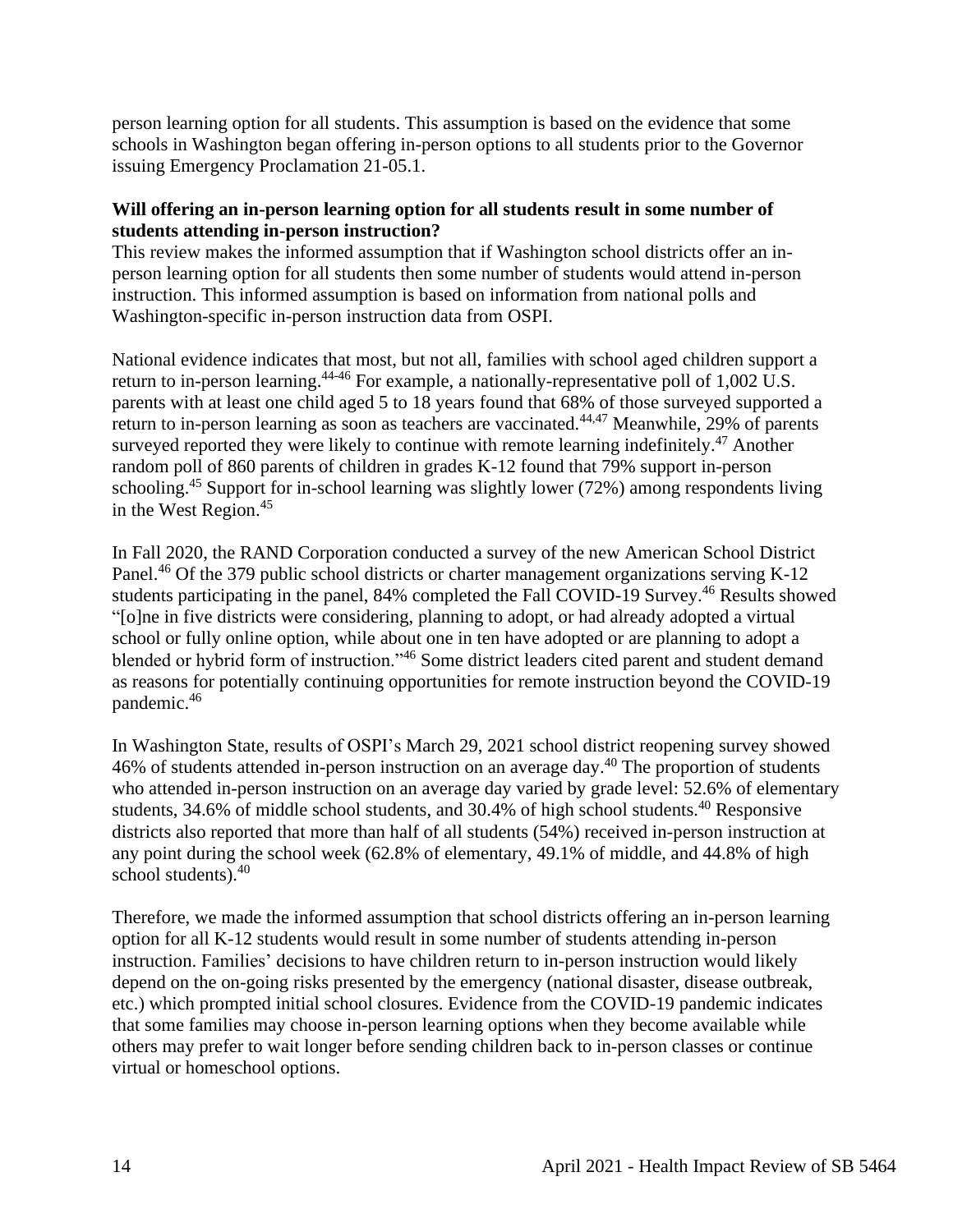#### **Will students attending in-person learning options improve health outcomes?**

There is strong evidence that students attending in-person learning options will likely improve health outcomes. This discussion focuses on the current pandemic and risks specific to COVID-19. To date, children under 18 years of age have been found to have low risk of serious, longterm consequences or death from COVID-19.14,48 However, some children that have had COVID-19 have been diagnosed with Multisystem Inflammatory Syndrome in Children (MIS-C), which causes inflammation in various part of the body and can be serious or deadly, though most children have recovered with medical care.<sup>48</sup> According to data from CDC, children under the age of 18 years account for approximately 12% of COVID-19 cases and less than 1% of deaths.<sup>49</sup> Less is known about how easily children contract and transmit COVID-19.<sup>14</sup> Since SB 5464's requirement of an in-person learning option would apply in instances of other local, state, national, or global crises (natural disasters, disease outbreaks, etc.) in which the Governor, Secretary of Health, or Local Health Officer has either not restricted in-person learning or after such an order has expired, risks to student health may differ under other circumstances.

A consensus report from the National Academies of Science, Engineering, and Medicine on reopening K-12 schools during the COVID-19 pandemic stated that, "[school] [d]istricts should weigh the relative health risks of reopening against the educational risks of providing no inperson instruction…Given the importance of in-person interaction for learning and development, districts should prioritize reopening with an emphasis on providing full-time, in-person instruction in grades K-5 and for students with special needs who would be best served by inperson instruction."<sup>14</sup> Additionally, "the fact that evidence is inadequate in both of these areas transmission and mitigation—makes it extremely difficult for decision-makers to gauge the health risks of physically opening schools and to create plans for operating them in ways that reduce transmission of the virus."<sup>14</sup> A recent guidance document from the American Academy of Pediatrics (AAP) stated that, "opening schools generally does not significantly increase community transmission [of COVID-19], particularly when guidance outlined by the World Health Organization (WHO), United Nations Children's Fund (UNICEF), and [CDC] is followed."<sup>9</sup> Lastly, a systematic review of 16 studies evaluating the effectiveness of closing schools to control coronaviruses (i.e., SARS; COVID-19; other coronaviruses) found "scarce data relating to the effectiveness of closing schools to control COVID-19" and concluded that school closures may be more effective when transmission is higher among children.<sup>15</sup>

Research has shown that "schools are also an essential source of nonacademic supports in the way of health and mental health services, food assistance, obesity prevention, and intervention in cases of homelessness and maltreatment."<sup>16</sup> Researchers have noted that keeping schools closed may pose other health risks to students, including to physical health, behavioral and mental health, and social emotional health.<sup>14</sup>

#### *Physical*

A systematic review of literature evaluating the impact of epidemics (e.g., COVID-19, Ebola, HIV, flu) on the general, developmental, and mental health of children and adolescents under 18 years of age found that social restrictions, shutdowns, and school closures contribute to worse physical health outcomes, including non-communicable diseases, reduced physical activity, sleep difficulties, excessive screen use, and unhealthy diet.<sup>15</sup>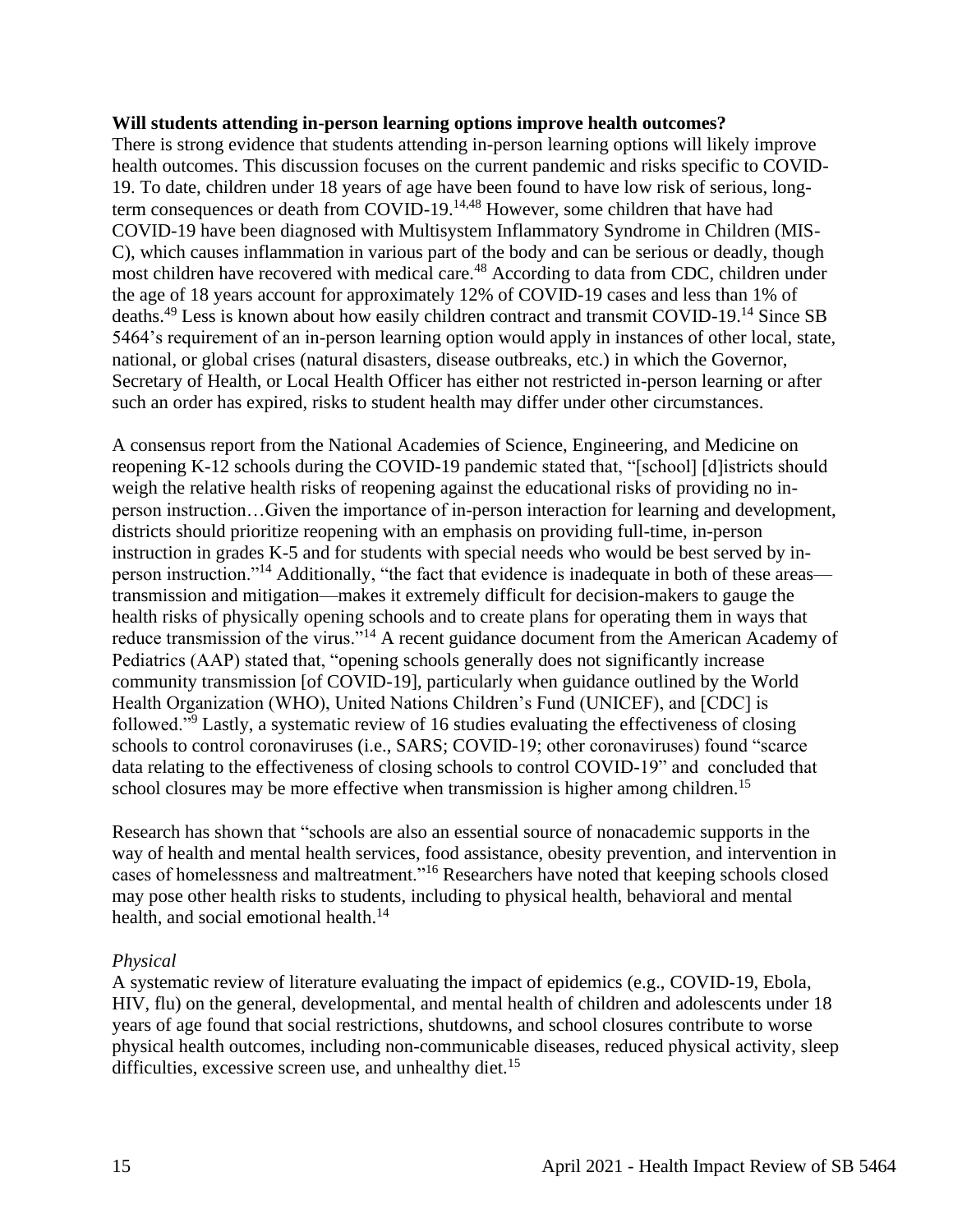For example, a survey conducted by CDC evaluating the impact of mode of school instruction and child and parent experiences and well-being found that children that received virtual instruction were significantly more likely to report decreased physical activity compared to children that received in-person instruction (62.9% versus 30.3%) as well as decreased time spent outside  $(58.0\% \text{ versus } 27.4\%)$ .<sup>2</sup> CDC concluded that these findings suggest that virtual instruction might increase risks related to some health behaviors, like physical activity, which also supports child and parental physical, mental, and emotional health.<sup>2</sup>

School closures may also put students at risk of unhealthy weight gain and food insecurity.<sup>16</sup> Evidence has shown that families have struggled to access healthy food during the COVID-19 pandemic.<sup>16</sup> In response to school closures resulting from COVID-19, the U.S. Department of Agriculture (USDA) made temporary changes to the National School Lunch and School Breakfast Programs to allow states flexibility to continue school meal service during the pandemic.<sup>10</sup> OSPI's 2020-2021 Washington State Report Card indicated that 43.3% (473,797) of all students in Washington State were eligible to receive free or reduced-price meals.<sup>39</sup> However, many Washington State schools have implemented USDA waivers and are providing free meals to all children 18 years of age or younger during school closures resulting from COVID-19.<sup>11</sup> While these actions, "may help to mitigate the effects of food insecurity on children during the period of school closure…they are unlikely to reach everyone in need."<sup>16</sup>

#### *Behavioral and mental health*

A systematic review of literature evaluating the impact of epidemics on children and adolescents under 18 years of age found that social restrictions, shutdowns, and school closures contribute to acute stress disorder, post-traumatic stress, anxiety, and depression as well as risk of development delays, cognitive impairment, and substance use in children.<sup>15</sup> For example, one study found that stress levels were four times higher for children who have been in quarantine compared to children in normal routines.<sup>15</sup> Another systematic review found that during and after pandemics, children and adolescents experienced stress, anxiety, depression, disturbances in sleep and appetite, impaired social interactions, and social and risky behavioral problems (e.g., substance use, suicide, relationship problems, academic issues, and absenteeism from work).<sup>17</sup> Moreover, "it has been indicated that compared to adults, [the COVID-19] pandemic may continue to have increased long term adverse consequences on children's and adolescents' mental health."<sup>17</sup>

A CDC survey found that children receiving virtual instruction were significantly more likely to report worse mental and emotional health compared to children receiving in-person learning  $(24.9\%$  versus 15.9%).<sup>2</sup> National data also suggested that the COVID-19 pandemic has had negative impacts on children's mental health. $^{13}$  Since the start of the pandemic, emergency department visits, including for children, have decreased.<sup>13</sup> A recent report from CDC found that, while the overall number of children's mental health-related emergency department visits decreased, "the proportion of mental health-related [emergency department] visits [among children] increased sharply beginning in mid-March 2020…and continued into October…with increases of 24% among children aged 5-11 years and 31% among adolescents aged 12-17 years, compared with the same period in 2019."<sup>13</sup> The report concluded that the increase in proportion of visits may be due to a number of factors, including stress related to the pandemic, anxiety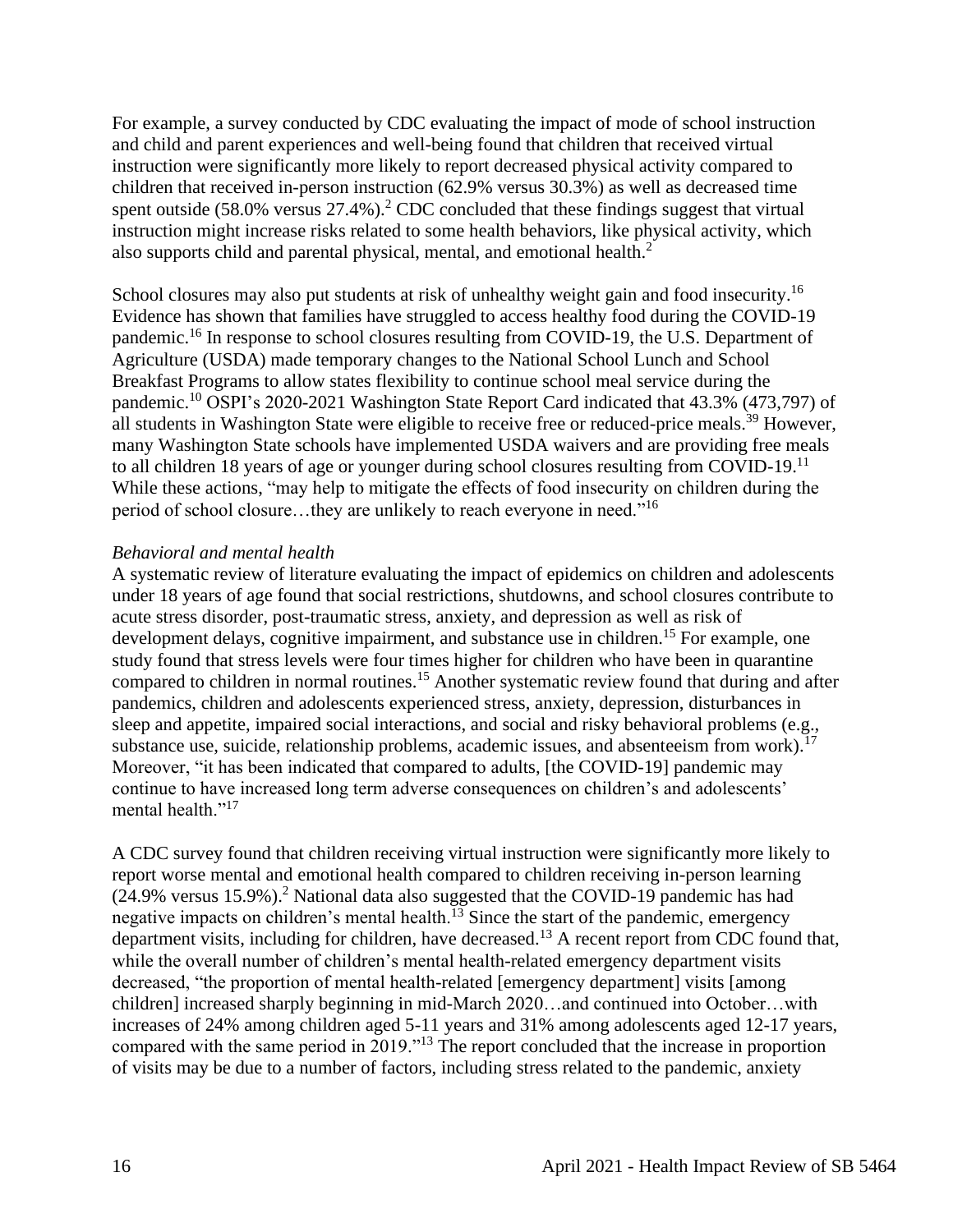about the illness, social isolation and interrupted connectedness to school, or reduced or modified access to mental health services (e.g., through schools).<sup>13</sup>

The Washington Chapter of the American Academy of Pediatrics (WCAAP) reports pediatricians have seen a significant increase in youth with eating disorders, anxiety, and depression with suicidal thoughts or self-harm behaviors since school closures were implemented (unpublished data, WCAAP, April 2021). Physicians and families report long wait times and limited access to mental health services (personal communications, April 2021). Moreover, "a significant number of previously stable youth have experienced now-onset or exacerbated eating disorders, depression, or anxiety, with some requiring increased use of medications, hospitalizations, or other higher levels of care."<sup>8</sup> Sacred Heart Children's Hospital in Spokane, Seattle Children's Hospital, Swedish Medical Center, Mary Bridge Children's Hospital, and the University of Washington Medicine have all reported substantial increases in pediatric patients presenting for behavioral health reasons and/or suicidal ideation or attempt (unpublished data, WCAAP, April 2021).

School closures have also disrupted school-based health and mental health care, services, and supports as well as access to school nurses, psychologists, counselors, and social workers.<sup>16</sup> Additionally, school personnel are the primary reporting source of suspected child maltreatment, having submitted more than 20% of approximately 4.3 million nationwide reports in 2018.<sup>12</sup> Researchers assessed the impact of COVID-19 school closures on child maltreatment reporting in Florida. Using publicly available county-level data, researchers estimated the number of allegations reported in March and April 2020 following school closures related to COVID-19 were 27% lower than would be expected otherwise.<sup>12</sup> If the rate of substantiated maltreatment allegations made by school personnel remained relatively constant (i.e., 20-22% of all maltreatment allegations in Florida and nationally), then "figures suggest that, nationally, roughly 40,000 additional instances of child maltreatment would have been confirmed were it not for school closures."<sup>12</sup> Previous research shows that children associated with maltreatment investigations experience significantly worse mental health.<sup>12</sup>

Researchers have also suggested that circumstances of the COVID-19 pandemic are recognized as adverse childhood experiences (ACEs) and may negatively impact children's well-being.<sup>15</sup> They stated, "restrictive social and economic reconfigurations, the fear of contagion, illness caused by COVID-19, isolated family life, school closures, the lack of support networks for other adults, the loss of loved ones, the difficulty of combining working from home with fulltime childcare, financial challenges, increased exposure to pre-existing vulnerabilities (such as domestic violence, drug use, and mental illness in family members) can result in toxic stress [for the child]" and contribute to ACEs and overall children's health.<sup>15</sup>

#### *Social Emotional*

Children also experience social and emotional benefits from in-person learning.<sup>14</sup> The CDC survey showed that children receiving virtual instruction were more likely to report decreased time spent in-person with friends (86.2% versus 69.5%) and decreased time spent virtually with friends (24.3% versus 12.6%), compared to children that received in-person instruction.<sup>2</sup>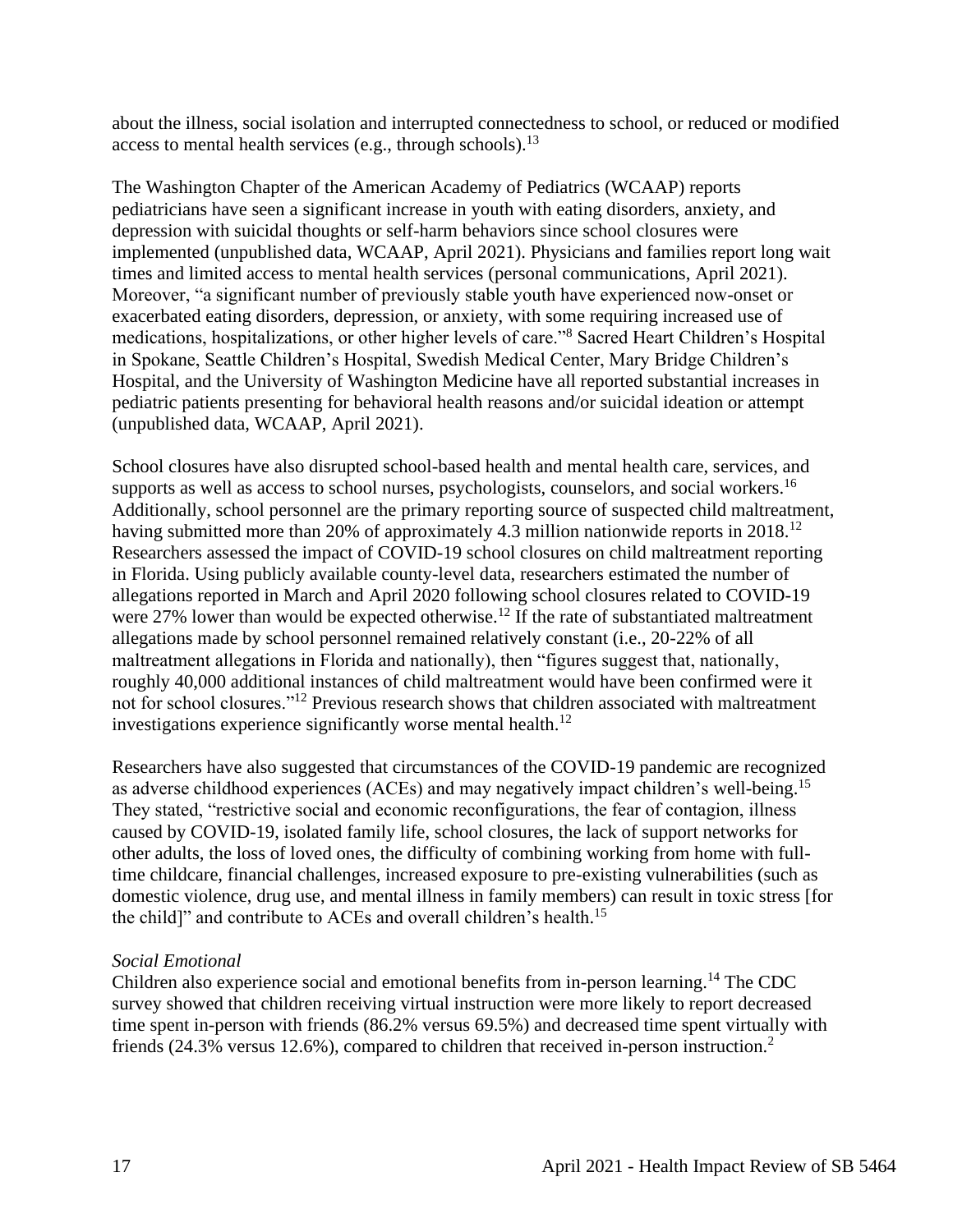Moreover, research has also suggested that pandemic related social restrictions, "where play and leisure activities are only possible within the home environment; where people wear masks and the learning of facial expressions, communication, and language is restricted; and where demonstrating affection is discouraged by many- there is a tendency toward limitations in the formation of certain areas of the brain, including the social brain, with consequent impairments in the acquisition of cognitive, behavioral, social, and communication skills."<sup>15</sup>

Overall, there is strong evidence that school closures and lack of access to in-person learning options negatively impact physical, mental and behavioral, and social emotional health for students. Therefore, SB 5464 will likely improve health outcomes for students attending an inperson learning option.

#### **Will students attending in-person learning options improve educational outcomes?**

There is a fair amount of evidence that students attending in-person learning options will likely improve educational outcomes. A nationally-representative survey from July 2020 with 858 parents with children in grades K-12 found that 89.4% of parents were concerned that the quality of their child's education was negatively impacted by the COVID-19 pandemic.<sup>50</sup> While many school districts did not collect academic outcome data for the 2019-2020 school year due to the COVID-19 pandemic, $18$  there is evidence showing that school closures resulting from the COVID-19 pandemic have impacted absenteeism, unfinished learning, and completion, and may affect drop-out rates.

#### *Absenteeism*

It is well-documented that absenteeism negatively impacts educational outcomes.<sup>18</sup> Data have shown that being absent for 10 days reduces test scores by about a 3% standard deviation (SD) in English language arts and 6% SD in math for elementary school students.<sup>18</sup> Previous research has also shown that absenteeism can have larger impacts for higher grade levels. For example, among high school students, missing 10 math classes reduced test scores by about 7% SD.<sup>18</sup> Additionally, "the detrimental effects of absences in one school year can persist into subsequent grades, suggesting that absences today can have lasting consequences."<sup>18</sup> Chronic absenteeism has been defined in the literature as missing 18 days of school or more, and available evidence from the COVID-19 pandemic suggests that some students may have been absent for long periods (e.g., 50 days), "putting them at the far end of the normal absenteeism spectrum."<sup>18</sup> In Washington State, OSPI reported that student absences increased by 60% for middle school students in January 2021 compared to January 2020.<sup>8</sup>

Many school districts did not collect academic outcome data for the 2019-2020 school year due to the COVID-19 pandemic.<sup>18</sup> OSPI has noted that student assessment data (e.g., student growth, daily attendance, grade readiness) are not available for the  $2019-2020$  school year.<sup>39</sup> To mitigate these data gaps, one study used data from the 2014-2015 through the 2017-2018 school years from the six largest school districts in California to estimate the impact of absenteeism in grades K-12 on academic outcomes and social emotional outcomes (i.e., self-management, growth mindset, self-efficacy, and social awareness).<sup>18</sup> They found that students in K-12 were absent an average of 7.4 days per school year.<sup>18</sup> Absenteeism rates were higher for students in kindergarten and high school, as well as for students with disabilities (10.3 days); students who are Black (9.6 days); students experiencing homelessness or foster system involvement (9.5 days); and English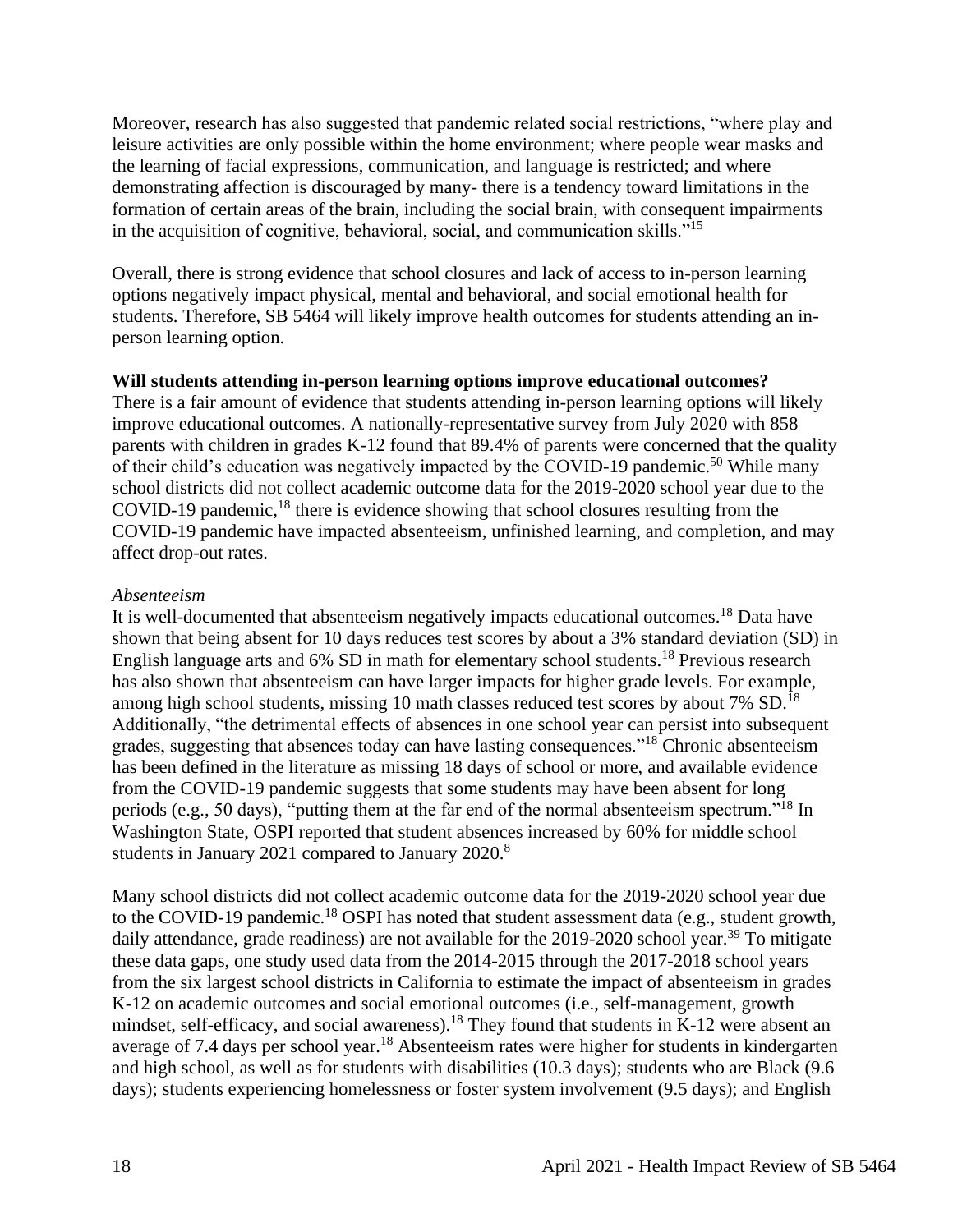Language Learners  $(8.5 \text{ days})$ .<sup>18</sup> They found that, for students in grades 3-8, missing 10 school days resulted in a 5% SD decrease in English language arts and a 8% SD decrease for math.<sup>18</sup> Results showed academic outcomes were most impacted by absenteeism for middle school students.<sup>18</sup> Overall, the authors concluded that, "taken together with evidence that significant numbers of students were absent from virtual school opportunities for longer periods than normal during the COVID-19 pandemic and that absenteeism was highest among students of color and disadvantaged groups, our results suggest that school disruptions brought on by the pandemic will negatively affect both the academic and social-emotional development of students, particularly for students in certain grades [(i.e., middle school students)] and vulnerable subgroups [(i.e., students of color, students eligible for free or reduced price lunch, students with disabilities, students experiencing homelessness, students in the foster care system)]."<sup>18</sup>

## *Unfinished learning*<sup>A</sup>

Evidence indicates that "high-quality remote-learning programs are typically the result of careful planning and deliberate approaches—which were not typical of the COVID-19 transition."<sup>20</sup> An analysis of the potential impact of school closures on high school student learning created statistical models based on academic studies of the effectiveness of remote learning relative to traditional, in-person classroom instruction for students.<sup>20</sup> They considered varying learning quality (i.e., average quality remote learning, lower-quality remote learning, and no instruction) and three epidemiological scenarios (i.e., 'virus contained' and in-classroom instruction resumed in Fall 2020; 'virus resurgence' and schools closed or used part-time schedules through January 2021; and 'pandemic escalation' and schools remained remote throughout the 2020-2021 academic year).<sup>20</sup> Under scenario 2 (in-class learning in January 2021) the model estimated high school students experiencing average quality remote learning may have 3 to 4 months of unfinished learning, while those experiencing low-quality remote learning may have 7 to 11 months of unfinished learning, and those experiencing no instruction may have 12 to 14 months of unfinished learning.<sup>20</sup>

While many school districts did not collect academic outcome data for the 2019-2020 school year, some schools restarted testing in Fall 2020 using both in-person and virtual testing models.<sup>19</sup> One study evaluated how students performed in Fall 2020 MAP Growth reading and math testing results compared to 2019 results for students in grades 3-8 from 8,000 schools.<sup>19</sup> They found that students in grades 3-8 performed similarly in reading in Fall 2020 compared to Fall 2019.<sup>19</sup> However, "the math achievement of students in 2020 was about 5 to 10 percentile points lower compared to same-grade students the prior year."<sup>19</sup> They also evaluated whether students made learning gains since schools physically closed and concluded that, "in almost all grades, the majority of students made some learning gains in both reading and math since the COVID-19 pandemic started, though gains were smaller in math in 2020 relative to the gains students [made in 2019]."<sup>19</sup>

Another study analyzed grade-level placement results from students in winter 2020-2021 compared to the three most recent school years  $(2017-2018; 2018-2019;$  and  $2019-2020)$ .<sup>21</sup> The

 $A$  As the COVID-19 pandemic prompted school closures and learning interruptions, this report follows the example of the Curriculum Associates recognizing "teaching and learning remains unfinished rather than lost." <sup>21</sup> Therefore, "the term *unfinished teaching and learning* or *unfinished learning*" is used to describe "where students are not yet prepared for grade-level work" rather than learning loss.<sup>21</sup>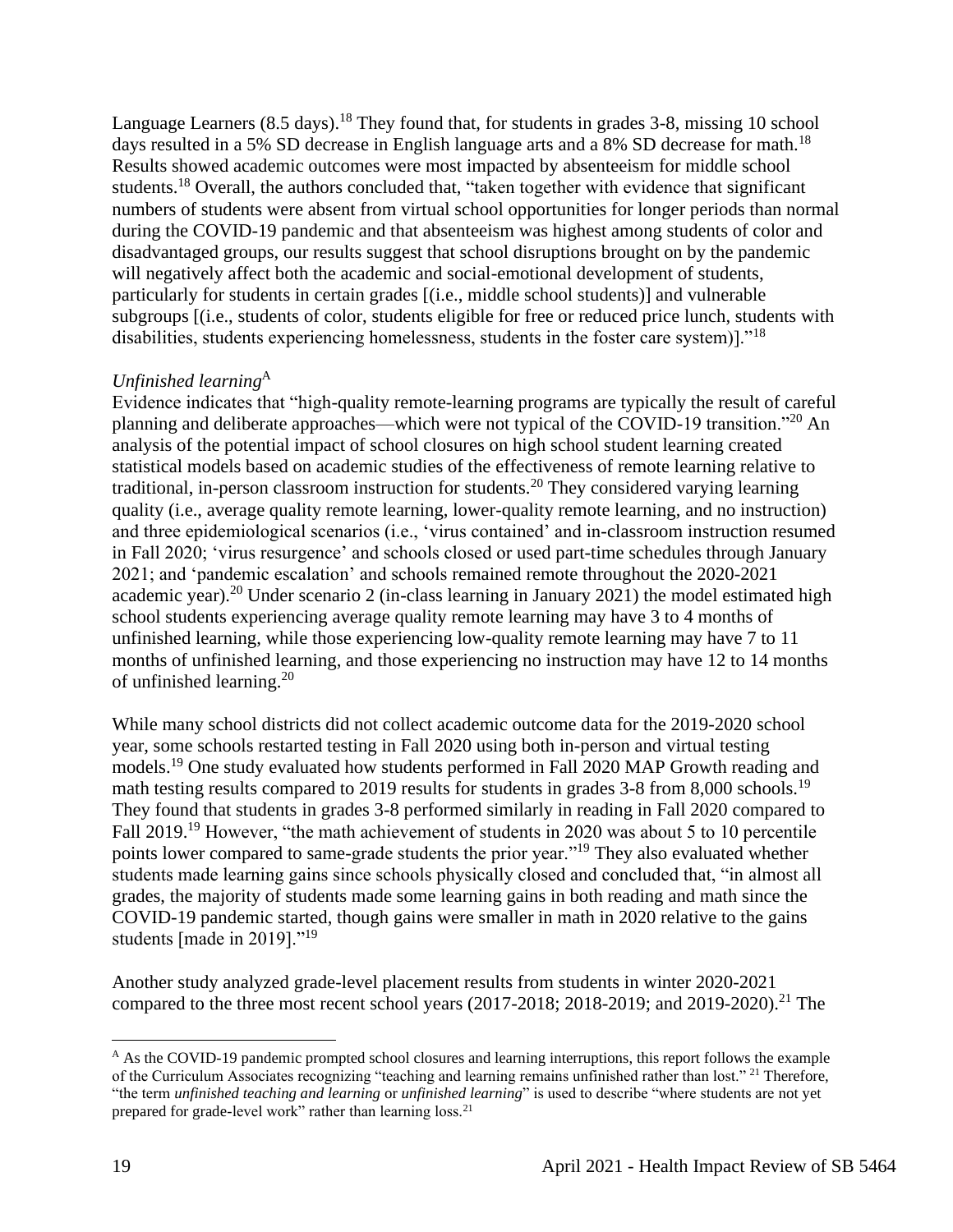final analytic sample consisted of nearly 1.2 million students in grades 1-8 who completed the Reading Diagnostic in school and nearly 1.3 million students grades 1-8 who completed the Mathematics Diagnostic.<sup>21</sup> Results suggest "the challenges of addressing unfinished learning will be persistent and significant."<sup>21</sup> Specifically, "unfinished learning in reading [was] greater for students in Grades 1-7, particularly in early elementary grades."<sup>21</sup> The percentage of students who were ready for grade-level work decreased 10% for Grade 1, 10% for Grade 2, and 6% for Grade 3 relative to historical averages.<sup>21</sup> Additionally, "the percentage of students who are underprepared for grade-level work [...] increased during the 2020-2021 school year relative to the historical average for students in Grades 1-7, while Grade 8 remains flat."<sup>21</sup> Assessment results indicate there was a greater amount of unfinished learning in mathematics for students in all grades, particularly elementary grades.<sup>21</sup> For example, the percentage of Grade 4 students who were ready for grade-level work decreased  $16\%$  compared to historical averages.<sup>21</sup> Moreover, "the percentage of students who [were] underprepared for grade-level work [...] increased during the 2020–2021 school year relative to the historical average for students across all grades. Grades 2–6 show the greatest increases in unfinished learning [with a decrease of 6-7 percentage points for each grade]."<sup>21</sup> Researchers noted that it was "too early to tell if students are catching up from starting behind in the fall. $"^{21}$ 

#### *Completion and drop-out*

Lastly, OSPI reported that 25% of all high school students did not receive credit in at least one course during the 2020-2021 academic year, equating to a 42% increase from the 2019-2020 school year.<sup>22</sup> In response to the significant learning disruptions caused by the COVID-19 pandemic, House Bills [1121](https://app.leg.wa.gov/billsummary?BillNumber=1121&Year=2021&Initiative=false) and [1131](https://app.leg.wa.gov/billsummary?BillNumber=1131&Initiative=false&Year=2021) (Laws of 2021) authorized the SBE to adopt rules to implement an emergency waiver program to authorize school districts and private schools to waive certain graduation requirements.<sup>51</sup> In March 2021, SBE adopted emergency rules for an emergency waiver programs for students in the graduating Classes of 2020 and 2021.<sup>51</sup>

For students earlier in their high school education, evidence indicates that substantial disruptions in learning may affect future drop-out. For example, students who are chronically absent are at greater risk of "falling behind in school, having lower grades and test scores, exhibiting behavioral issues, and, ultimately, dropping out."<sup>52</sup> Based on data of the effects extended school absences, online-only instruction, and natural disasters have on drop-out rates, one analysis estimated the potential impact of COVID-19 related school closures on drop-out rates.<sup>20</sup> The model estimated an additional 2% to 9% of high school students could drop-out due to pandemic-related school closures.<sup>20</sup>

Therefore, despite limited academic outcome data for the 2019-2020 school year, there is a fair amount of evidence that students attending in-person learning options would likely improve educational outcomes.

#### **Will improving educational outcomes improve educational attainment?**

There is very strong evidence that improved educational outcomes are associated with higher educational attainment.<sup>23-25,53</sup> For example, one study found that low grades during primary school were predictive of not having completed a secondary education by age 20 or 21 years.<sup>25</sup> These links are well documented and because this connection is widely accepted, less time was dedicated to researching this relationship. In addition, several measures of educational outcomes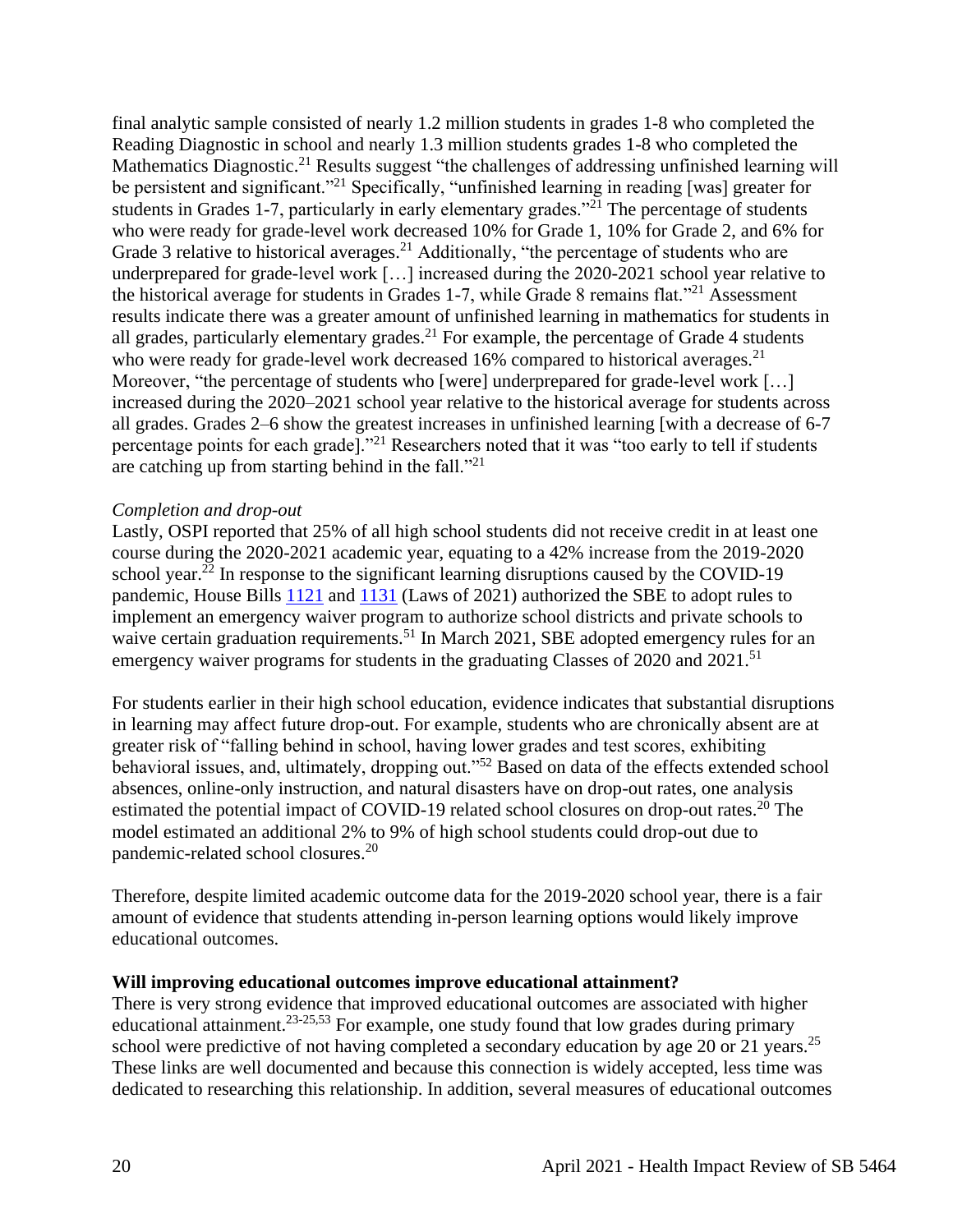are innately indicative of education attainment (e.g., specific grades are required as a prerequisite for high school graduation—one measure of educational attainment) further supporting the strength-of-evidence for this relationship.

Of note, initial evidence indicates that the COVID-19 pandemic may affect students' pursuit of postsecondary education. According to the National Student Clearinghouse, postsecondary enrollment in Washington State decreased by 13% in fall 2020 compared to fall 2019.<sup>22</sup> As of the end of March 2021, 39% of Washington's high school seniors had completed the Free Application for Federal Student Aid (FAFSA) representing a 5% decrease compared to completion rates in March 2020.<sup>22</sup> Similarly, "[n]ationally, FAFSA completion is 9 percent lower than it was at the same time [in 2020], and the decline is even steeper for Title I schools (down 12 percent) and schools with a higher concentration of students of color (down 15 percent)."<sup>22</sup>

Therefore, based on the literature and specific evidence from the COVID-19 pandemic, there is very strong evidence that improved educational outcomes will likely improve educational attainment.

## **Will improving educational attainment improve health?**

There is very strong evidence that higher educational attainment is associated with better health outcomes. Data collected nationally and in Washington State indicate a correlation between higher educational attainment and positive health outcomes such as decreased rates of diabetes, oral health problems, tobacco use, inactivity, obesity, depression, and coronary heart disease. The correlation between health and education is observed even after controlling for income, which can also serve as a mediating factor.<sup>26-38</sup> Therefore, there is general consensus that improving educational attainment would likely improve health outcomes, and less time was dedicated to researching this relationship.

## **Will improved health outcomes decrease health inequities?**

It is unclear how SB 5464 would impact educational and health inequities since Washington State is a local control state and it is unclear how requirements specified in the bill would be implemented by school districts. It is also unclear which families would choose to have children attend in-person instruction, especially as risks may differ depending on the initial crisis prompting school closures. The following discussion focuses on the current pandemic and risks specific to COVID-19.

The National Academies of Science, Engineering, and Medicine stated that, "issues of equity are among the chief challenges facing stakeholders as they decide whether and how to reopen schools…there is no question that the shuttering of school buildings—and the consequent reliance on remote learning strategies—has meant that students are experiencing even more profound educational inequity than was the case prior to COVID-19."<sup>14</sup> The report acknowledged the intersectionality of inequities in the education system, inequities in health outcomes, and inequities in social and economic determinants of health that have been exacerbated by the COVID-19 pandemic.<sup>14</sup> For example, communities that are at higher risk for COVID-19 disease, hospitalization, and death (i.e. communities of color) are also more likely to live in communities with inadequately resourced schools.<sup>14</sup> The National Academies report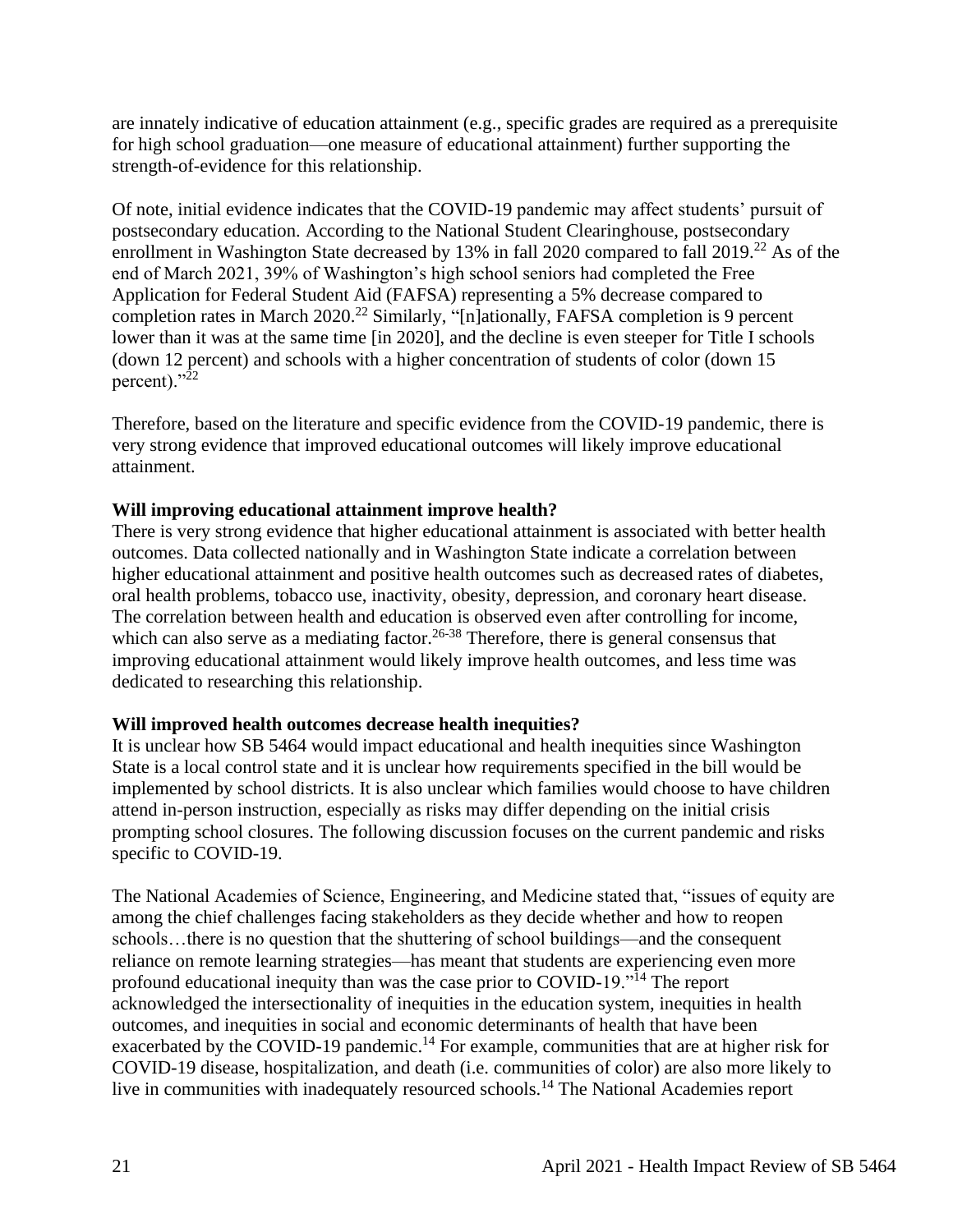stated that health inequities "arise from social, economic, environmental, and structural disparities that contribute to intergroup differences in health outcomes across different communities. The root causes of health inequities include the forces and structures that organize the distribution of power and resources differentially depending on race, gender, class, and other dimensions of individual and group identity."<sup>14</sup>

Students that experience inequities by socioeconomic status, race/ethnicity, and geography are more likely to be impacted by lack of access to in-person education and to experience health inequities.

#### *Inequities by socioeconomic status*

University of Washington Bothell's Center on Reinventing Public Education (CRPE) in collaboration with the RAND Corporation is conducting the American School District Panel project.<sup>54</sup> As part of this work, CRPE conducts surveys with a nationally-representative sample of 477 school districts across the U.S. "to capture a national portrait of how school districts are responding to the COVID-19 pandemic on an ongoing basis."<sup>54</sup> The CRPE survey found that students in districts with the highest concentrations of students living in poverty were less likely to have access to in-person learning.<sup>54</sup> Data from August 2020 found that 41% of districts in the highest poverty quartile planned to offer remote-only instruction, compared to 24% in the lowest poverty quartile.<sup> $\bar{5}4$ </sup> Additionally, "[districts with the highest concentrations of students living in poverty] were much less likely to plan for logistically complex and likely more expensive hybrid learning."<sup>54</sup>

American Community Survey data showed that, in 2018, 26% of children aged 3 through 18 years living in families with low-incomes did not have access to the Internet or only had access through a smartphone, compared to 2% of families with high-incomes.<sup>14</sup> Similarly, "students in lower [socioeconomic status (SES)] groups tend to have less access to the Internet and mobile devices, and therefore, in the case of mandatory online learning, education."<sup>55</sup> In 2019, the Pew Research Center reported that 95% of adolescents had access to a smartphone or computer.<sup>55</sup> However, only 75% of families with lower incomes owned a computer.<sup>55</sup> Moreover, 15% of households with children do not have access to high speed Internet and need to rely on other sources of access (e.g., smartphone hot spots, public Wi-Fi, or neighbors).<sup>55</sup> Lack of access to Internet is more prevalent among low-income, Hispanic and Black families.<sup>55</sup> Additionally, "[e]ven in homes with computers, students may be unable to access them consistently," as one computer may be shared among several children and adults, particularly in families with lower incomes.<sup>55</sup> As such, "[students with lower incomes] are less likely to have access to high-quality remote learning or to a conducive learning environment, such as a quiet space with minimal distractions, devices they do not need to share, high-speed internet, and parental academic supervision."20

Results of four linear regression models "demonstrated that students in high-needs districts were significantly more likely to be reported as [not completing] their assignments, while grade level was not a significant predictor."<sup>55</sup> Similarly, data suggest that 60% of low-income students are regularly logging into online instruction, compared to 90% of high-income students.<sup>20</sup> Another analysis found that students from low-income families were significantly more likely that those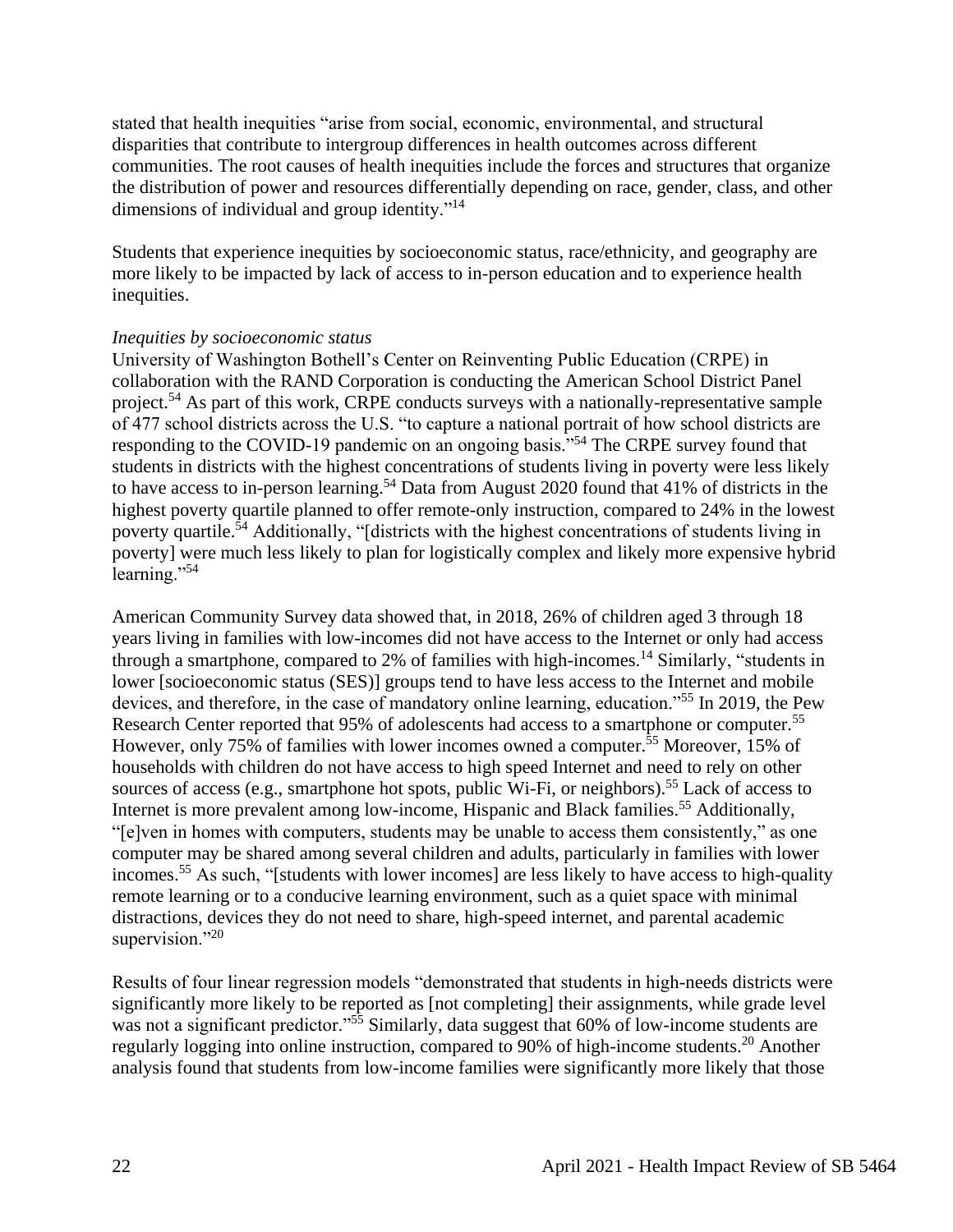from high-income families to receive no remote/online learning during the 2019-2020 academic year.<sup>56</sup>

## *Inequities by race/ethnicity*

CDC analyzed data from a nationally-representative, online survey conducted from July 8-12, 2020 with 858 parents who had children in grades K-12.<sup>50</sup> The intent of the survey was to assess parental attitudes and concerns regarding school reopenings by race/ethnicity.<sup>50</sup> CDC found that white parents were more likely than parents of color to support returning to in-person instruction.<sup>50</sup> Specifically,  $62.3\%$  of white parents strongly or somewhat agreed that schools should re-open in Fall 2020 compared to 50.2% of Hispanic parents and 46% of Black parents.<sup>50</sup> Similarly, 67.6% of white parents agreed that "the overall experience of being in school is more important for students, despite ongoing COVID-19 concerns" compared to 53.9% of Hispanic parents and 53.4% parents of other racial/ethnic groups.<sup>50</sup>

In a nationally-representative survey of parents/legal guardians of children aged 5 through 12 years attending public or private schools, CDC found that parents of color were more likely to report that their child was receiving virtual-only instruction.<sup>2</sup> Specifically,  $65.9\%$  of Hispanic parents, 64.0% of other/multiracial parents, and 54% of Black parents reported virtual instruction compared to 31.9% of white parents.<sup>2</sup> However, data from the 2018 American Community Survey showed that communities of color were more likely to lack access to the Internet. For example, 30% of American Indian/Alaskan Native families did not have access to the Internet or only had access through a smartphone; 24% of Pacific Islander families lacked access; 21% of Black families lacked access; and 19 percent of LatinX families lacked access, compared to only 7 percent of white families and 4 percent of Asian families that lacked access to the Internet.<sup>14</sup>

Data suggest that engagement rates are also lower in schools serving predominately Black and Hispanic students (i.e., 60-70% of students logging on regularly).<sup>20</sup> Assuming schools remained remote until January 2021, one study estimated, nationally, Black students may fall behind 10.3 months and Hispanic students by 9.2 months, compared to 6.0 months among white students.<sup>20</sup> Therefore, students with the fewest academic opportunities prior to the pandemic are expected to experience the greatest learning loss.<sup>57</sup> Additionally, COVID-19 closures may increase highschool drop-out rates (pre-pandemic: 6.5% for Hispanic, 5.5% for Black, and 3.9% for white students, respectively).<sup>20</sup> Using data on the effects of drop-out rates resulting from extended school absences, online-only instruction, and natural disasters (i.e., Hurricane Katrina [2005] and Hurricane Maria [2017]), one study estimated an additional 2% to 9% of high school students could drop out due to COVID-19 and associated school closures.<sup>20</sup>

The AAP has noted that school closures have exacerbated existing inequities and have had disparate impacts for communities of color.<sup>9</sup> They stated, "for children and adolescents in virtual learning models, educational disparities are widening for Black and Hispanic/Latino students as well as those living in poverty."<sup>9</sup> In Washington State, OSPI reports that the increase in high school students not receiving credit in courses during the 2020-2021 academic year was "most significant for students experiencing poverty, and disproportionately impact students who are American Indian/Alaskan Native, and students who are Latino."<sup>8</sup>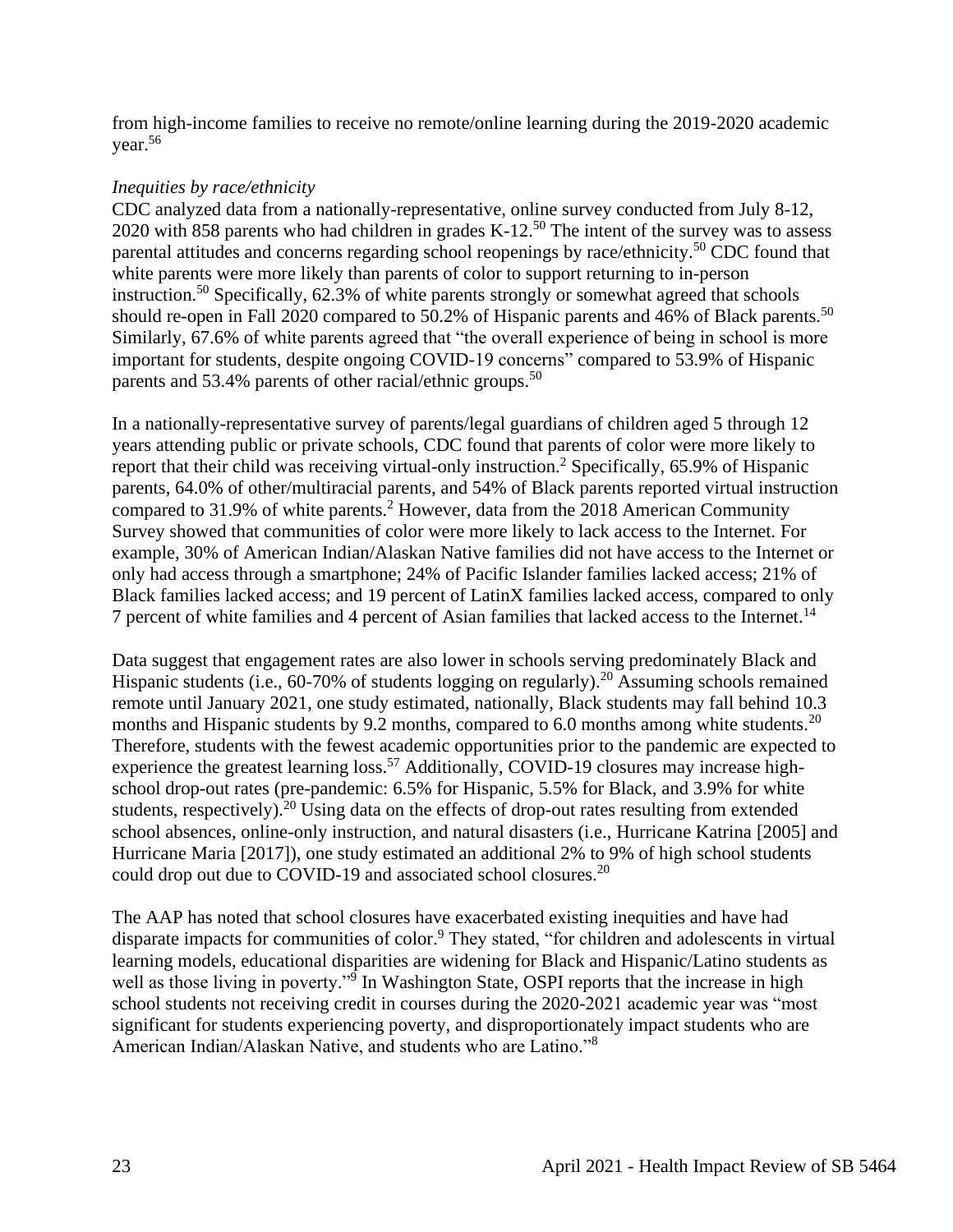According to the CDC, "people who identify as American Indian/Alaska Native, Black, and Hispanic have borne a disproportionate burden of illness and serious outcomes from COVID-19. These health disparities are evident even among school-aged children, suggesting that in-person instruction might pose a greater risk of COVID-19 to disproportionately affected populations."<sup>6</sup>

#### *Inequities by geography*

The CRPE survey data from August 2020 also showed that, "while half of districts across the country will open their buildings to fully in-person instruction, students in the vast majority of our largest school districts, many of which also serve large numbers of vulnerable students, will not."<sup>54</sup> Students in urban communities were less likely to have access to in-person learning, with 9% of urban school districts planning to reopen school for fully in-person learning in Fall 2020 compared to 65% of rural school districts and 24% of suburban districts.<sup>54</sup>

On the other hand, research has shown that approximately 32% of individuals living on tribal lands and 26% of individuals living in rural areas lack access to Broadband coverage, compared to 2% of individuals living in urban areas.<sup>14</sup> Additionally, national survey data has also illuminated gaps in expectations for monitoring student progress during school closures due to COVID-19 between rural and urban school districts.<sup>14</sup> The survey found that "[27%] of rural and small town districts expected teachers to provide instruction, compared with more than half of urban districts. Similarly [43%] of rural districts expected teachers to take attendance or check in with their students on a regular basis compared to [65%] of urban districts. [Additionally,] fewer rural than urban districts required progress monitoring and provided formal grades of some kind."<sup>14</sup> There is mixed evidence and it is unclear how SB 5464 would impact access to inperson learning opportunities by geography.

Living in a low-income household is associated with worse health outcomes and increased risk for mental health concerns across the life course.<sup>58</sup> While the largest number of children living in families with low-incomes are white, African American, American Indian/Alaska Native, and Hispanic or Latino children are disproportionately affected by financial poverty.<sup>58</sup> Longitudinal research has shown that, "compared with children of higher SES, children of low SES experience higher rates of parent-reported mental health [concerns] and higher rates of unmet mental health needs."<sup>58</sup> Among children with low SES who are in need of mental health care, researchers estimate "[less than] 15% receive services, and even fewer complete treatment."<sup>58</sup> While the prevalence of mental health problems among children residing in poverty do not vary significantly by race/ethnicity or geographic residence, "after demographic and family variables are controlled for, there are statistically significant disparities in mental health service utilization across racial and ethnic groups and between children residing in urban and rural areas."<sup>58</sup> Specifically, evidence shows "African American children residing in urban areas and Latino children in both rural and urban areas are less likely to be connected to mental health care than white children."<sup>58</sup> White children living in rural areas are also significantly less likely than white peers living in urban areas to receive mental health services.<sup>58</sup> Lastly, in rural communities, schools are often the only access point for children's mental health services, highlighting the importance of in-person school access for health services.<sup>54</sup> In sum, low SES is associated with increased risk of mental health concerns, and race/ethnicity and geography are associated with significant inequities in mental health service utilization.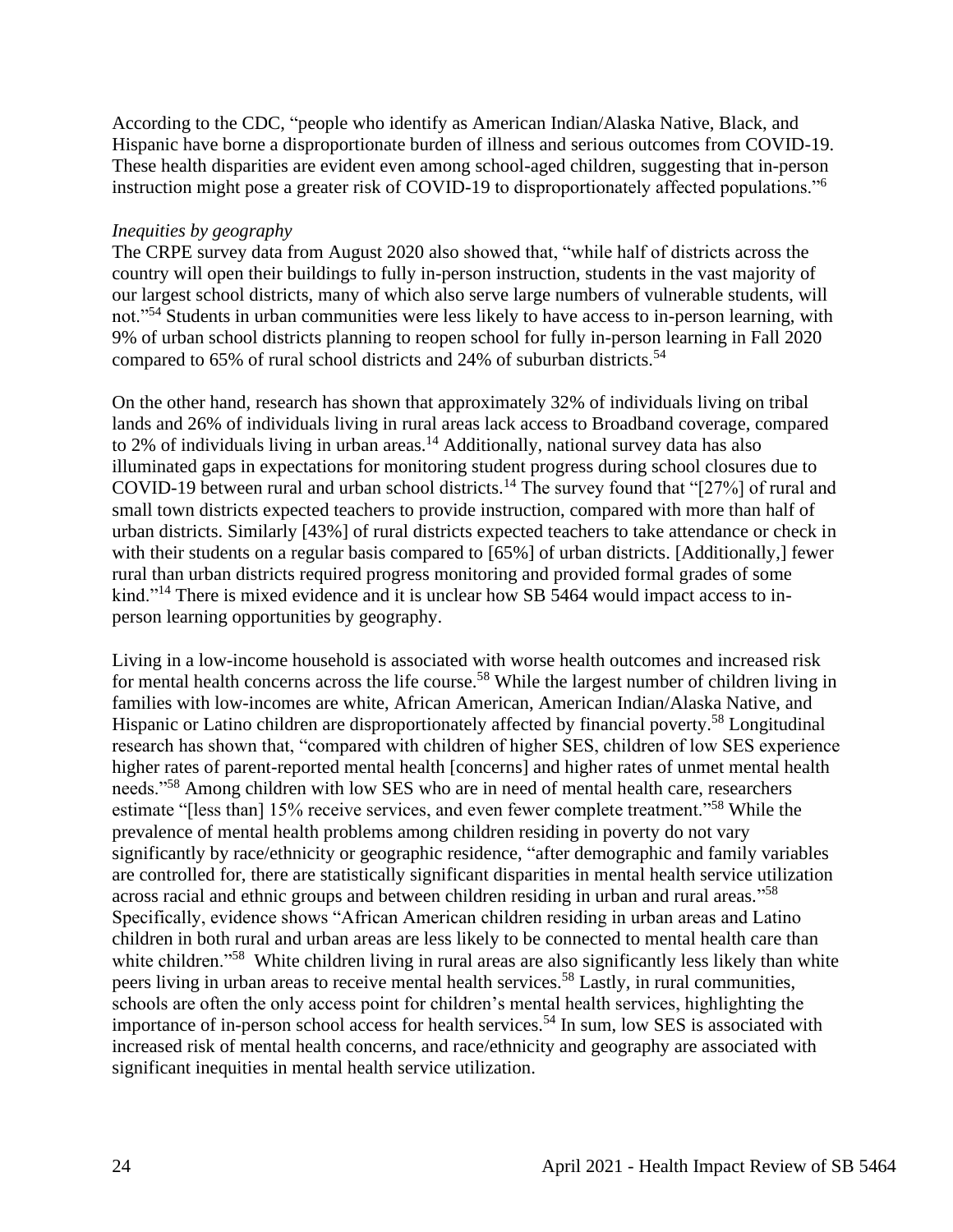#### *Inequities by other student groups*

Other student groups disproportionately and uniquely burdened by access to in-person learning options and health inequities include students with disabilities, English Language Learners, youth in foster care, and youth experiencing homelessness (personal communication, OSPI, April 2021).<sup>14</sup>

Proclamation 20-09.1, which extended statewide school closures, included exceptions for students with disabilities and English Language Learners. OSPI data show changes in enrollment and absences among these student populations in 2020-2021 compared to 2019-2020.<sup>59</sup> Specifically, enrollment decreased by nearly 9% for students with disabilities in October through February 2020-2021 compared to the same months during the previous school year.<sup>59</sup> Among students receiving accommodations, aids, and services under Section 504 of the Rehabilitation Act of 1973 (Section 504) enrollment decreased nearly 11% during the same timeframe compared to the 2019-2020 school year.<sup>59</sup> Data from January 18, 2021, when OSPI began tracking school district reopenings, show 48 school districts reported providing targeted small group in-person learning for elementary school students with disabilities and 23 districts reported offering small group in-person instruction for students with a 504 Plan.<sup>40</sup> A greater number of districts reported offering these services at the middle school and high school levels. Specifically, 88 districts reported providing services for students with disabilities in middle and high school and, for students with a 504 Plan, 54 districts reported providing services for middle school students and 56 districts reporting providing services for high school students.<sup>40</sup> Among English Language Learners, OSPI data indicate that the average absences per student increased by nearly 1 day per month in October, November, January, and February during the 2020-2021 school year compared to the same months in 2019-2020.<sup>59</sup> For the week of January 18, 2021, 25 elementary school districts reported offering small group in-person learning for English Language Learners as did 61 middle and 64 high school districts.<sup>40</sup> Again, it is unclear to what degree families chose to have their children participate in these options, due to risks associated with COVID-19. Additionally, remote learning options may not be effective for students with disabilities based on students' unique learning needs (personal communications, April 2021).

The pandemic also created additional challenges for districts to know where students experiencing homelessness are living, to provide them adequate technology to participate in remote learning, and to offer other necessary services (personal communication, OSPI, April 2021). Among students experiencing homelessness in all grades, enrollment declined approximately 19.8% between February 2020 and February 2021.<sup>59</sup> This decline in enrollment is relatively consistent from October 2020 through February 2021 (the data available). Additionally, with the exception of December 2020, students experiencing homelessness have been absent an average of one additional day per month of school during the 2020-2021 academic year compared to the previous school year. <sup>59</sup> Enrollment among unaccompanied youth (i.e. youth not in the physical custody of a parent or guardian) is approximately 28.3% lower across all months of the 2020-2021 academic year (October through February) than during the same months during the 2019-2020 academic year.<sup>59</sup>

Overall, students that experience inequities by socioeconomic status, race/ethnicity, and geography are more likely to lack access to in-person learning options and to experience worse health outcomes. However, Washington State is a local control state, and it is unclear how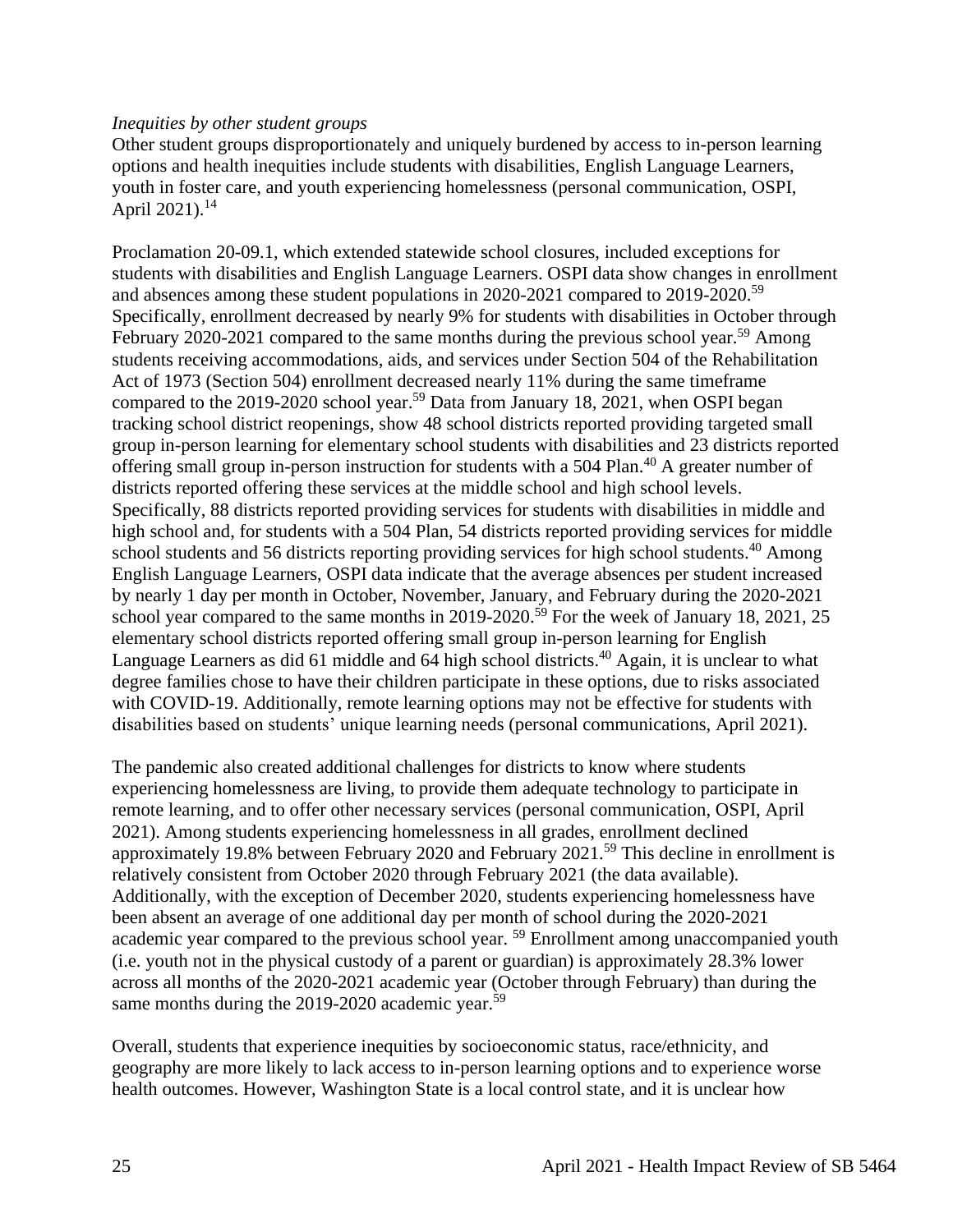requirements specified in the bill would be implemented by school districts. It is also unclear which families would choose to have children attend in-person instruction, especially as risks may differ depending on the initial crisis prompting school closures.

Moreover, evidence suggests that urban school districts, which are more likely to serve families with low-incomes and students of color, are less likely to offer in-person learning options.<sup>54</sup> Parents of color are also less likely to feel schools should reopen and are more likely to be concerned about their children attending in-person options.<sup>50</sup> Therefore, if school districts in urban areas serving families with low-incomes and students of color are less likely to open for in-person instruction, and families of color are less likely to choose for their child to attend inperson instruction, educational and health inequities that currently exist by geography, socioeconomic status, and race/ethnicity in Washington State could worsen.

<span id="page-25-0"></span>Therefore, it is unclear how SB 5464 would impact inequities.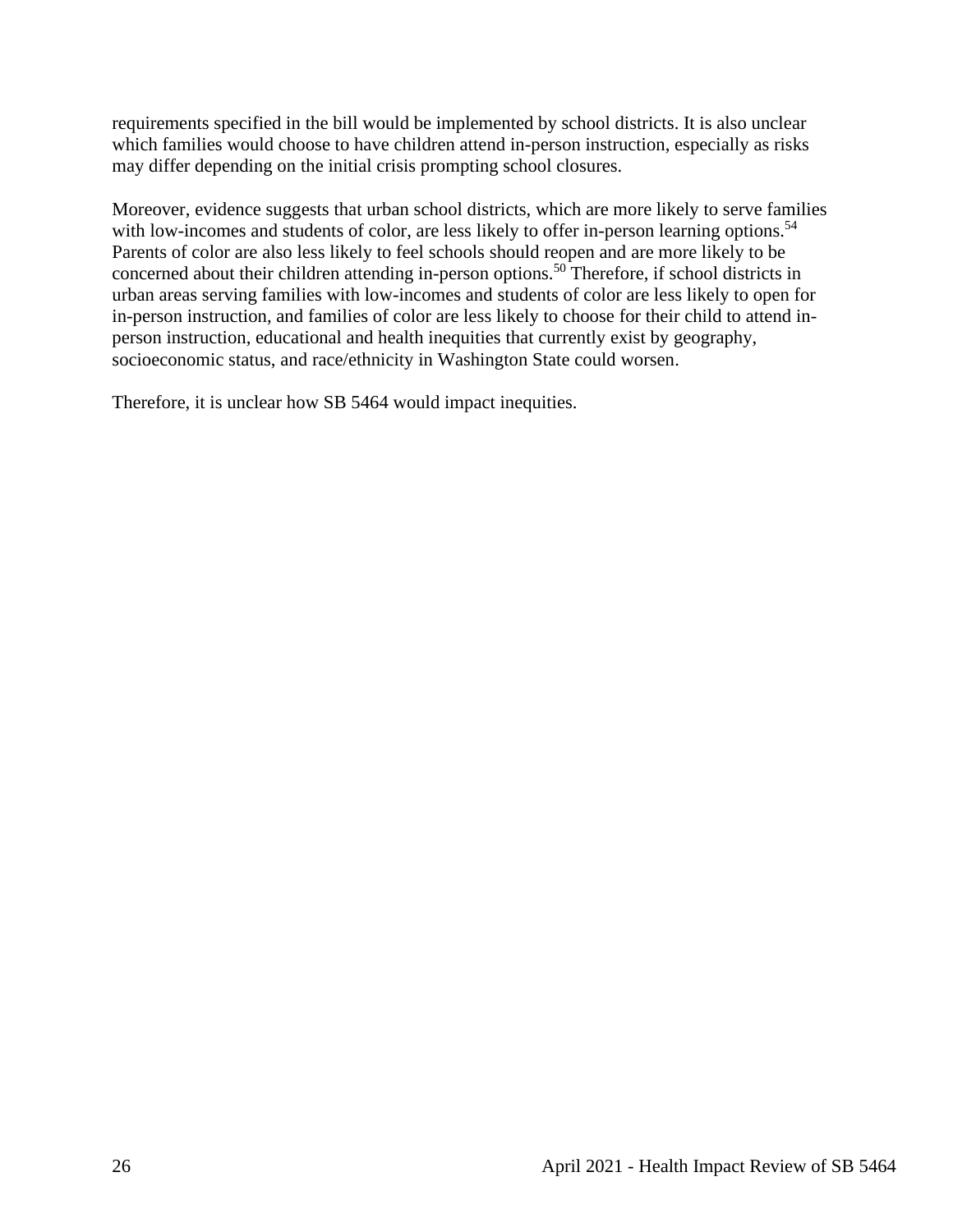#### **Annotated References**

## 1. **Public Health Emergency. 2020; Available at:**

**[https://www.phe.gov/emergency/news/healthactions/phe/Pages/2019-nCoV.aspx.](https://www.phe.gov/emergency/news/healthactions/phe/Pages/2019-nCoV.aspx) Accessed.** In response to the COVID-19 pandemic, the U.S. Secretary of Health and Human Services declared a public health emergency effective January 27, 2020.

## 2. **Verlenden J.V., Pampati S., Rasberry C.N., et al. Association of Children's Mode of School Instruction with Child and Parent Experiences and Well-Being During the COVID-19 Pandemic--COVID Experiences Survey, United States, October 8-November 13, 2020.**  *Centers for Disease Control and Prevention, Morbidity and Mortality Weekly Report.*  **2021;70(11):369-376.**

In this MMWR article, authors noted that "changes in mode of instruction have presented psychosocial stressors to children and parents that can increase risks to mental health and wellbeing and might exacerbate educational and health disparities." CDC conducted a nationwide, representative COVID Experiences Survey between October 8-November 13, 2020 with 1,290 parents and legal guardians of children aged 5 through 12 years old attending a public or private school. Of respondents, 45.7% reported their child received virtual instruction, 30.9% received in-person instruction, and 23.4% received combined virtual and in-person instruction. Virtual instruction was more likely to be reported by parents with children in public schools (47.6%) compared to of parents with children in private schools (20.3%). Virtual learning was also more likely to be reported by parents of color; 65.9% of Hispanic parents, 64.0% of other/multiracial parents, and 54% of Black parents reported virtual instruction compared to 31.9% of white parents. Parents of children receiving virtual or combined educational models reported worse child mental health, physical activity, and parental emotional distress than parents of children receiving in-person instruction. Among 9 indicators of childhood wellbeing, 5 indicators differed significantly by mode of instruction. For example, parents of children receiving virtual instruction were more likely to report that their children experienced decreased physical activity (62.9% versus 30.3%), time spent outside (58.0% versus 27.4%), in-person time with friends (86.2% versus 69.5%), virtual time with friends (24.3% versus 12.6%), and worse mental and emotional health (24.9% versus 15.9%) compared to children receiving in-person learning. Among 8 indicators of parental wellbeing, 6 indicators differed significantly by mode of instruction children received. Parents of children receiving virtual instruction were more likely to report loss of work (42.7% versus 30.6%), concern about job stability (26.6% versus 15.2%), childcare challenges (13.5% versus 6.8%), conflict between work and childcare (14.6% versus 8.3%), emotional distress (54.0% versus 38.4%), and difficulty sleeping (21.6% versus 12.9%) compared to parents of children receiving in-person learning. The authors stated that, "the pandemic is disrupting many school-based services, increasing parental responsibilities and stress, and potentially affecting long-term health outcomes for parents and children alike, especially among families at risk for negative health outcomes from social and environmental factors. These findings suggest that virtual instruction might present more risks than does inperson instruction related to child and parental mental and emotional health and some healthsupporting behaviors, such as engaging in physical activity." They concluded that, "these findings highlight the importance of in-person learning for children's physical and mental wellbeing for parent's emotional well-being."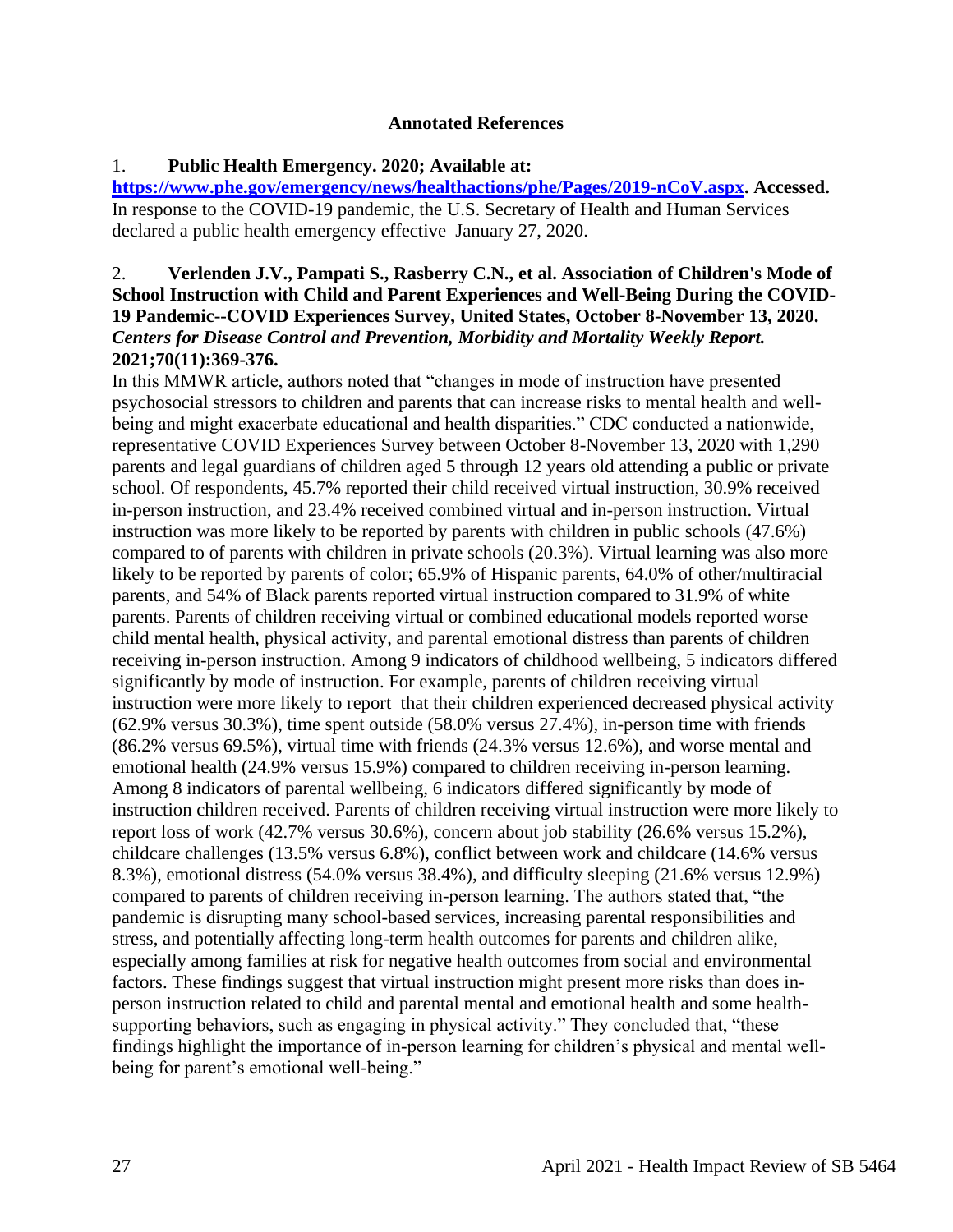## 3. **Inslee Office of Governor Jay. Proclamation by the Governor Amending Proclamations 20-05, 20-06, 20-07, and 20-08: 20-09 Statewide K-12 School Closures. March 13, 2020 ed. Olympia, WA2021.**

Proclamation 20-09 by Governor Inslee amended previous emergency proclamations such that all K-12 schools statewide were subject to school closures in response to the COVID-19 pandemic.

#### 4. **Inslee Office of Governor Jay. Proclamation by the Governor Extending Proclamations 20-08 and 20-09: Proclamation 20-09.1, Statewide K-12 School Closures. April 6, 2021 ed. Olympia, WA2021.**

Proclamation 20-09.1 by Governor Inslee extends and addresses statewide K-12 school closures in response to the COVID-19 pandemic.

# 5. **Instructional Hours. 2021; Available at:**

**[https://www.sbe.wa.gov/faqs/instructional\\_hours#1.%20What%20is%20the%20basic%20](https://www.sbe.wa.gov/faqs/instructional_hours#1.%20What%20is%20the%20basic%20education%20requirement%20for%20minimum%20instructional%20hour%20offerings%20in%20grades%20one%20through%20twelve) [education%20requirement%20for%20minimum%20instructional%20hour%20offerings](https://www.sbe.wa.gov/faqs/instructional_hours#1.%20What%20is%20the%20basic%20education%20requirement%20for%20minimum%20instructional%20hour%20offerings%20in%20grades%20one%20through%20twelve) [%20in%20grades%20one%20through%20twelve?](https://www.sbe.wa.gov/faqs/instructional_hours#1.%20What%20is%20the%20basic%20education%20requirement%20for%20minimum%20instructional%20hour%20offerings%20in%20grades%20one%20through%20twelve) Accessed 7 April 2021, 2021.**

This Washington State Board of Education webpage answers frequently asked questions related to required instructional hours.

#### 6. **Operational Strategy for K-12 Schools through Phased Prevention. 2021; Available at: [https://www.cdc.gov/coronavirus/2019-ncov/community/schools-childcare/operation](https://www.cdc.gov/coronavirus/2019-ncov/community/schools-childcare/operation-strategy.html#anchor_1616080052257)[strategy.html#anchor\\_1616080052257.](https://www.cdc.gov/coronavirus/2019-ncov/community/schools-childcare/operation-strategy.html#anchor_1616080052257) Accessed 31 March 2021, 2021.**

This guidance document from the Centers for Disease Control and Prevention (CDC) outlines a pathway for schools to provide in-person instruction safely through consistent use of prevention strategies (e.g., universal and correct use of masks, physical distancing). It discusses essential elements for safe school operations; health equity considerations; prevention strategies to reduce COVID-19 transmission in schools; indicators of community transmission; phased prevention; addition prevention strategies; testing; and vaccination for teachers and school staff.

# 7. **Health Washington State Department of. K-12 Schools 2020-2021 Guidance. Tumwater, WA2021.**

This Department of Health guidance document was updated March 25, 2021, to align with new CDC recommendations. Guidance included is specific to public and/or private schools serving kindergarten through 12th grade (K-12). Schools must use this guidance regardless of their jurisdiction's phase of recovery to inform how to resume in-person instruction.

## 8. **Inslee Office of Governor Jay. Emergency Proclamation of the Governor Amending Proclamation 21.05 | 21.05.1 Children and Youth Mental Health Crisis. 26 March 2021 ed. Olympia, WA2021.**

This Emergency Proclamation of the Governor issued March 26, 2021, addresses the Children and Youth Mental Health Crisis across Washington State as a result of the worldwide spread of COVID-19. It includes data from children's hospitals within the state demonstrating increases in pediatric patients with behavioral health and mental health diagnoses.

# 9. **Pediatrics American Academy of. COVID-19 Guidance for Safe Schools. 2021.**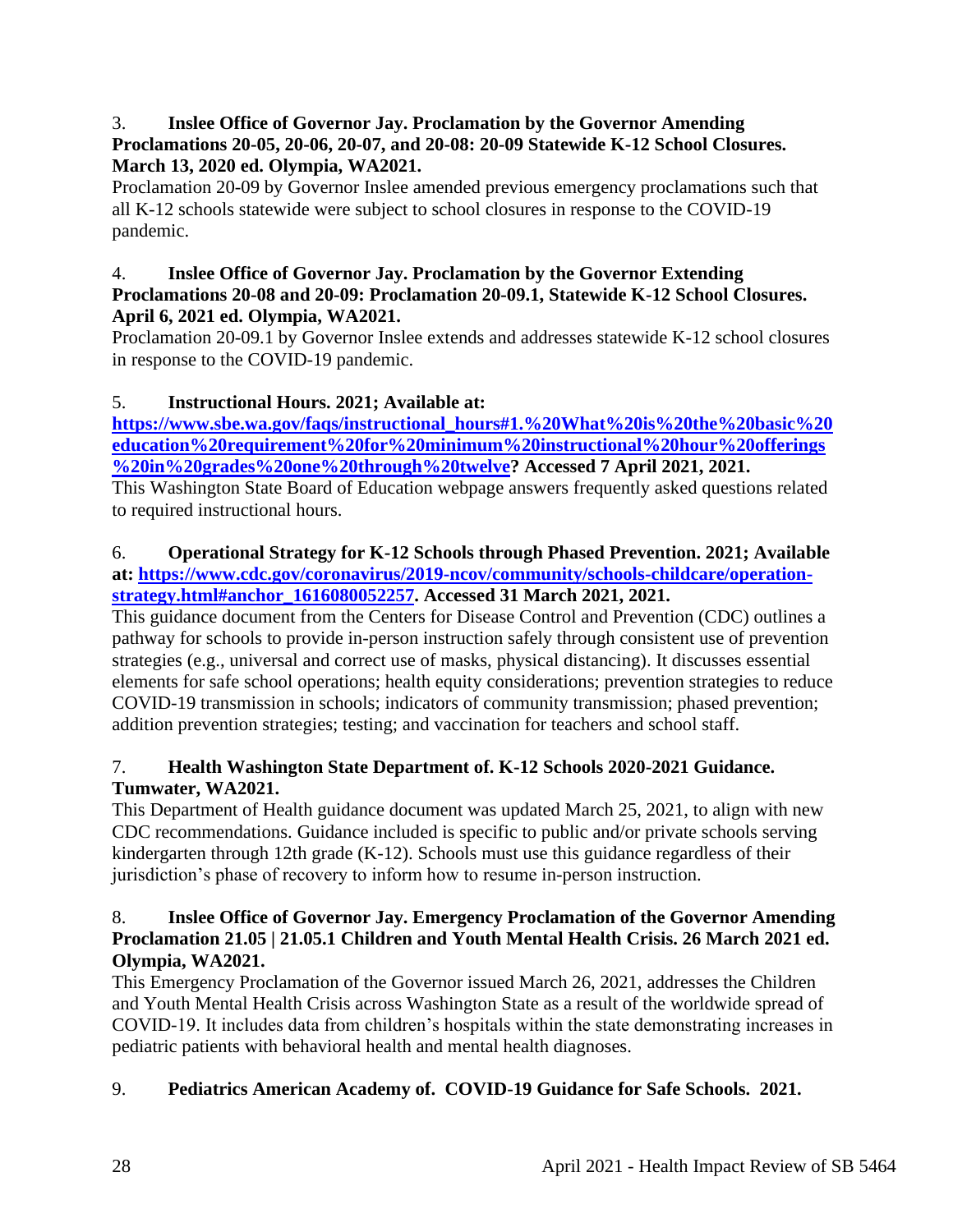The American Academy of Pediatrics issued guidance about school reopening. They stated that "AAP continues to strongly advocate that all policy considerations for school COVID-19 plans should start with a goal of having students physically present in school." AAP recognizes that "opening schools generally does not significantly increase community transmission, particularly when guidance outlined by the World Health Organization (WHO), United Nations Children's Fund (UNICEF), and Centers for Disease Control and Prevention (CDC) is followed." Specifically, they noted that low transmission rates and mild disease among younger children make in-person learning appropriate. AAP also noted that school closures have exacerbated existing inequities and have had disparate impacts for communities of color. They stated, "for children and adolescents in virtual learning models, educational disparities are widening for Black and Hispanic/Latino students as well as those living in poverty."

## 10. **Find meals for kids when schools are closed. 2021; Available at: [https://www.fns.usda.gov/meals4kids.](https://www.fns.usda.gov/meals4kids) Accessed 2/9/2021.**

The U.S. Department of Agriculture provides an overview of changes to the school meals program as a result of the COVID-19 pandemic. This webpage includes background information, as well as links to state-specific waivers and information.

## 11. **Washington State Coronavirus Response (COVID-19): Food Assistance. 2021; Available at: [https://coronavirus.wa.gov/information-for/you-and-your-family/food](https://coronavirus.wa.gov/information-for/you-and-your-family/food-assistance)[assistance.](https://coronavirus.wa.gov/information-for/you-and-your-family/food-assistance) Accessed 2/11/2021.**

The Washington State Joint Information Center maintains a website with up-to-date information about the state's response to the COVID-19 pandemic. This webpage provides information about food assistance programs available during the pandemic, including information about school meal programs.

## 12. **Baron E. J., Goldstein E. G., Wallace C. T. Suffering in silence: How COVID-19 school closures inhibit the reporting of child maltreatment.** *J Public Econ.*  **2020;190:104258.**

Baron et al. examine the impact of COVID-19 school closures on child maltreatment reporting. Researchers cite evidence that nearly 40% of children experience maltreatment by the time they reach adulthood. Additionally, studies show that "children associated with maltreatment investigations have significantly worse test scores, educational attainment, mental health, and adult earnings." School personnel are the primary reporting source of suspected child maltreatment having submitted more than 20% of approximately 4.3 million nationwide reports in 2018. Authors used publicly available county-level data on the number of child maltreatment allegations made to the Florida Child Abuse Hotline. Data were available for all 67 counties in Florida from January 2004 through April 2020, which allowed researchers to examine changes in reporting around the time schools closed in Florida. In absence of a control group (all schools in Florida and neighboring states closed around the same time), researched use the "monthly data to predict the number of allegations that would be expected in March and April 2020 [the first two months of school closures due to COVID-19] due to seasonal fluctuations and secular trends." They then compared predictions to actual reported allegations. Results find "the number of allegations reported in March and April 2020 were 27% lower than would be expected otherwise." When scaling estimates nationwide, researchers calculated "that approximately 212,500 allegations went unreported during the months of March and April 2020." If the rate of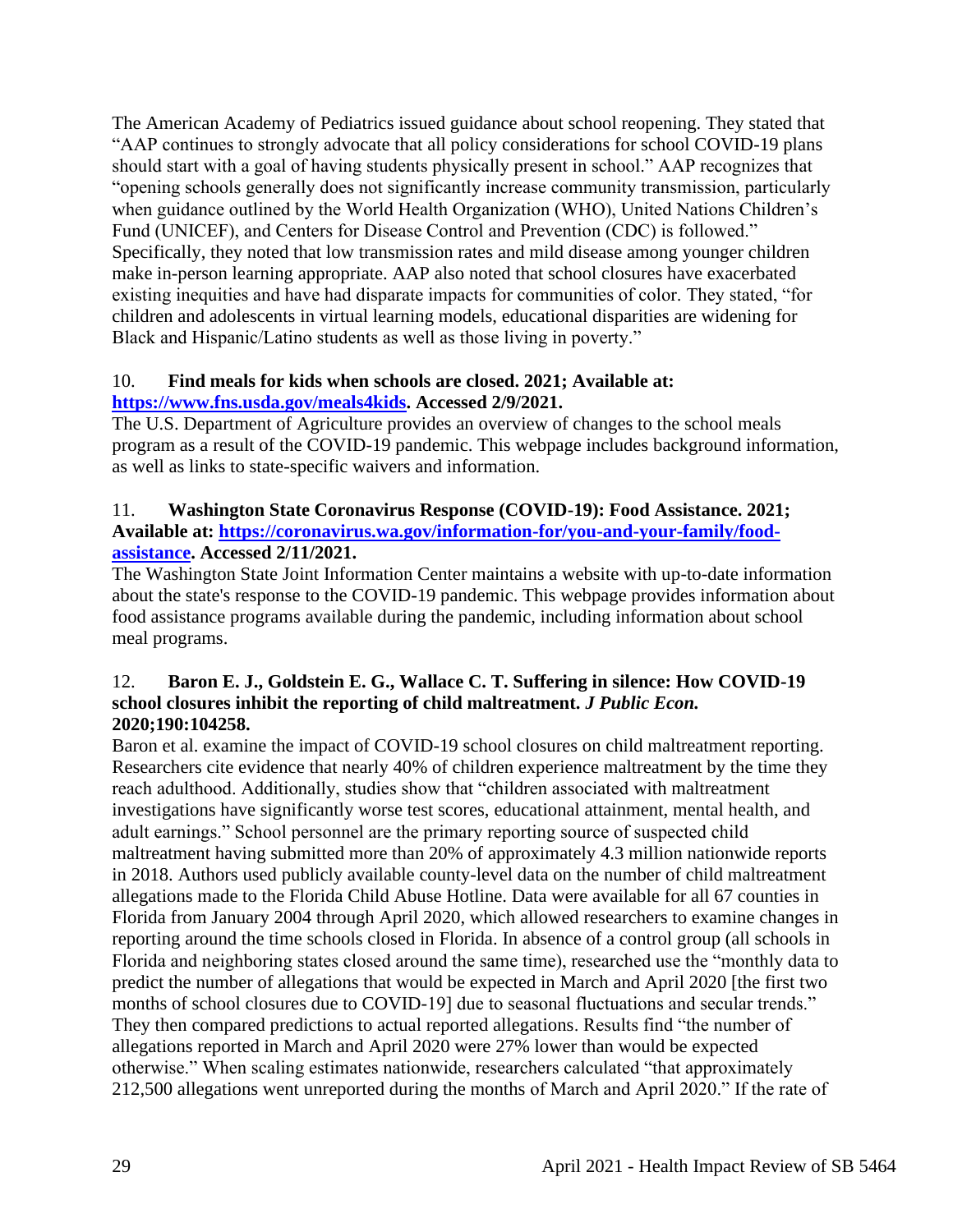substantiated maltreatment allegations made by school personnel remained relatively constant (i.e., 20-22% of all maltreatment allegations in Florida and nationally) then "figures suggest that, nationally, roughly 40,000 additional instances of child maltreatment would have been confirmed were it not for school closures." Furthermore, researchers note this is likely an underestimate as "the COVID-19 pandemic has caused an unprecedented amount of sudden financial, physical, and mental stress, and previous studies have shown that child maltreatment is more likely to occur under these circumstances." Authors found the decline in reporting in March and April 2020 closely resembles the decline in allegations when school is out of session (i.e., June, July, and December). Researchers also cite evidence that school personnel are primarily responsible for "initial" child maltreatment allegations (i.e., the first case-specific allegation made to the hotline), and the study shows "the decline in the total number of allegations in March and April 2020 is almost entirely driven by a decline in the number of initial allegations. Finally, counties with "previously higher numbers of staff trained to identify and report child maltreatment (e.g., school psychologists and school nurses) experience a disproportionately larger reduction in the number of child maltreatment allegations in March and April 2020." Researchers note that when schools are not in session family members and neighbors are important sources of maltreatment reporting and government agencies could use social media and online school platforms to distribute information regarding assistance on these matters.

#### 13. **Leeb R.T., Bitsko R.H., Radhadkrishnan L., et al. Mental Health-Related Emergency Department Visits Among Children Aged <18 Years During the COVID-19 Pandemic-- United States, January 1- October 17, 2020.** *Morbidity and Mortality Weekly Report, Centers for Disease Control and Prevention.* **2020;69(45):1675-1680.**

Using data from the National Syndromic Surveillance Program (NSSP), CDC compared mentalhealth related emergency department visits for children under 18 years of age from January 1 to October 17, 2020 to the same time period in 2019. The NSSP dataset includes information from hospitals in 37 states and represents approximately 73% of all emergency department visits in the U.S. However, the authors noted that data is not nationally representative, and may not be generalizable to emergency departments not participating in NSSP. The dataset includes information about "conditions likely to result in [emergency department] visits during and after disaster events (e.g. stress, anxiety, acute posttraumatic stress disorder, and panic)." The authors stated that, "published reports suggest that the [COVID-19] pandemic has had a negative effect on children's mental health." They cited previous research that, during the first month following stay-at-home orders (March to April 2020), emergency department visits decreased 42%; however, over the same time period, visits for psychosocial factors actually increased. Based on their analysis, data showed an initial decrease in children's mental health-related emergency department visits following stay-at-home orders. While the overall number of children's mental health-related emergency department visits decreased, "the proportion of mental health-related [emergency department] visits [among children] increased sharply beginning in mid-March 2020…and continued into October…with increases of 24% among children aged 5-11 years and 31% among adolescents aged 12-17 years, compared with the same period in 2019." They stated, "many mental disorders commence in childhood, and mental health concerns in these age groups might be exacerbated by stress related to the pandemic and abrupt disruptions to daily life associated with mitigation efforts, including anxiety about illness, social isolation, and interrupted connectedness to school." They explained that the increase in the proportion of visits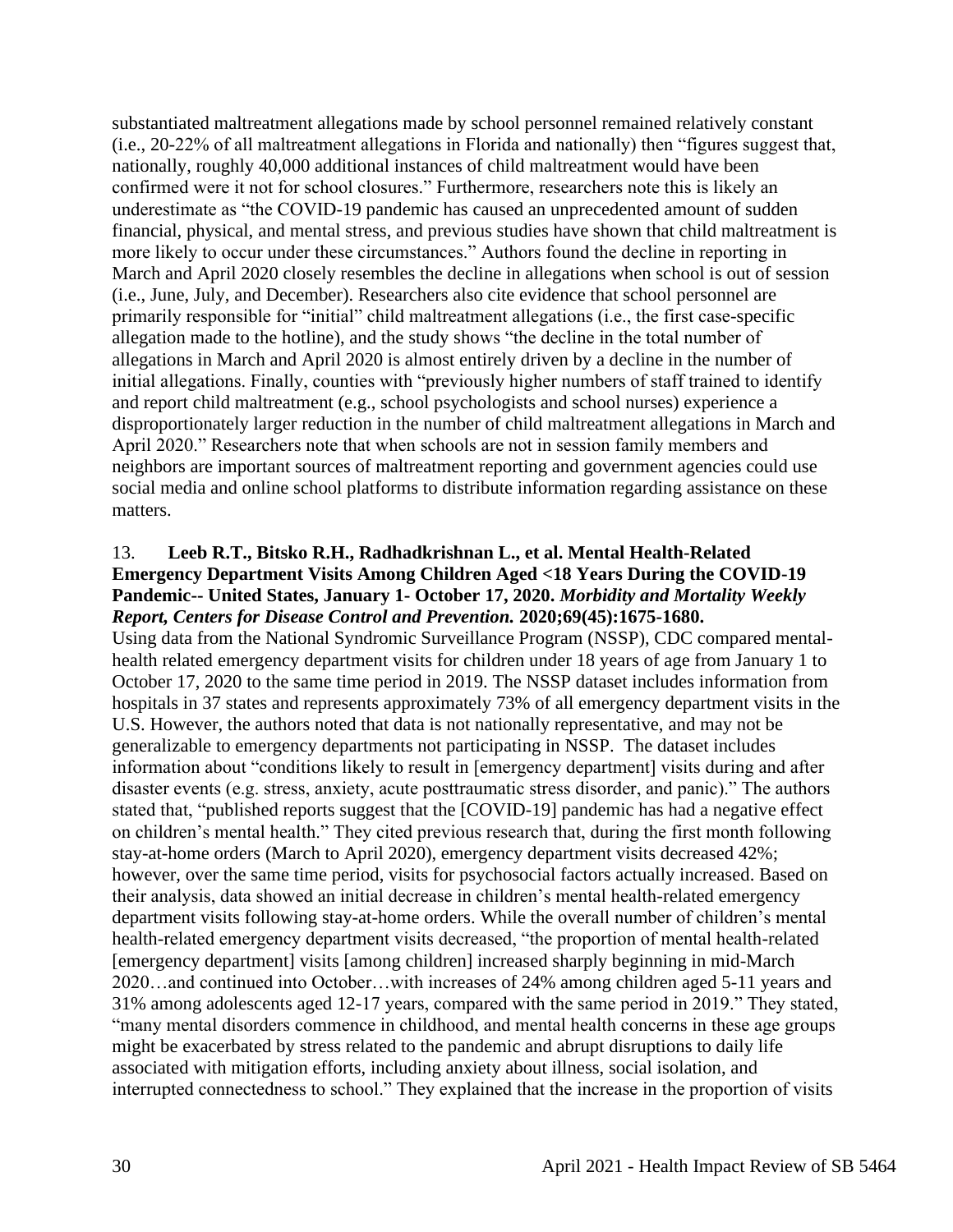may be due to pandemic-related stress, to reduced or modified access to mental health services (e.g. through schools), or to a decrease in the number and proportion of other types of emergency department visits (e.g. asthma, musculoskeletal injury). The authors noted that these increases may overestimate visits to the emergency department, but under-estimate mental health needs overall. The data may over-estimate the increase in the proportion of children's mental healthrelated emergency department visits since visits decreased overall; mental health-related visits account for a small percentage of pediatric visits (i.e. 1.1% in 2019 and 1.4% in 2020); and NSSP data are not nationally-representative. However, data may also under-estimate mental health needs as the NSSP only captures a small-range of mental health concerns following a disaster and do not account for mental health visits outside emergency department settings.

14. **National Academies of Science Engineering, and Medicine. Reopening K-12 Schools During the COVID-19 Pandemic: Prioritizing Health, Equity and Communities. 2021.** The National Academies of Sciences, Engineering, and Medicine authored a consensus study report providing guidance on the reopening and operation of elementary and secondary schools for the 2020-2021 school year. Consensus study reports are "subjected to a rigorous and independent peer-review process and [represent] the position of the National Academies on the statement of task." For this consensus report, the authors used expert oral testimony (collected from three open sessions with experts) and published literature. Each chapter includes multiple references. The report contains findings, conclusions, and recommendations. The report also provided summary information about COVID-19 transmission among children and equity considerations. The report noted the intersectionality of inequities in the education system, inequities in health outcomes, and inequities in social and economic determinants that have been exacerbated by the COVID-19 pandemic.

15. **Araujo L. A., Veloso C. F., Souza M. C., et al. The potential impact of the COVID-19 pandemic on child growth and development: a systematic review.** *J Pediatr (Rio J).* **2020.** de Araujo et. al. conducted a systematic review of literature published before April 2020 that evaluated the impacts of epidemics (e.g. COVID-19, Ebola, HIV, flu) or social restriction on the general, developmental, and mental health of children and adolescents under 18 years of age. They identified 172 studies, and included 9 studies that met inclusion criteria. They summarized that social restrictions, shutdowns, and school closures contribute to acute stress disorder, posttraumatic stress, anxiety, and depression as well as risk of development delays, cognitive impairment, substance use, and non-communicable diseases in children. They stated that, "epidemics or pandemics, such as COVID-19, produce potential risks to child development due to risk of illness, protective confinement, social isolation, and the increased stress level of parents and caregivers." They noted that "there are several factors that influence the physical and mental health of children and adolescents experiencing the stress inherent in a pandemic, such as isolation itself, school shutdown, reduced social life and physical activities, changes to routine, sleep difficulties, exposure to disharmony at home, excessive screen use, unhealthy diet, and others." One study found that stress levels are four times higher for children who have been in quarantine compared to children in normal routines. Moreover, the authors noted that circumstances of the COVID-19 pandemic are recognized as adverse childhood experiences (ACEs) and may negatively impact children's well being. They stated, "restrictive social and economic reconfigurations, the fear of contagion, illness caused by COVID-19, isolated family life, school closures, the lack of support networks for other adults, the loss of loved ones, the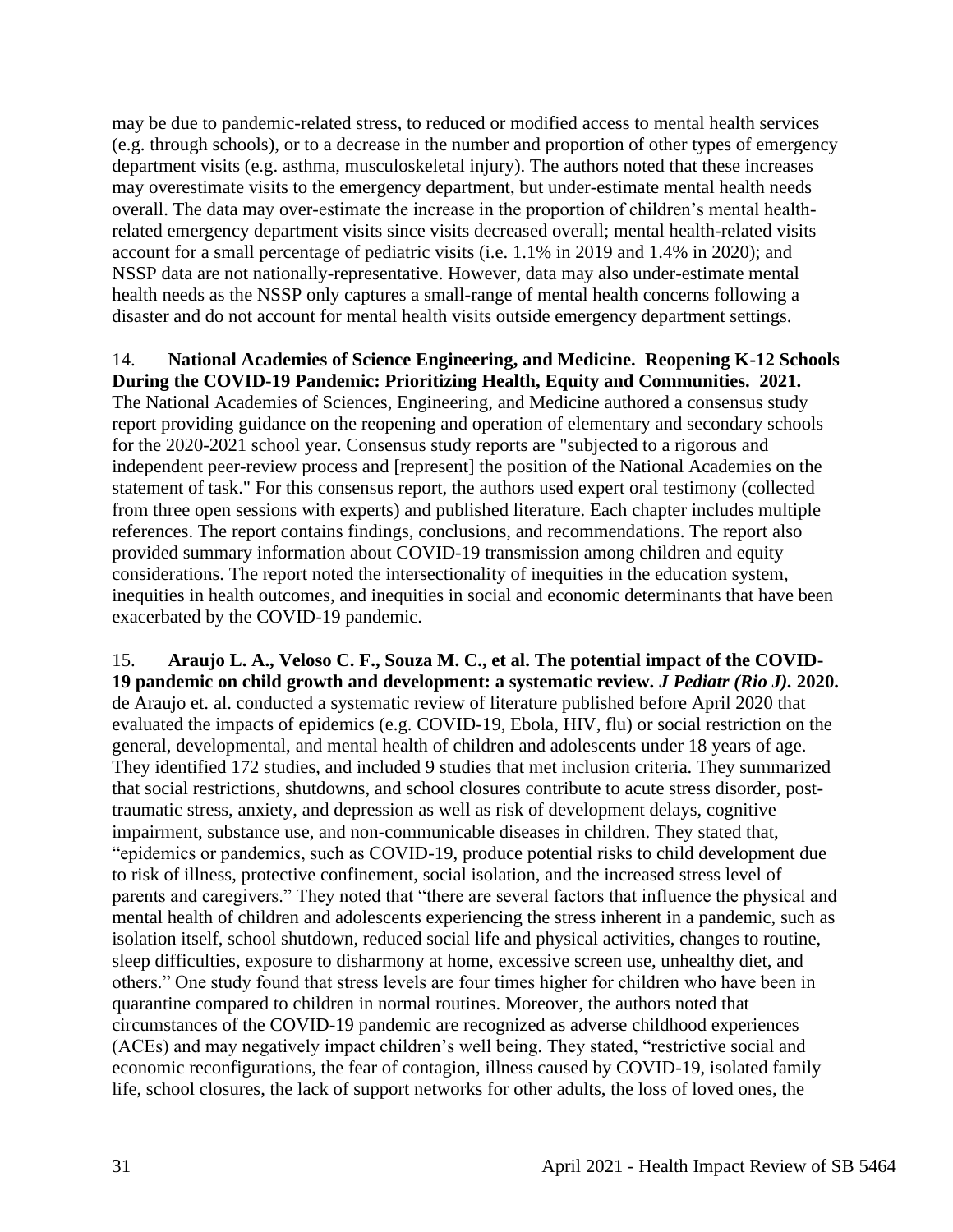difficulty of combining working from home with full-time childcare, financial challenges, increased exposure to pre-existing vulnerabilities (such as domestic violence, drug use, and mental illness in family members) can result in toxic stress [for the child]" and contribute to ACEs. Research has also suggested that pandemic related social restrictions, "where play and leisure activities are only possible within the home environment; where people wear masks and the learning of facial expressions, communication, and language is restricted; and where demonstrating affection is discouraged by many- there is a tendency toward limitations in the formation of certain areas of the brain, including the social brain, with consequent impairments in the acquisition of cognitive, behavioral, social, and communication skills." They cited one systematic review of 16 studies evaluating the effectiveness of closing schools to control coronaviruses (i.e. 10 evaluating SARS; 5 evaluating COVID-19; 1 evaluating a different coronavirus epidemic). The review found "scarce data relating to the effectiveness of closing schools to control COVID-19" and that schools closures may be more effective when transmission is higher among children. A modeling study concluded that, "although there may e a decrease in COVID-19 mortality due to a reduction in cases as a result of school closures, loss of children's access to school healthcare workers may result in an increase in mortality."

16. **Hoffman J. A., Miller E. A. Addressing the Consequences of School Closure Due to COVID-19 on Children's Physical and Mental Well-Being.** *World Med Health Policy.* **2020.** Hoffman and Miller provide a summary of evidence related the impact of schools on children's physical and mental health. They stated that, "schools are also an essential source of nonacademic supports in the way of health and mental health services, food assistance, obesity prevention, and intervention in cases of homelessness and maltreatment." Moreover, "children who are most vulnerable to school closures include children who rely on school-based health and mental health care, children from households that are food insecure and children who are obese, children who are at risk of abuse and neglect at home, and children who are homeless." School closures have disrupted school-based health and mental health care, services, and supports as well as access to school nurses, psychologists, counselors, and social workers. The authors noted that school closures may also put students at risk of unhealthy weight gain or impact food security. They note that districts that implemented USDA's waiver allowing all children under 18 to receive free meals "may help to mitigate the effects of food insecurity on children during the period of school closure; however, they are unlikely to reach everyone in need." Levels of domestic violence and child abuse have risen during school closures.

17. **Meherali Salima, Punjani Neelam, Louie-Poon Samantha, et al. Mental Health of Children and Adolescents Amidst COVID-19 and Past Pandemics: A Rapid Systematic Review.** *International Journal of Environmental Research and Public Health.* **2021;18(7).** Meherali et al. conducted a systematic review of literature evaluating the impact of pandemics (e.g. COVID-19, Equine Influenza, H1N1 influenza, Ebola) on the mental health of children aged 5 through 18 years mental health. They identified 18 articles that met the inclusion criteria. Overall, they found that during and after pandemics, children and adolescents experienced stress, anxiety, depression, disturbances in sleep and appetite, impaired social interactions, and social and risky behavioral problems (e.g., substance use, suicide, relationship problems, academic issues, and absenteeism from work). Moreover, "it has been indicated that compared to adults, this pandemic may continue to have increased long term adverse consequences on children's and adolescents' mental health."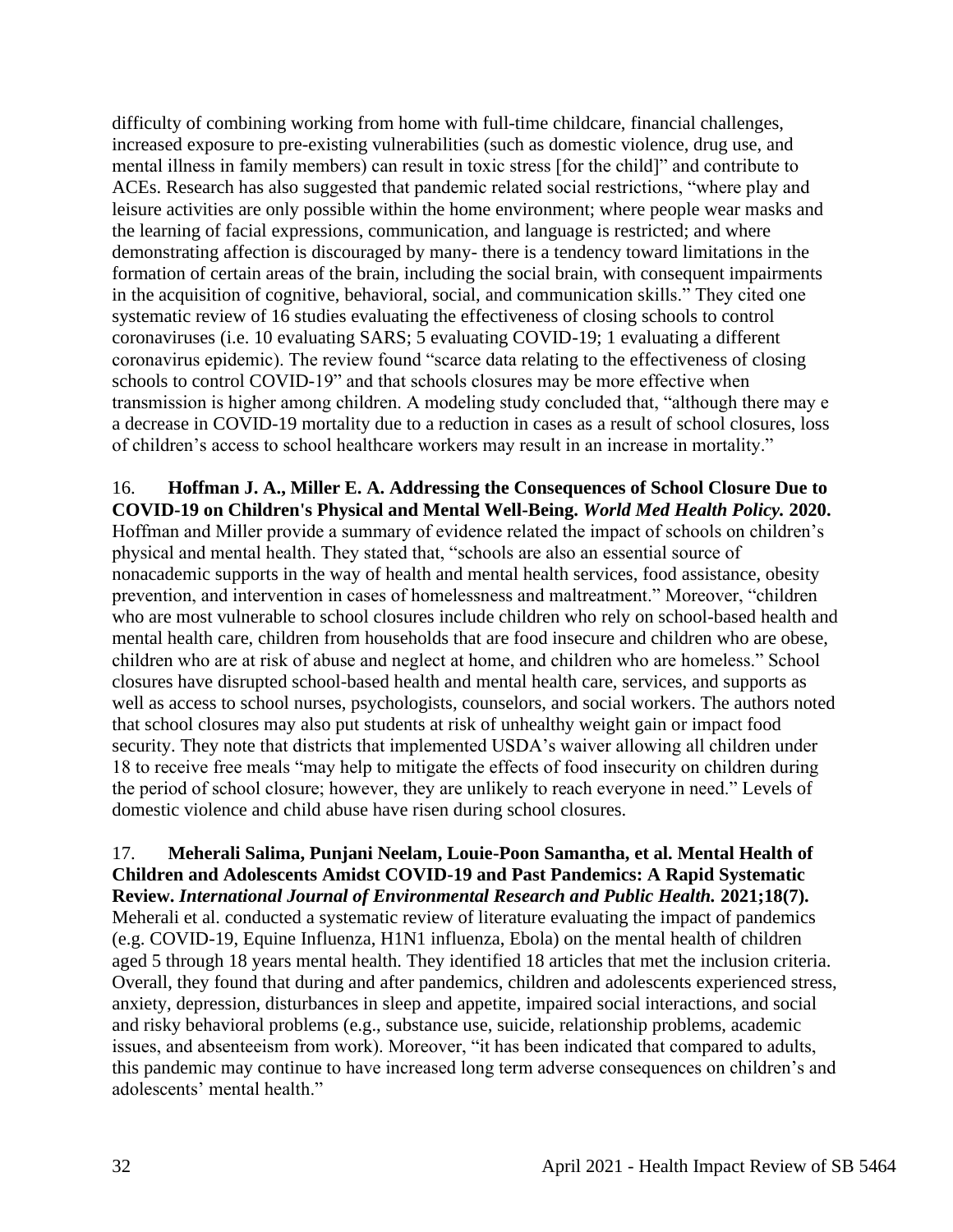#### 18. **Santibañez Lucrecia, Guarino Cassandra M. The Effects of Absenteeism on Academic and Social-Emotional Outcomes: Lessons for COVID-19.** *Educational Researcher.* **2021.**

Santibanez et al. used data from the six largest school districts in California to estimate the impact of absenteeism in grades K-12 on academic outcomes and social-emotional outcomes (i.e. self-management, growth mind-set, self-efficacy, and social awareness). The authors stated, "it is well established in the literature that absenteeism negative affects academic outcomes." Data has suggested that being absent for 10 days reduces test scores by about a 3% standard deviation (SD) in English language arts and 6% in SD in math for elementary school students. Previous research has also shown that absenteeism can have larger impacts for higher grade levels. For example, among high school students, missing 10 math classes reduced test scores by about 7% SD. Additionally, "the detrimental effects of absences in one school year can persist into subsequent grades, suggesting that absences today can have lasting consequences." Chronic absenteeism is defined as missing 18 days of school or more, and the authors stated that available evidence from the COVID-19 pandemic suggests that some students may have been absent for long periods (e.g. 50 days) "putting them at the far end of the normal absenteeism spectrum." Additionally, they cited research from Los Angeles showing that "participation in online learning of middle and high school students between March 16 and May 22, 2020, never reached 100% and was lower for students in particular subgroups such as low-income, [English learners}, students with disabilities, and homeless and foster youth." Since many school districts did not collect academic outcome data for the 2019-2020 or 2020-2021 school years due to the COVID-19 pandemic, the authors evaluated data from the 2014-2015, 2015-2016, 2016-2017, and 2017- 2018 school years to estimate the impact of absenteeism during the pandemic. They found that students in K-12 are absent an average of 7.4 days per school year. Absenteeism rates are higher for students in K and high school, as well as for students with disabilities (10.3 days); students who are Black (9.6 days); students experiencing homelessness or foster system involvement (9.5 days) and English learners (8.5 days). They found that "absenteeism hurts both academic and social-emotional outcomes with variation by grade and subgroup, as well as in the cumulative effect of different degrees of absence." For students in grades 3-8, missing 10 school days resulted in a 5% decrease in SD in English language arts and a 8% decrease in SD for math. They found that academic outcomes were most impacted by absenteeism for middle school students. Additionally, "the negative effects of absenteeism are substantial for all students and are the most pronounced for students classified as [free or reduced-price lunch, students with disabilities, and homeless or foster care youth]." They also found that being absent 20 or more days from school is statistically significantly associated with negative impacts on all for socialemotional outcomes, including self-management, growth mind-set, self-efficacy, and social awareness. Middle school students experience the greatest negative impact on social-emotional outcomes. Overall, the authors concluded that, "taken together with evidence that significant numbers of students were absent from virtual school opportunities for longer periods than normal during the COVID-19 pandemic and that absenteeism was highest among students of color and disadvantaged groups, our results suggest that school disruptions brought on by the pandemic will negatively affect both the academic and social-emotional development of students, particularly for students in certain grades [(i.e. middle school students)] and vulnerable subgroups ([i.e. students of color, students eligible for free or reduced price lunch, students with disabilities, students experiencing homelessness, students in the foster care system)]."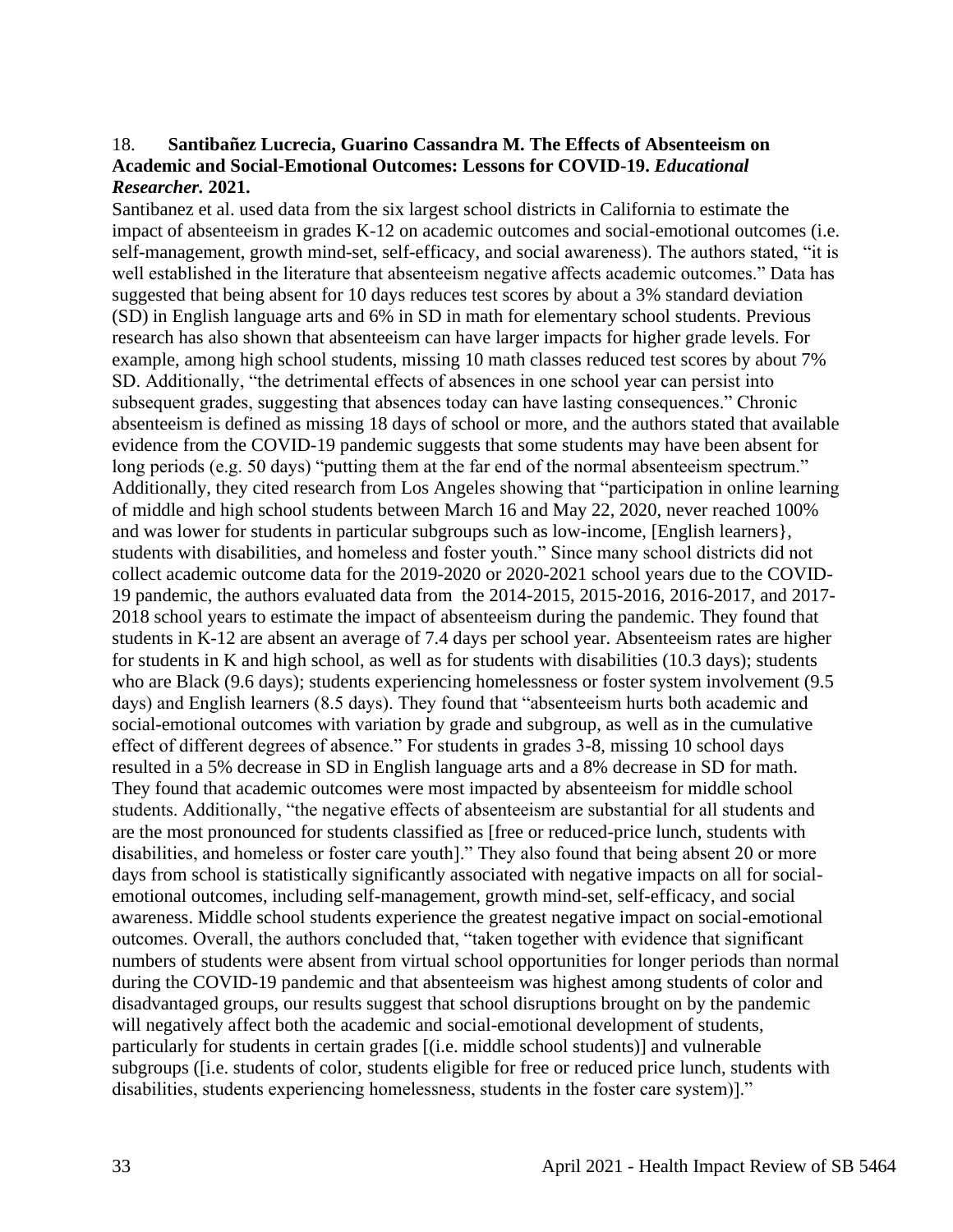19. **Kuhfeld M., Soland J., Tarasawa Beth, et al. How is COVID-19 affecting student learning? Initial findings from Fall 2020.** *Brookings: Brown Center Chalkboard***2020.** In this report from the Brookings Institute, Kuhfeld et al. present data related to the impact of school closures on student learning and achievement. They assumed, "based on historical learning trends and prior research on how out-of-school time affects learning, we estimated that students would potentially begin fall 2020 with roughly 70% of the learning gains in reading relative to a typical school year. In mathematics, students were predicted to show even smaller learning gains from the previous year, returning with less than 50% of typical gains." Schools restarted testing in Fall 2020, using both in-person and virtual testing models. Kuhfeld et al. evaluated how students performed in Fall 2020 relative to 2019 using Fall 2020 MAP Growth reading and math testing results from students in grades 3-8 from 8,000 schools. They found that students in grades 3-8 performed similarly in reading in Fall 2020 compared to Fall 2019. However, "the math achievement of students in 2020 was about 5 to 10 percentile points lower compared to same-grade students the prior year." They also evaluated whether students made learning gains since schools physically closed. They found that, "in almost all grades, the majority of students made some learning gains in both reading and math since the COVID-19 pandemic started, though gains were smaller in math in 2020 relative to the gains students [made in 2019]." The authors stated that, "it was widely speculated that the COVID-19 pandemic would lead to very unequal opportunities for learning depending on whether students had access to technology and parental support during the school closures, which would result in greater heterogeneity in terms of learning gains/losses in 2020. Notably, however, we do not see evidence that within-student change is more spread out this year relative to the pre-pandemic 2019 distribution." The authors noted that schools participating in the sample had slightly larger enrollment, a lower percentage of low-income students, and a higher percentage of white students compared to all public schools in the U.S., and so results may not be generalizable across all schools or students.

## 20. **Dorn E., Hancock B., Sarakatsannis J., et al. COVID-19 and student learning in the United States: The hurt could last a lifetime: New evidence shows that the shutdowns caused by COVID-19 could exacerbate existing achievement gaps. McKinsey & Company; 2020.**

Dorn et al. created statistical models to estimate the potential impact of school closures on high school student learning. They based models on academic studies of the effectiveness of remote learning relative to traditional, in-person classroom instruction for students (average quality remote learning; lower-quality remote learning; and no instruction). Researchers also modeled three epidemiological scenarios: 1) "virus contained" and in-classroom instruction resumes in fall 2020; 2) "virus resurgence" in which schools are closed or using part-time schedules through January 2021; and 3) "pandemic escalation" in which the virus is not controlled without vaccines and schools are remote throughout the 2020-21 school year. Under scenario 2, enrolled students may lose 3-4 months of learning with average remote instruction, 7-11 months of learning with lower-quality remote instruction, and 12-14 months if they do not receive any instruction. Authors cite evidence that learning loss will likely be greater for low-income, Black, and Hispanic students. Authors also estimate the economic impact of learning loss and dropping out for individuals and U.S. gross domestic product (GDP). For example, authors estimate that "white students would earn \$1,348 a year less (a 1.6 percent reduction) over a 40-year working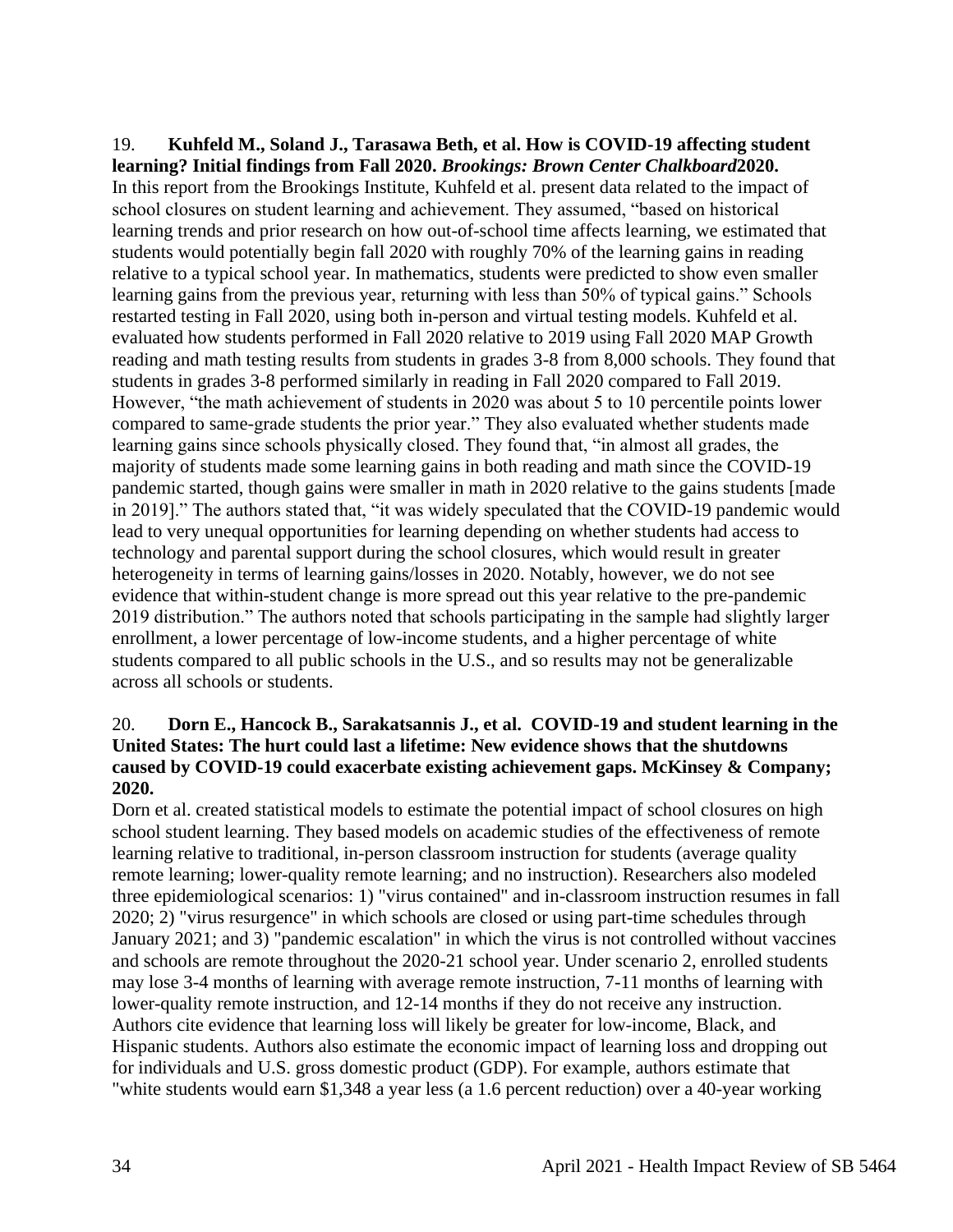life, the figure is \$2,186 a year (a 3.3 percent reduction) for Black students and \$1,809 (3.0) percent) for Hispanic [students]." They also estimate a GDP loss of \$173 billion to \$271 billion a year (0.8% to 1.3%). While estimated losses are not inevitable, authors recommend serious investment in programs to increase student engagement, learning opportunities, etc.

## 21. **What We've Learned about Unfinished Learning: Insights from Midyear Diagnostic Assessments. Curriculum Associates; March 2021 2021.**

This Research Brief from Curriculum Associates used *i-Ready Diagnostic's* criterion-referenced grade-level placement data (i.e., from over 9 million students enrolled in public, private and charter schools) and compared student achievement from winter 2020-2021 to what would typically be expected during a typical school year. Researchers conducted a historical average of typical performance for students in grades 1-8 across the three most recent school years (2017- 18, 2018-19, and 2019-20). For consistency, school level data were matched so that the current sample consisted of students in the same schools as historical samples. Authors decided to use assessment data taken in-school only (excluding remove assessment data) to have the closest "true" comparison to achievement measures pre-pandemic. Assessment data were collected between November 16, 2020 and March 2, 2021 and represents students from 49 states, plus DC, and the final analytic sample for Reading consisted of 1,159,733 students in grades 1-8, and the Math sample consisted of 1,291,018 students in Grades 1-8. "The winter assessment data indicates [that after 12 months of school interruptions] there [were] fewer students ready to access grade-level work and more students underprepared to access grade-level work, compared with historical benchmarks—validating educators' concerns about unfinished learning." Specifically, mid-year results suggest early elementary students, and those historically underserved, were most impacted. However, authors stated it was too soon to know whether some students were catching up from starting behind in fall. Unfinished learning in reading was greater for students in Grades 1–7, particularly in early elementary grades (grades 1, 2, and 3). Additionally, the percentage of students underprepared for grade-level work (i.e., two or more grade levels below) increased during the 2020-2021 school year relative to historical averages for students in grades 1-7. In mathematics, there was a greater amount of unfinished learning across all grades with the greatest amount of unfinished learning among students in grades 1-6. Furthermore, "the percentage of students who are underprepared for grade-level work has increased during the 2020–20201school year relative to the historical average for students across all grades. Grades 2–6 show the greatest increases in unfinished learning." Curriculum Associates also found that "unfinished learning [was] greater for students in schools serving a majority of Black and Latino students, compared to a majority of White students, and unfinished learning [was] most stark for students underprepared to access grade-level work." For Grade 3 students who are underprepared for grade-level work, data showed a "larger increase in unfinished learning in Reading for students in schools serving a majority of Black students (11 percentage points) and Latino students (9 percentage points) compared to students in schools serving a majority of White students (5 percentage points)." These compound historical inequities that predate the COVID-19 pandemic. Similarly, "students attending schools in lowerincome zip codes [were] also experiencing greater unfinished learning than students attending schools in higher-income zip codes." For example, the Grade 3 decline in Reading relative to the historical average was "a little lower for students in schools where the income [was] greater than \$75,000 (4 percentage points) than the decline for students in schools where the income [was] less than \$50,000 (7 percentage points) or \$50,000 to \$75,000 (6 percentage points)."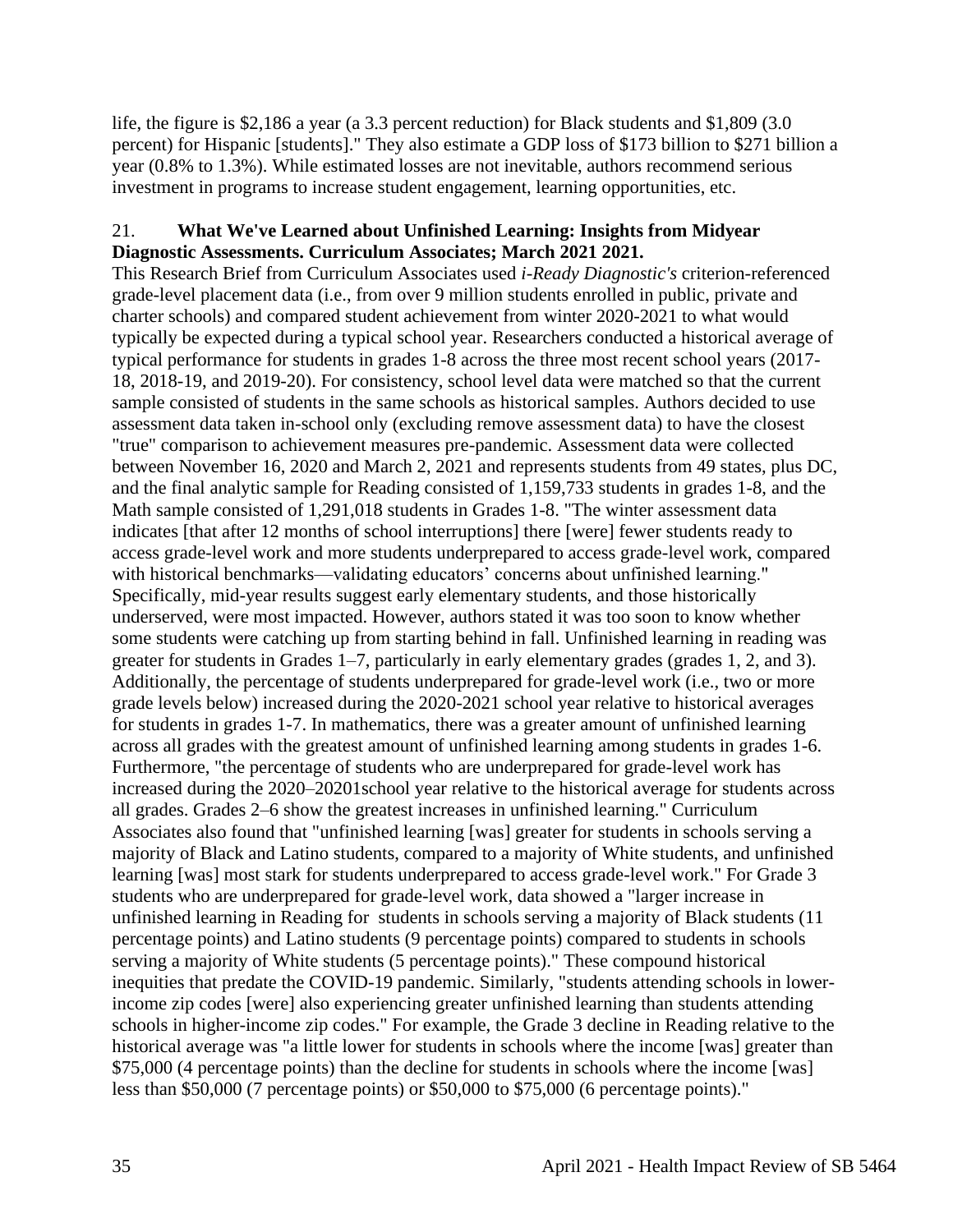Meanwhile, declines were relatively stable for mathematics across all three income groups. The research brief also includes information about ways to address unfinished learning to improve educational outcomes.

## 22. **Kwakye I. , Kibort-Crocker E. . Facing Learning Disruption: Examining the Effects of the COVID-19 Pandemic on K-12 Students. Olympia, WA: Washington Student Achievement Council; March 2021 2021.**

This report by the Washington Student Achievement Council (WSAC) presents insights about the impact of education disruptions on student learning. Authors discuss available national and Washington-specific data that indicate the pandemic's impact on student learning overall and among specific student subgroups (i.e., students of color, English Language Learners, lowincome students, and students with disabilities). Authors also reviewed evidence addressing potential long-term implications of the pandemic's impact on learning. Finally, they considered how Washington can effectively measure and track the pandemic's impact on learning in order to inform policies and programs to effectively respond to the learning disruptions by providing appropriate academic supports for students to be successful in future academic and professional pursuits.

## 23. **Lucio R, Hunt E, M Bornovalova. Identifying the necessary and sufficient number of risk factors for predicting academic failure.** *Developmental Psychology.* **2012;48(2):422- 428.**

Lucio et al. analyzed data from the Educational Longitudinal Study: 2002 which includes a national sample of 14,796 students. The authors used a 5-step process to identify which factors contribute to academic 'failure'—a grade point average (GPA) of less than 2.0 which is the minimum GPA needed to graduate from high school. They found that a number of academic outcomes impact a student's GPA and therefore their ability to attain a high school diploma. Many of these are academic outcomes that other research has found to be impacted by skipping breakfast such as academic engagement, grade retention, and behavior among students. The authors also found that the odds of passing decreased with each additional risk factor: "For each risk factor that is added, there is a 47% increased likelihood of failing."

## 24. **Melby J. N., Conger R. D., Fang S. A., et al. Adolescent family experiences and educational attainment during early adulthood.** *Developmental psychology.*  **2008;44(6):1519-1536.**

Melby et al. analyzed data from a longitudinal study of two-biological-parent intact families in Iowa. They had a sample size of 451 families. The researchers conducted modeling to determine what factors impact educational attainment and found level of academic engagement was strongly correlated with later educational attainment.

## 25. **Winding T. N., Nohr E. A., Labriola M., et al. Personal predictors of educational attainment after compulsory school: influence of measures of vulnerability, health, and school performance.** *Scandinavian journal of public health.* **2013;41(1):92-101.**

Winding et al. analyzed data from a 2004 questionnaire completed by a cohort of adolescents born in 1989 (n=3053) in Denmark (83% response rate) and linked 2010 educational attainment data from Statistics Denmark. This allowed for a follow-up of 6.5 years. The authors found that low grades during primary school was predictive of not having completed a secondary education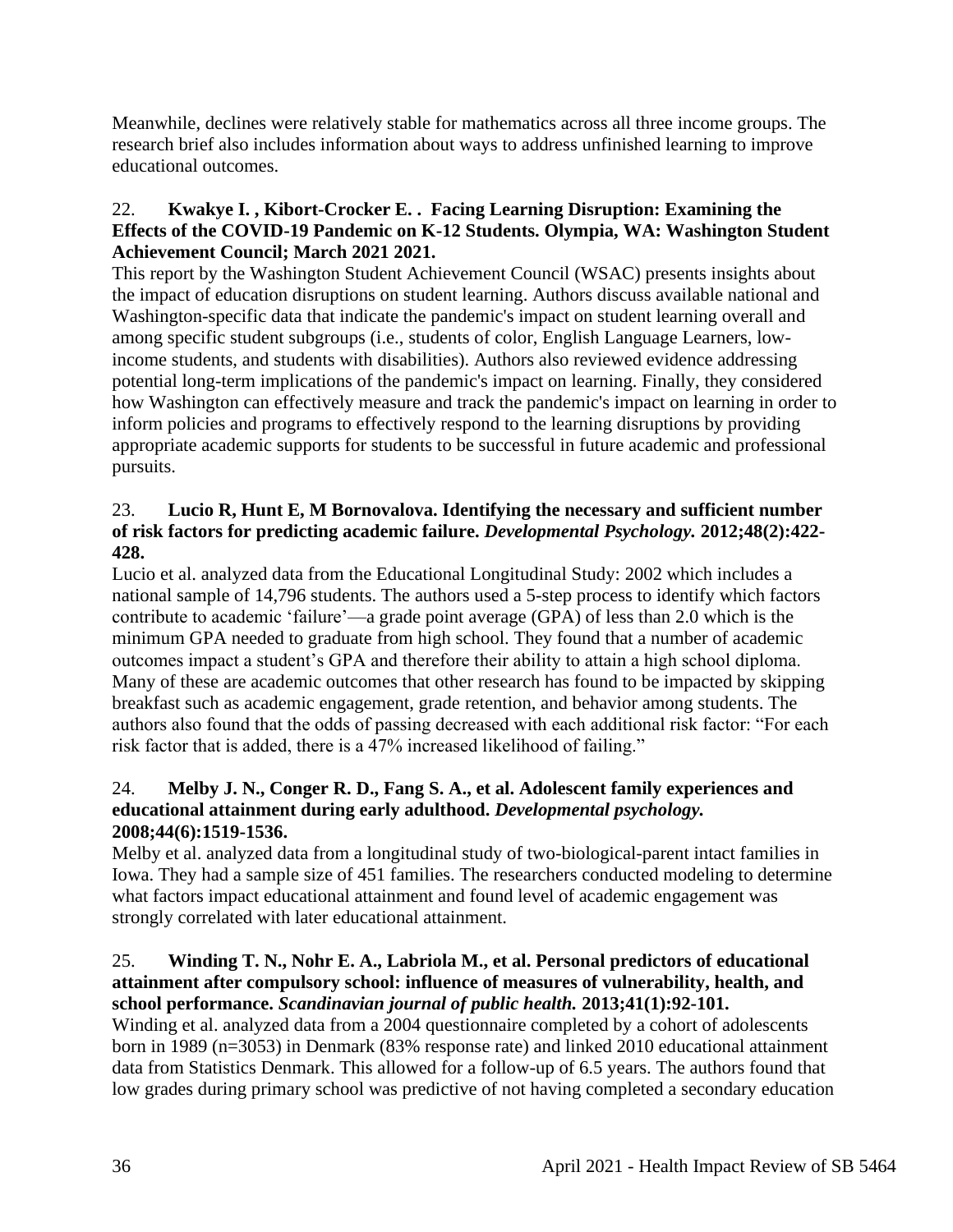by age 20/21 (odds ratios between 1.7 and 2.5). For students with low math grades this association was even stronger. The authors cite two additional studies which have also found an association between school performance and later educational attainment.

# 26. **Health of Washington State: Mental Health. Washington State Department of Health; 2008.**

Washington Behavioral Risk Factor Surveillance System (BRFSS) data from 2004-2006 indicate that American Indians and Alaska Natives and non-Hispanic black individuals reported significantly higher rates of poor mental health compared to other groups. These relationships persisted after adjusting for additional factors such as age, income, and education. Washington BRFSS data also show an association between lower annual household income and poor mental health, a relationship that was also shown with education. It is well understood that mental health is also closely related to other areas such as employment opportunities, physical health, substance abuse. This report also highlights a Washington state study from 2002 that reveal that 16% of individuals in the state who were receiving publicly funded mental health services had at least one felony conviction, a rate over twice that of the general population.

# 27. **Centers for Disease Control and Prevention. Behavioral Risk Factor Surveillance System Prevalence And Trends Data: Washington-2014. 2014; Available at: [http://apps.nccd.cdc.gov/brfss/page.asp?cat=XX&yr=2014&state=WA#XX.](http://apps.nccd.cdc.gov/brfss/page.asp?cat=XX&yr=2014&state=WA#XX) Accessed**

## **August 16, 2016.**

Behavioral Risk Factor Surveillance System (BRFSS) 2014 data from Washington state show significant correlations between lower income and a number of health indicators including: worse overall self-reported health, depression, asthma, arthritis, stroke, oral health, tobacco use, women's health indicators, health screening rates, physical activity, and diabetes. Data also show that as educational attainment increases income level also increases.

## 28. **Christensen Trevor, Weisser Justin. Health of Washington State Report: Tobacco Use. Washington State Department of Health; 2015.**

Christensen et al. report Washington state Behavioral Risk Factor Surveillance System (BRFSS) data from 2012 to 2014 indicate that prevalence of smoking decreases as income and levels of education increase. Further, American Indians and Alaska Natives (AI/AN) and Native Hawaiian/Other Pacific Islander populations have significantly higher smoking rates than white, black, Hispanic, and Asian populations.

## 29. **Kandel Denise B., Griesler Pamela C., Schaffran Christine. Educational attainment and smoking among women: Risk factors and consequences for offspring.** *Drug and Alcohol Dependence.* **2009;104:S24-S33.**

Researchers examined United States data from four national data sets and found that, among women, lower levels of education are associated with greater risk of being a current smoker, smoking daily, smoking heavily, being nicotine dependent, starting to smoke at an early age, having higher levels of circulating cotinine (a metabolite of nicotine) per cigarettes smoked, and continuing to smoke in pregnancy. In addition, lower levels of maternal education were linked to increased risk of antisocial behavior among offspring.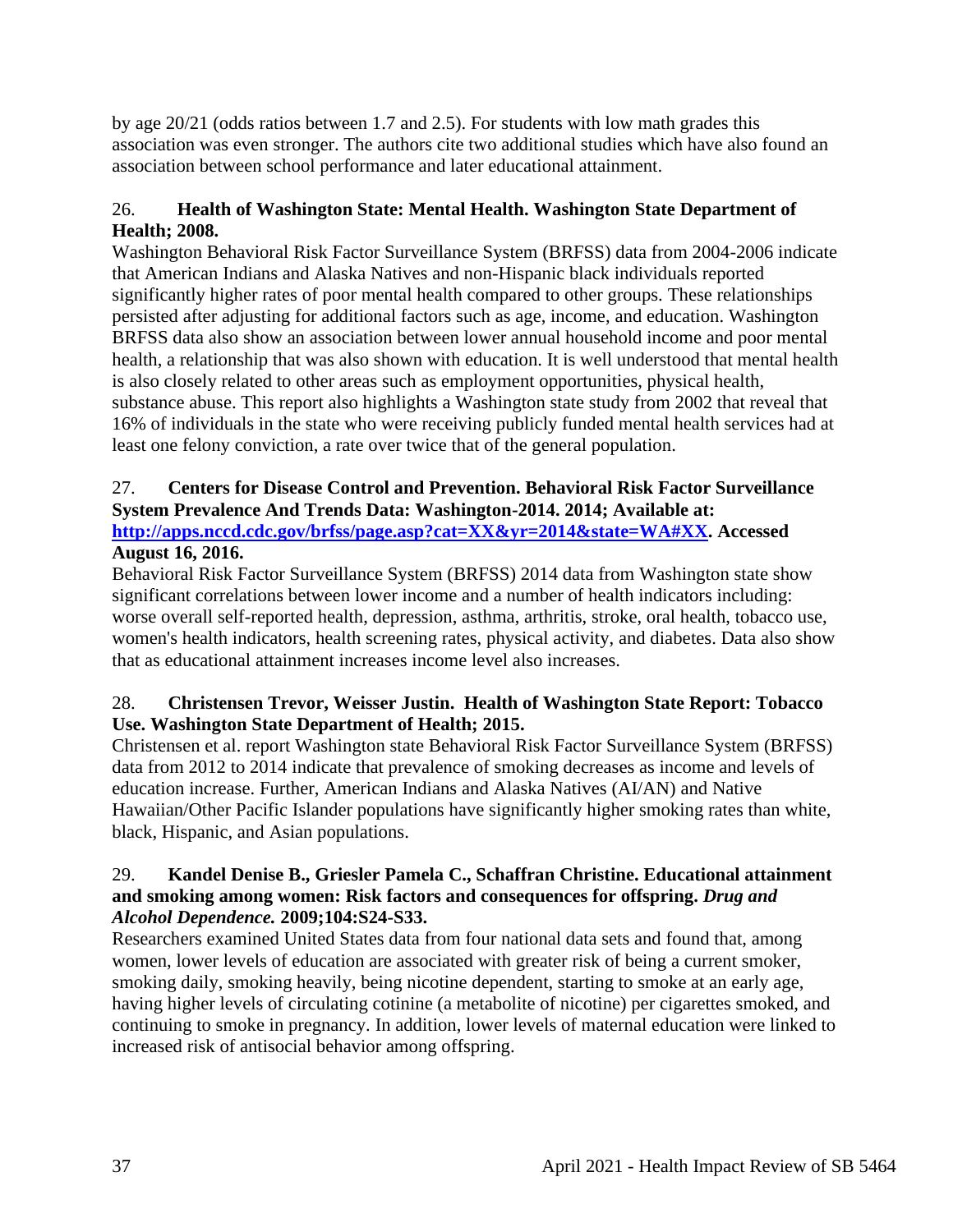## 30. **Kemple Angela. Health of Washington State Report: Diabetes. Washington State Department of Health; 2016.**

Kemple presents data from Washington regarding diabetes in the state. Washington data from the Behavioral Risk Factor Surveillance System (BRFSS) from 2012-2014 show that among adults, the percentage of persons with diabetes increased as household income decreased. This relationship was also true for education. Further, BRFSS data also show that age-adjusted diabetes prevalence is highest among those who are Hispanic, American Indian/Alaska Native, and black.

## 31. **McCarty C. A., Mason W. A., Kosterman R., et al. Adolescent school failure predicts later depression among girls.** *The Journal of adolescent health : official publication of the Society for Adolescent Medicine.* **2008;43(2):180-187.**

McCarty et al. conducted a prospective longitudinal cohort study with a sample of 808 youth followed from ages 10 to 21. The researchers discovered that adolescent school 'failure' (meaning being suspended, expelled, or dropping out of high school early) predisposed girls to depression in early adulthood.

# 32. **McLaren L. Socioeconomic status and obesity.** *Epidemiologic Reviews.* **2007;29:29- 48.**

McLaren et al. conducted a meta-analysis exploring the relationship between obesity and SES among adults. A total of 333 studies published internationally met the inclusion criteria. In highly developed countries, the majority of the studies found higher body weights among women with lower education attainment. Nearly 50% of the studies in highly developed countries found the same relationship for men.

## 33. **Mersky JP, AJ Reynolds. Educational success and adult health: Findings from the Chicago longitudinal study.** *Prevention Science.* **2009;10(2):175-195.**

Mersky and Reynolds analyzed data from a Chicago prospective cohort study that followed 1,539 individuals. Results indicate that high school completion was significantly and inversely associated with tobacco smoking, frequent substance use, depression, and no health insurance coverage. In addition, middle school reading performance was inversely related to depression and student's expectation to attend college was negatively associated with frequent drug use.

# 34. **Mezuk B, Eaton WW, Golden SH, et al. The influence of educational attainment on**

**depression and risk of type 2 diabetes.** *American Journal of Public Health.* **2011;98(8):1480.** Researchers analyzed adult survey data collected in the Baltimore Epidemiological Catchment Area and then conducted follow-up interviews with the survey cohort. Mezuk et al. found a statistically significant association between type 2 diabetes and lower educational attainment. In addition, the data indicate that depression was associated with type 2 diabetes, but each year of education attained decreased the risk of type 2 diabetes for those experiencing depression.

# 35. **Poel A. Health of Washington State Report: Mortality and Life Expectancy. Data Update 2015. Washington State Department of Health; 2015.**

Poel presents Washington state data on mortality and life expectancy. The data show that ageadjusted death rates were higher in Washington census tracks with higher poverty rates. The state data also show that American Indian/Alaska Natives, Native Hawaiian/Other Pacific Islanders,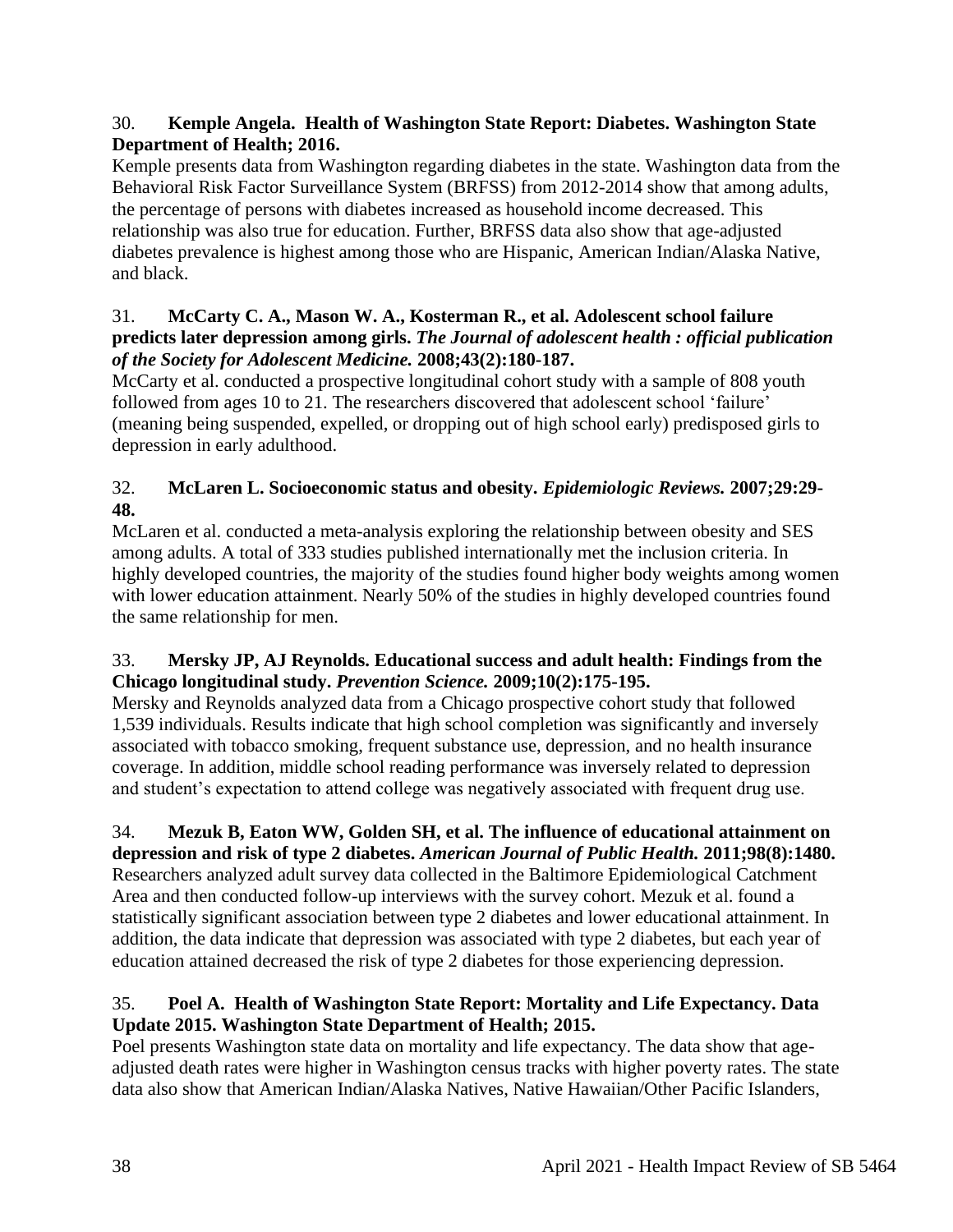and black residents had the highest age-adjusted death rate and shortest life expectancy at birth compared to other groups in the state.

## 36. **Serafin M. Health of Washington State Report: Self-reported Health Status. Data Update 2016. Washington State Department of Health; 2016.**

Serafin presents data from Washington state on self-reported health status. The data show that after accounting for age, education, race and ethnicity, household income was a strong predictor of self-reported health status. Health status varied by race and ethnicity, with close to 35% of Hispanics, 30% of American Indian/Alaska Natives, and 20% of Native Hawaiian/Other Pacific Islanders reporting fair or poor health. Washington Behavioral Risk Factor Surveillance System (BRFSS) data from 2012-2014 also show that education was a strong predictor of self-reported fair or poor health after adjusting for age.

## 37. **Skodova Z., Nagyova I., van Dijk J. P., et al. Socioeconomic differences in psychosocial factors contributing to coronary heart disease: a review.** *Journal of clinical psychology in medical settings.* **2008;15(3):204-213.**

Skodova et al. conducted a meta-analysis of the literature addressing the relationships between SES, coronary heart disease (CHD), and psychosocial factors contributing to coronary heart disease. Researchers identified 12 studies that met their inclusion criteria. They found that higher levels of education are associated with lower rates of CHD, and that decreasing education is associated with factors that are linked to CHD such as depression, anxiety, hostility, and a lack of social supports.

#### 38. **Steptoe A., Hamer M., Butcher L., et al. Educational attainment but not measures of current socioeconomic circumstances are associated with leukocyte telomere length in healthy older men and women.** *Brain, behavior, and immunity.* **2011;25(7):1292-1298.**

Steptoe et al. analyzed data collected from 543 male and female London-based civil servants of white European origin. All participants were between the ages of 53 and 76 and healthy. Researchers looked at blood samples to determine telomere length and telomerase activity. Telomere shortening is associated with aging. Short telomeres are also associated with increased risk of premature heart attack and mortality. Researchers found that lower educational attainment was associated with shorter telomere length after controlling for biological and behavioral covariates. This association remained significant even after adjusting for current SES. Researchers speculated that low educational attainment may be an indicator of long-term lower SES, and may be associated with accumulated stress resulting in telomere shortening. They also postulate that education may promote problem-solving skills leading to reduced responses to stress, thereby impacting aging.

# 39. **Instruction Office of Superintendent of Public. Washington State Report Card 2020-2021. 2021.**

The Office of Superintendent of Public Instruction publishes the Washington State Report Card summarizing data and information about each school year. The Washington State Report Card 2020-2021 states that 1,094,330 K-12 students were enrolled in the state. OSPI has noted that, as a result of school closures to prevent the spread of COVID-19, student assessment measures are not available for the 2019-2020 school year, including data for: Assessment; Student Growth;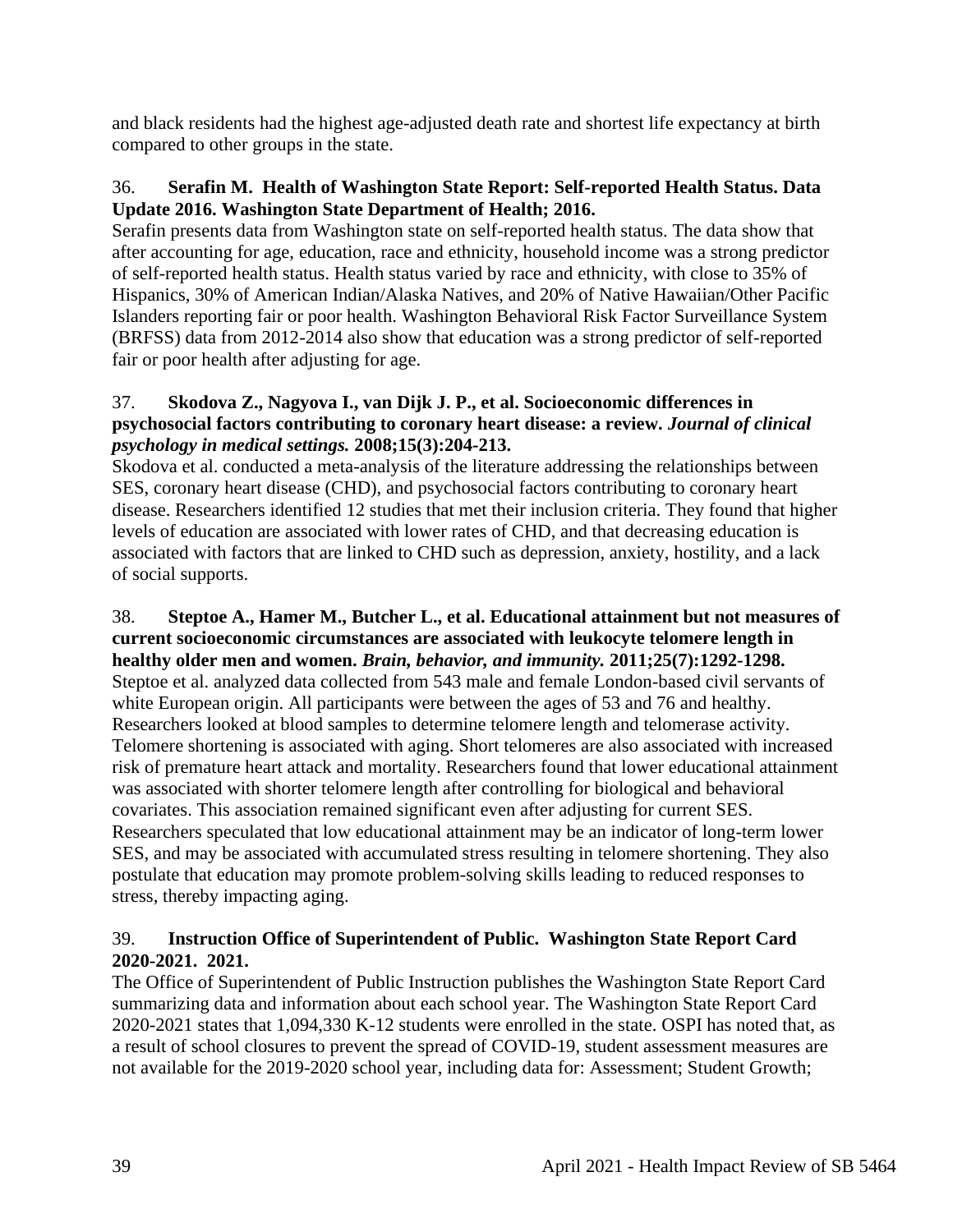English Learner Assessment; Kindergarten Readiness; Discipline Rate; Exclusion Day Rate; Regular Attendance; and Ninth Grade on Track.

## 40. **School Reopening Data: School Facility Reopening Information by Week. 2021; Available at: [https://www.k12.wa.us/about-ospi/press-releases/novel-coronavirus-covid-19](https://www.k12.wa.us/about-ospi/press-releases/novel-coronavirus-covid-19-guidance-resources/school-reopening-data) [guidance-resources/school-reopening-data.](https://www.k12.wa.us/about-ospi/press-releases/novel-coronavirus-covid-19-guidance-resources/school-reopening-data) Accessed 4/1/2021.**

The Office of Superintendent of Public Instruction presents school facility reopening data weekly for public school districts, state-tribal education compact schools, and charter schools. The information is self-reported, and it is unclear what the response rate is and how reflective the schools reporting are of the state as a whole. For the week of 3/29/2021 (the most recent data available), approximately 46% of all students in Washington State were in-person instruction on an average day and 54% of students were receiving in-person instruction at some point during the school week. This is an increase from previous weeks. Since OSPI began tracking this information in January 2021, the percentage of students attending in-person instruction on an average day and receiving in-person instruction at some point during the school week has increased each week. In January 2021, 18.6% of all students in the state were receiving in-person instruction on an average day and 22.2% were receiving in-person instruction at some point during the week. Younger students were more likely to receive in-person instruction at some point during the school week. Data discussed below are for the week of March 22, 2021, the most recent data available. At that time, 62.8% of elementary school students (grades K-5); 49.1% of middle school students (grades 6-8); and 44.8% of high school students (grades 9-12) received in-person instruction at some point during the school week. Among elementary schools, 30 districts did not respond to OSPI's survey. Among responding districts, 1 district reported full remote learning; 5 repored targeted small groups of students were receiving in person instrcution and the majority of students participating in remote learning; 25 districts reported a phase-in approach in which specific grade-levels/bands are in-person (fully or partially) in a phased approach while other students receive instrucion remotely; 181 districts reported a partial inperson option for all students (e.g., hybrid or A/B structure) with full remote learning for families who opt out of in-person instruction; and 77 districts reported a typical/traditional in-person model (5 days per week, in-person), a remote option may be available for families opting out of in-person instruction. Among middle schools, 30 districts did not respond to the survey; 3 reported 100% remote; 28 reported small groups and remote learning; 18 used a phase-in approach; 175 offered partial in-person learning for all students; and 65 had typical/traditional in-person instruction. Among high schools, 30 districts did not respond; 4 were 100% remote; 30 used small groups and remote learning; 21 had a phase-in model; 152 offered partial in-person instruction for all students; and 82 had typical/traditional in-person learning. Compared to the previous week, more school districts reported offering partial in-person or typical/traditional inperson learning options across all grade levels. Districts at the middle and high school levels were more likely to report targeting small groups for in-person learning (e.g., students with disabilities, English Language Learners, students with a 504 Plan, students experiencing homelessness, students in foster care, students experiencing poverty, students who are migratory, students with inadequate internet connectivity).

## 41. **Waivers. 2021; Available at: [https://www.sbe.wa.gov/our-work/waivers.](https://www.sbe.wa.gov/our-work/waivers) Accessed 7 April 2021, 2021.**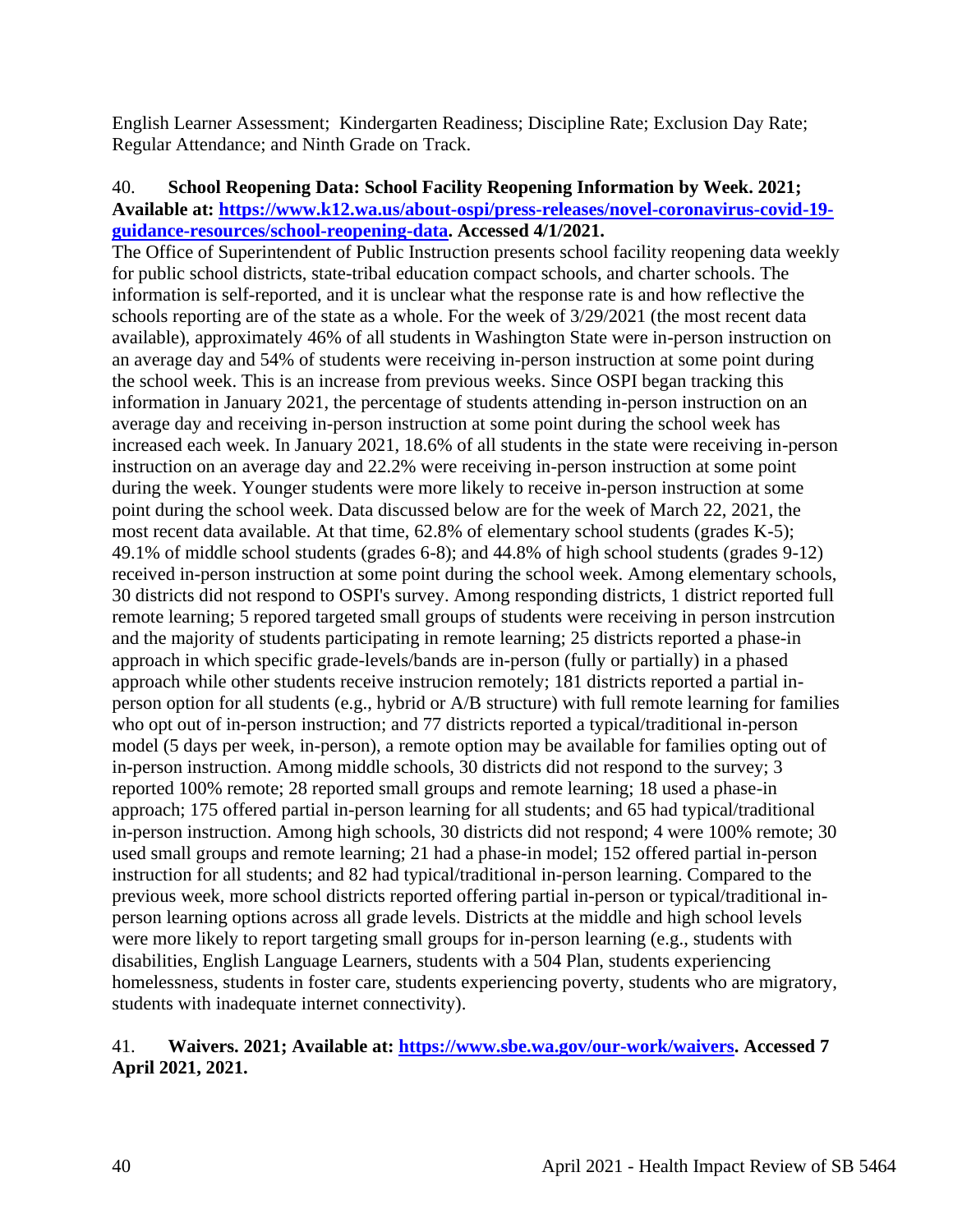This Washington State Board of Education webpage answers frequently asked questions related to Board rules for waivers (i.e., waivers of minimum 180-day school year requirements and waivers of credit-based high school graduation requirements).

# 42. **Emergency rules for the 2020-2021 school year. In: Education WSBo, ed. Olympia, WA2020.**

In July 2020, the State Board of Education adopted these emergency rules to address the COVID-19 pandemic's impact on instruction. The emergency rules temporarily amend WAC 180-16-200 (Total instructional hour requirement). The Board is set to revisit this rule no later than its regularly scheduled July 2021 Board meeting.

## 43. **ESHB 1368 COVID-19--Federal Funding, Chapter 3, Laws of 2021 Revised Code of Washington, §12 (2021).**

Section 12 of Chapter 3, Laws of 2021 appropriates funds to the Office of the Superintendent of Public Instruction for the Elementary and Secondary School Emergency Relief Fund.

#### 44. **Ipsos. Parents welcome additional, post-COVID educational support for their kids. Coronavirus | Education 2021; Available at: [https://www.ipsos.com/en-us/news](https://www.ipsos.com/en-us/news-polls/parents-welcome-educational-support)[polls/parents-welcome-educational-support.](https://www.ipsos.com/en-us/news-polls/parents-welcome-educational-support) Accessed 5 April 2021, 2021.**

This Ipsos webpage presented findings of the NPR/Ipsos coronavirus education poll. Based on a nationally-representative probability sample of U.S. parents with at least one child ages 5 to 18 years (n=1,002), the poll was conducted in English and Spanish. Participants selected who did not already have internet access were provided a tablet and internet connection at no cost to the panel member. "As a result of [the] recruitment and sampling methodologies, samples from KnowledgePanel cover all households regardless of their phone or internet status and findings can be reported with a margin of sampling error and projected to the general population." Researchers weighted the data to adjust for gender by age, race/ethnicity, education, Census region by metropolitan status, household income, and language proficiency. "The margin of sampling error among the total sample is plus or minus 3.4 percentage points at the 95% confidence level."

## 45. **Gallup. Amid Pandemic, 79% of K-12 Parents Support In-Person School. Education 2021; Available at: [https://news.gallup.com/poll/336173/amid-pandemic-parents-support](https://news.gallup.com/poll/336173/amid-pandemic-parents-support-person-school.aspx)[person-school.aspx.](https://news.gallup.com/poll/336173/amid-pandemic-parents-support-person-school.aspx) Accessed 5 April 2021, 2021.**

This Gallup poll was conducted February 14-21, 2021 using self-administered web surveys. Respondents consist of a random sample of 860 adults, aged 18 and older, who are parents of students in grades K-12 and are members of the Gallup Panel and who were recruited using a probability-based, random sampling methods. "Gallup weighted the obtained samples to correct for nonresponse. Nonresponse adjustments were made by adjusting the sample to match the national demographics of gender, age, race, Hispanic ethnicity, education and region. Demographic weighting targets were based on the most recent Current Population Survey figures for the aged 18 and older U.S. population. For results based on any individual sample, the margin of sampling error is  $\pm 5$  percentage points at the 95% confidence level. Margins of error for subgroups are higher." Gallop also noted that "question wording and practical difficulties in conducting surveys can introduce error or bias into the findings of public opinion polls."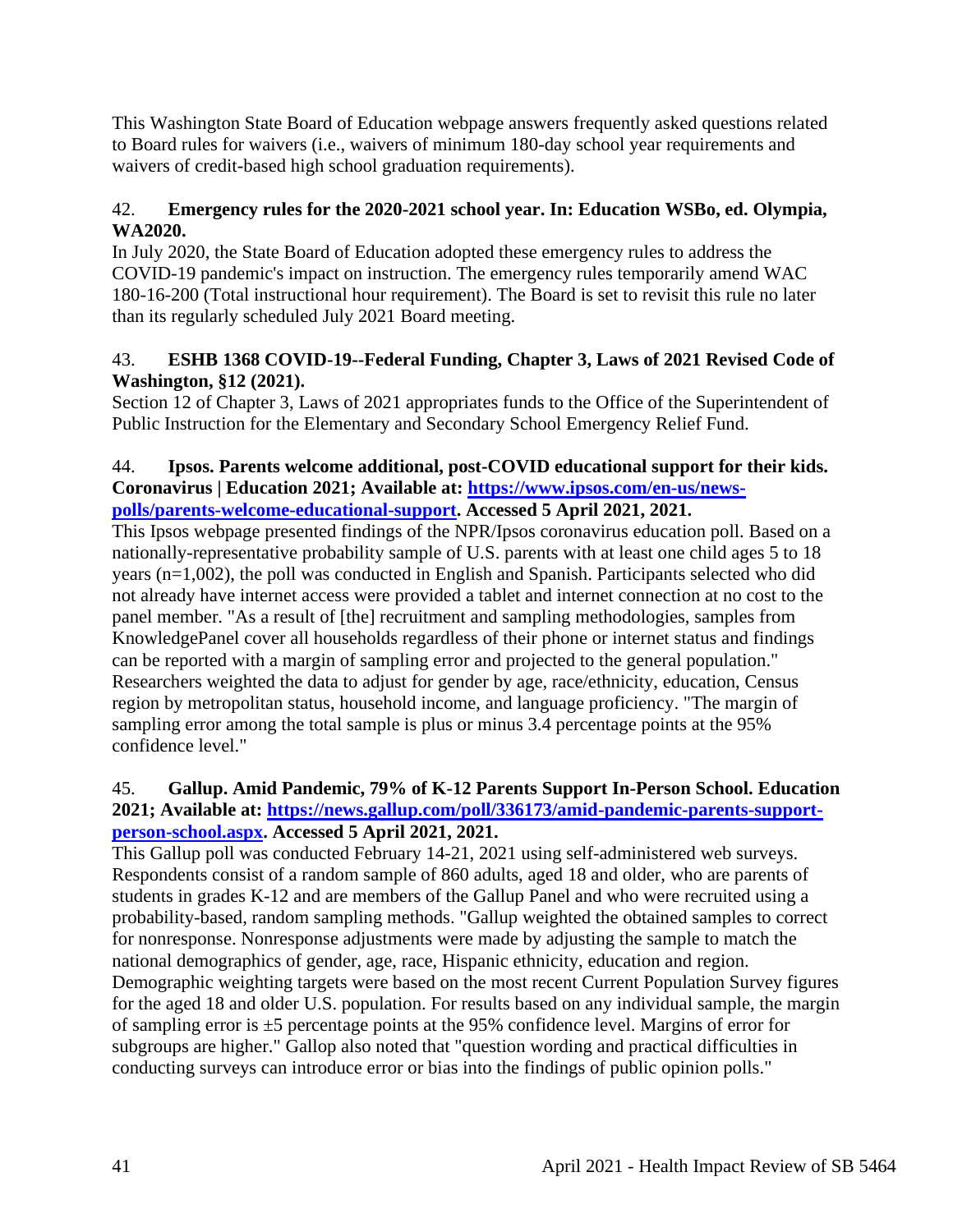#### 46. **Schwartz H.L. , Grant D., Diliberti M. , et al. Remote Learning Is Here to Stay: Results form the First American School District Panel Survey. RAND Corporation; 15 December 2020 2020.**

This research report by the RAND Corporation presented data on the first survey of the American School District Panel (ASDP) conducted from September 15, 2020 through November 11, 2020. The sample consists of 379 K-12 public school districts and charter management organization (CMOs) in the U.S. Of those, 319 completed the first survey (84% completion rate). Topics covered in the "ASDP Fall COVID-19 Survey" include: areas where districts need additional resources or guidance; anticipated challenges for the 2020-2021 school year; staffrelated challenges; professional development; institutions, agencies, and personnel providing input and influence on plans for the 2020-2021 school year; and approaches taken for the 2020- 2021 school year. Authors discuss findings specific to 'focus districts' that have "a student population that is at least 50[%] Black or Hispanic/Latino or where at least 50[%] of students qualify for free or reduced-price lunch" or 'nonfocus districts' which fall below these thresholds.

#### 47. **Kamenetz A. . NPR/Ipsos Poll: Nearly One-Third of Parents May Stick with Remote Learning. 5 March 2021, 2021.**

This report presents results of an NPR/Ipsos Poll conducted February 3-10, 2021, using the probability-based KnowledgePanel®.

# 48. **COVID-19 in Children and Teens. 2021; Available at:**

## **[https://www.cdc.gov/coronavirus/2019-ncov/daily-life-coping/children/symptoms.html.](https://www.cdc.gov/coronavirus/2019-ncov/daily-life-coping/children/symptoms.html) Accessed.**

The Centers for Disease Control and Prevention (CDC) provides up-to-date information about COVID-19 in children and teens. Information was last updated on March 17, 2021.

#### 49. **COVID Data Tracker: Demographic trends of COVID-19 cases and deaths in the U.S. reported to CDC. 2021; Available at: [https://covid.cdc.gov/covid-data](https://covid.cdc.gov/covid-data-tracker/#demographics)[tracker/#demographics.](https://covid.cdc.gov/covid-data-tracker/#demographics) Accessed.**

The Centers for Disease Control and Prevention (CDC) provides up-to-date data about COVID-19 cases and deaths in the U.S. Data are provided by race/ethnicity, age, and sex. Data are updated daily.

## 50. **Gilbert L.K., Strine T.W., Szucs L.E., et al. Racial and Ethnic Differencs in Parental Attitudes and Concerns About School Reopening During the COVID-19 Pandemic--United States, July 2020.** *Morbidity and Mortality Weekly Report, Centers for Disease Control and Prevention.* **2020;69(49):1848-1852.**

In this Morbidity and Mortality Weekly Report, the Centers for Disease Control and Prevention (CDC) analyzed data from a nationally-representative, online survey conducted from July 8-12, 2020 with 858 parents who had children in K-12 grades. The intent of the survey was to assess parental attitudes and concerns regarding school reopenings by race/ethnicity. The survey showed that 89.4% of parents were concerned that the quality of their child's education was negatively impacted by the COVID-19 pandemic. CDC found that white parents were more likely than parents of color to support returning to in-person instruction. Specifically, 62.3% of white parents strongly or somewhat agreed that schools should re-open in Fall 2020 compared to 46% of Black parents and 50.2% of Hispanic parents. Similarly, 67.6% of white parents agreed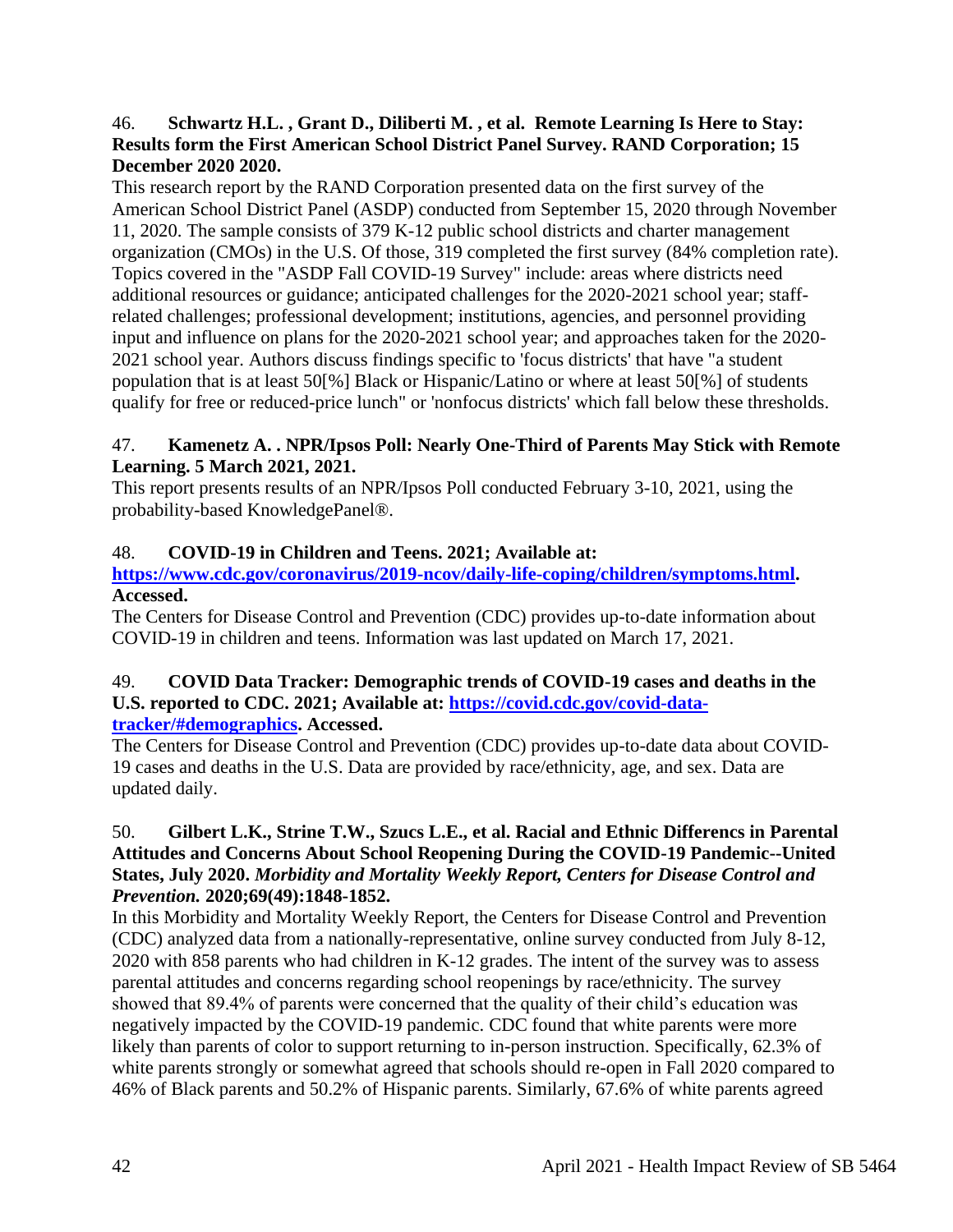that "the overall experience of being in school is more important for students, despite ongoing COVID-19 concerns" compared to 53.9% of Hispanic parents and 53.4% parents of other racial/ethnic groups. Overall, 86% of white parents and Hispanic parents were very or somewhat concerned about schools opening safely compared to 98.8% of parents of other race/ethnicities and 93.5% of Black parents. Black parents were also more likely than white parents to be concerned about their child contracting COVID-19 or transmitting COVID-19 to other family members from attending school. In sum, compared to white parents, parents of color "were less likely to feel that schools should reopen for all students and were more concerned about adherence to mitigation strategies, schools reopening safely, their child contracting COVID-19, and their child bringing home COVID-19." The authors noted that, "families' concerns also highlight the need for flexible education plans and equitable resource provisions so that youth education is not compromised."

## 51. **Emergency Graduation Rules, Waivers. FAQs 2021; Available at:**

**[https://sbe.wa.gov/faqs/emergency\\_graduation\\_rules.](https://sbe.wa.gov/faqs/emergency_graduation_rules) Accessed 9 April 2021, 2021.** This SBE webpage answers frequently asked questions regarding the Emergency Graduation Rules, Waivers for the Classes of 2020 and 2021.

52. **García E., Weiss E. COVID-19 and student performance, equity, and U.S. education policy: Lessons from pre-pandemic research to inform relief, recovery, and rebuilding. Washington, DC: Economic Policy Institute; 10 September 2020 2020.** This report from the Economic Policy Institute reviewed the relevant literature on educational settings that have features in common with how education is occurring during the COVID-19 pandemic and emerging evidence on opportunity gaps. As there are not direct comparisons to past events or trends to the COVID-19 pandemic, authors considered specific aspects of the crisis that have been studied in other contexts (e.g., the loss of learning time and use of alternative learning modes). Findings were only partially applicable to the context of the COVID-19 pandemic. Authors cite evidence that "[o]n average, students advance in their academic performance by between about 0.3 standard deviations (SD) and 0.5 SD to 0.7 SD per year, depending on their age and subject/skill." Lost high-quality instructional time (e.g., weather-related cancellations) has been shown to negatively impact student performance. Research also indicated that "there is a large variation in summer learning among students, and on the fact that gaps between students of differing socioeconomic status (SES)—specifically high- and low-SES students—widen." Additionally, research on chronic absenteeism has shown that missed days of school by 9th graders was associated with a decline in the probability of graduating from high school. Similarly, missed school has also been associated with lower performance scores. Specifically, "students who are chronically absent are at serious risk of falling behind in school, having lower grades and test scores, exhibiting behavioral issues, and, ultimately, dropping out." Additionally, evidence related to remote and alternative learning indicates that certain conditions are necessary for successful teaching (e.g., appropriate training and supports) and learning (e.g., student tools [i.e., computer or other device, internet] and experience). The abrupt crisis of the COVID-19 pandemic did not allow schools and families to prepare for the shift to remote and alternative learning. The pandemic also interrupted the development of socioemotional or noncognitive (e.g., creativity, tolerance, persistence, empathy, resilience, self-control, and time management). Authors highlight lessons learned from other disasters that show emergencies generally strain existing resources compounding challenges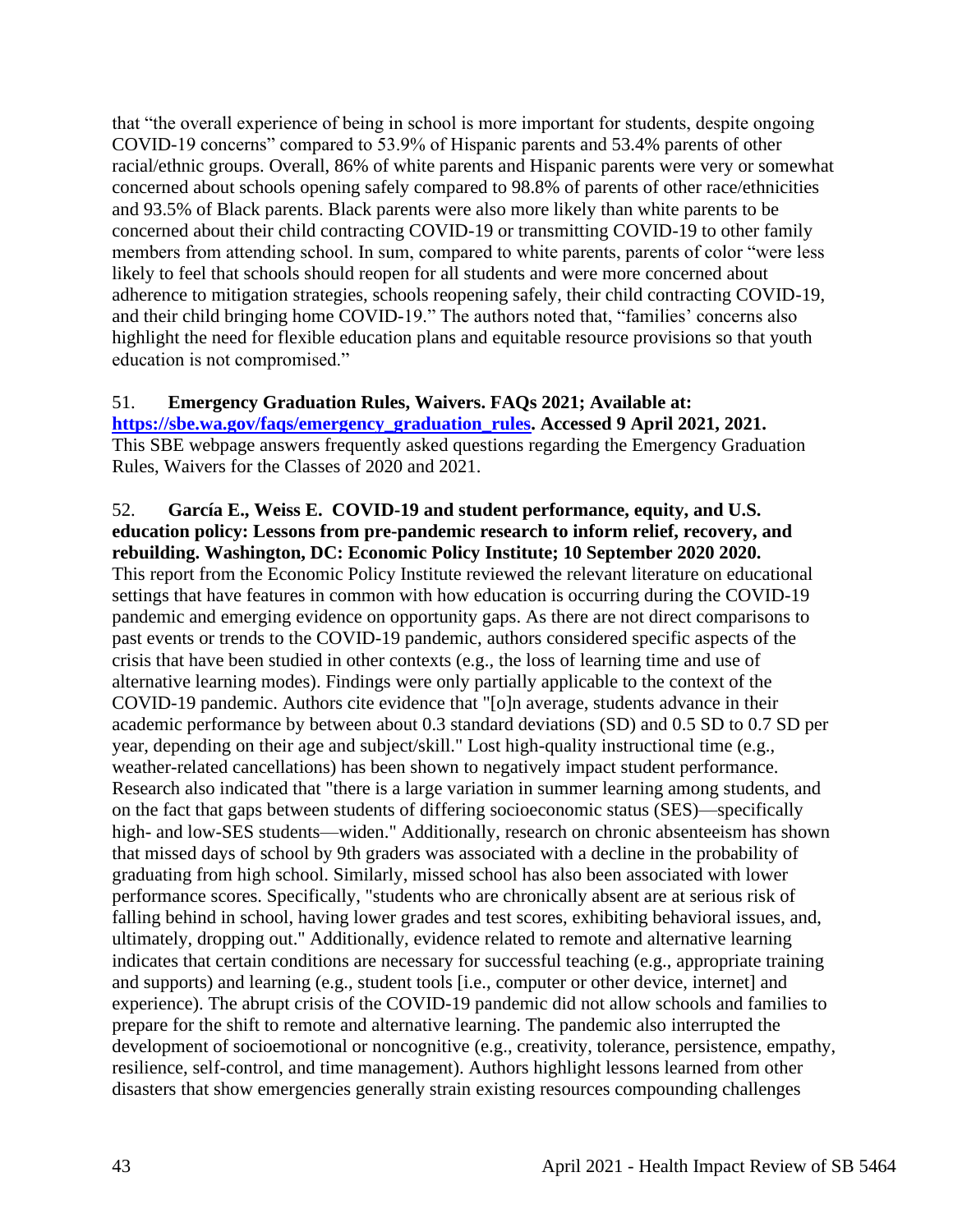which can affect student success. For example, "by the end of the school year following the devastation that Hurricanes Katrina (August 2005) and Rita (September 2005) brought to New Orleans, the performance of students who were displaced dropped by 0.07 to 0.22 standard deviations relative to what their performance would have been without the hurricanes."

## 53. **Ou Suh-Ruu, Reynolds Arthur J. Predictors of educational attainment in the Chicago Longitudinal Study.** *School Psychology Quarterly.* **2008;23(2):199-229.**

Ou and Reynolds analyzed data from the Chicago Longitudinal Study, using a sample size of 1,286 youth in order to investigate predictors of high school completion and total educational attainment. They found that, among other factors, school absences, grade retention, and youth's educational expectations all influenced educational attainment.

## 54. **Gross B., Opalka A., Gundapaneni P. Getting Back to School: An Update on Plans from Across the Country. University of Washington Bothell, Center on Reinventing Public Education; 2020.**

University of Washington Bothell's Center on Reinventing Public Education in collaboration with the RAND Corporation is conducting the American School District Panel project. As part of this work, CRPE conducts surveys with a nationally-representative sample of 477 school districts across the U.S. "to capture a national portrait of how school districts are responding to the COVID-19 pandemic on an ongoing basis." In this report, they presented data from August 2020 related to school district plans to reopen. They found large differences by geography and student demographics. Overall, 49% of districts sampled intended to reopen school fully for in-person learning in Fall 2020, 26% would be fully-remote, and 12% would have a hybrid model. Eightyfive percent of districts reported that parents would have the option of fully-remote instruction. However, "while half of districts across the country will open their buildings to fully in-person instruction, students in the vast majority of our largest school districts, many of which also serve large numbers of vulnerable students, will not." Students in urban communities were less likely to have access to in-person learning, with 9% of urban school districts planning to reopen school for fully in-person learning compared to 65% of rural school districts and 24% of suburban districts. Students in districts with the highest concentrations of students living in poverty were also less likely to have access to in person learning, with 41% of districts in the highest poverty quartile planning to offer remote-only instruction, compared to 24% in the lowest poverty quartile. The authors noted that, "urban districts are far more likely to start the school year fully remote, and are also the districts with the highest concentrations of students living in poverty."

#### 55. **Catalano Amy J., Torff Bruce, Anderson Kevin S. Transitioning to online learning during the COVID-19 pandemic: differences in access and participation among students in disadvantaged school districts.** *The International Journal of Information and Learning Technology.* **2021;38(2):258-270.**

Catalano et al. examine the extent to which vulnerable students, particularly those in high-needs districts, and students with disabilities and English Language Learners (ELLs) access and participate in online learning. Researchers cite evidence that "there appears to be no statistically significant difference between the effectiveness of online vs face-to-face instruction, although there is not enough evidence to determine the effectiveness of online learning for students with disabilities or ELLs." Authors noted that "the ability to read and comprehend written language can be a barrier to instruction when learning online." Surveys of special education directors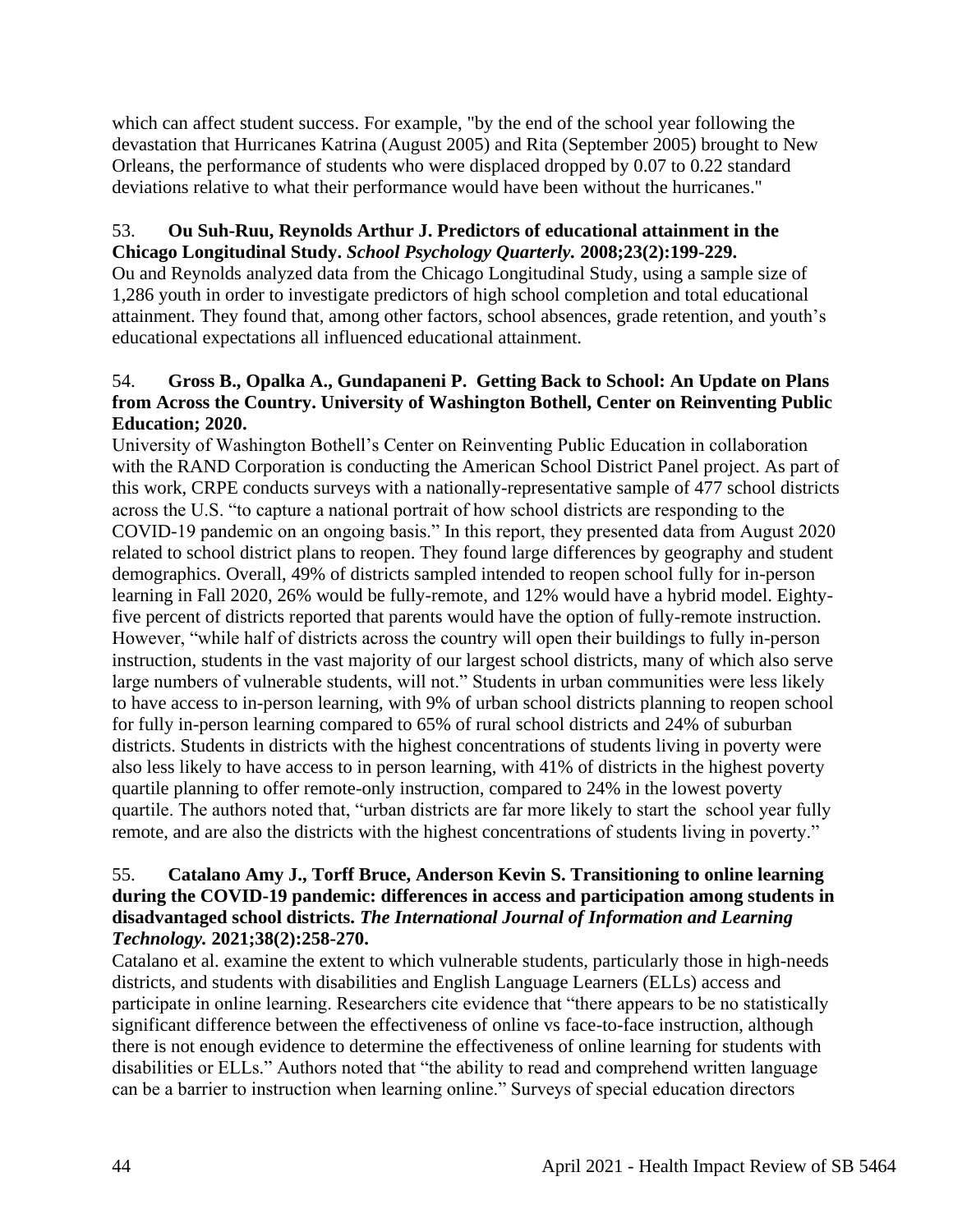across New York State found not all schools are adequately prepared to deliver online instruction to students with disabilities; students with severe disabilities are not being served; there is a lack of communication, funding, and staff capacity to meet the needs of all students with disabilities; and curriculum needs to be revised for accessibility. For example, curriculum should use closed captioning, be readable by a screen reader, and use of tools like alt text for images. Although evidence suggests that teachers are often willing to learn to design accommodating lessons online and use the necessary technology and tools, they generally lack the training opportunities to do so. "No research has examined the impact of online learning on ELLs' achievement or any other educational outcomes." Researcher conducted an anonymous online survey of 300 teachers (PreK-12; predominantly employed in public schools) in New York State in mid-April of 2020 (i.e., 6 weeks after the transition to online learning began). The survey consisted of 18 questions related to demographics (i.e., grade, subject, high-needs status of district), level of confidence teaching online, online tools and platforms used, accommodations for special learners, percentage of students regularly not completing work, reasons for not completing work, and level of concern about educational outcomes for general education, students with disabilities, and ELLs. Respondents taught high school (39.4%), middle school (33.1%), elementary school (71), and prekindergarten (2.3%). Three respondents taught special education in grades K-12. "Most participants taught in general education settings (n=5236; 78.1%), with 54 (17.9%) in working in special education and 10 (3%) employed teaching English as a new language (i.e., teachers who teach ELLs)." Most respondents reported being comfortable or very comfortable teaching online (mean=6.97; scale: 0-10). Reported accommodations for students with disabilities included "oneon-one via phone or video conferencing (53%; n=159); 46% reported providing different levels of learning materials (n=126) and 38% provided learning materials in different modalities  $(n=115)$ ." Nine percent  $(n=28)$  reported not employing any accommodations. "Respondents" reported that distance-learning assignments had not been completed by 29.59% of students overall, including 28.14% of general-education students, 30.18% of [students with disabilities] and 30.45% of ELLs." Those working in high-needs districts reported 36.35% of students were not completing work compared to 20.43% in low-needs districts (i.e., 58% more problematic in high-needs districts; statistically significant difference). Researchers found "this pattern of results was similar for the three student populations analyzed separately." Results of four linear regression models "demonstrated that students in high-needs districts were significantly more likely to be reported as failing to complete their assignments, while grade level was not a significant predictor." Among the general-education population, students not completing their assignments was 70% higher in high-needs districts. Among students with disabilities, students not completing their work was 60% higher in high-needs districts relative to peers in wealthier communities. Finally, among ELLs students not completing their work was more than 100% higher for those educated in high-needs districts compared to low-needs districts. "When asked to report their level of concern with respect to the academic progress of students during the transition to online learning, teachers reported being "very concerned" about 22.2% of generaleducation students (n=276), 52% of SWD (n=279) and 53% of ELLs (n=258)." Technology related barriers to completion of online assignments included no or limited access to a device/computer (28% overall) and no or limited Internet access (31% overall). Researchers noted in families with lower-income, "a single computer might be shared among several children and adults […] Even in homes with computers, students may be unable to access them consistently." Especially in early grades, where parental support is necessary for distance learning to be effective, "parental support for the transition to distance learning depends in part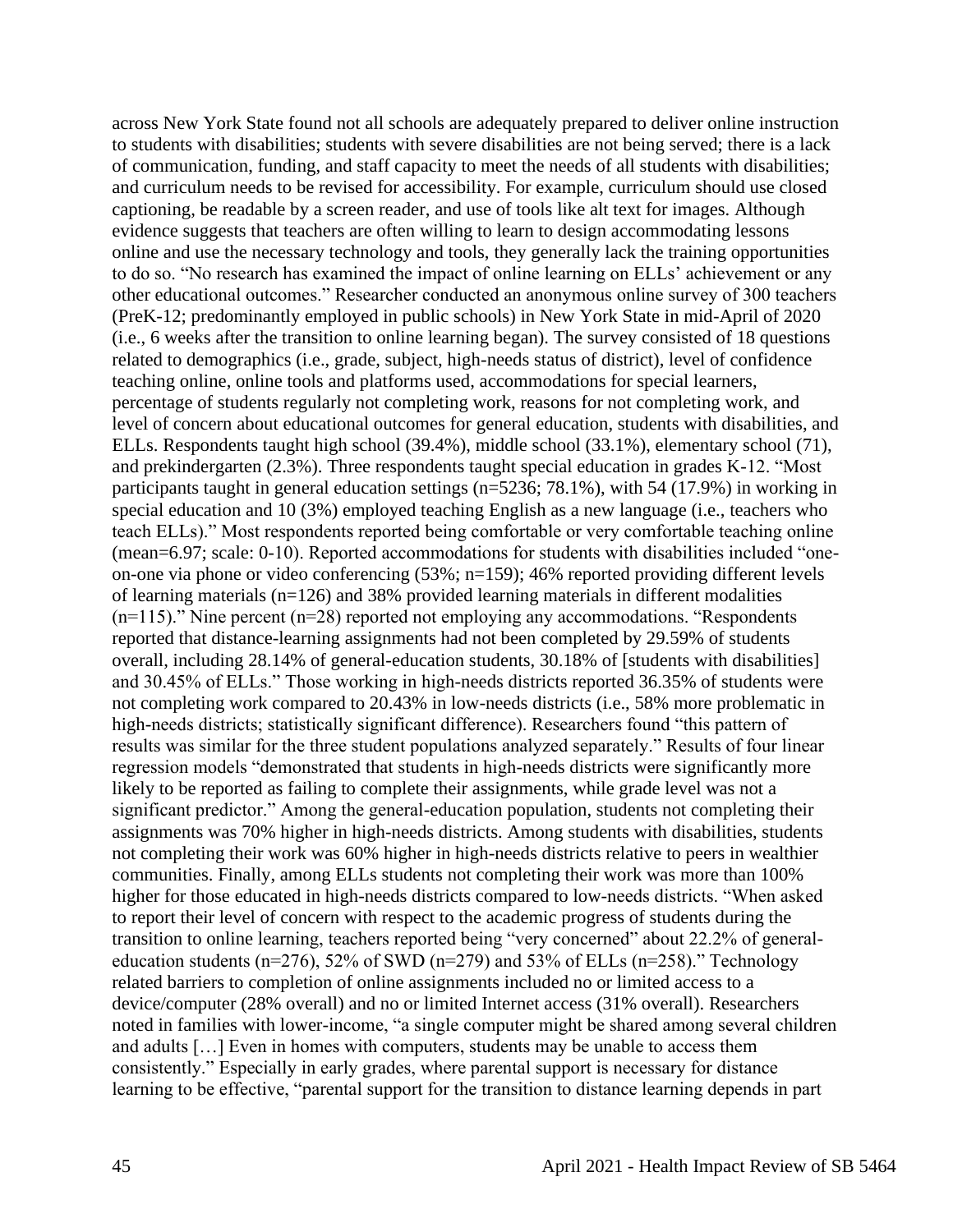on income level, placing lower income families at a disadvantage." Moreover, "since students with disabilities and ELLs are disproportionately likely to attend schools in disadvantaged communities, they are more likely to lack access to the technologies needed to participate fully in distance learning."

## 56. **Becker S. P., Breaux R., Cusick C. N., et al. Remote Learning During COVID-19: Examining School Practices, Service Continuation, and Difficulties for Adolescents With and Without Attention-Deficit/Hyperactivity Disorder.** *J Adolesc Health.* **2020;67(6):769- 777.**

Becker et al. examine remote learning practices, family financial burden, learning difficulties, parent confidence in remote learning, and parent difficulties with learning support and homeschool communication in a large sample of adolescents with and without ADHD. Data were collected from May 16, 2020, to June 15, 2020, when in-person learning was prohibited, and social distancing recommendations were in effect. The study sample consisted of 238 adolescents (132 males; aged 15.64-17.99 years) enrolled in grades 9-11 during the 2019-2020 academic year in the Southeaster and Midwestern U.S. Of the sample, 118 were diagnosed with DSM-5 ADHD (85 Predominantly Inattentive Presentation; 33 Combined Presentation), and 120 participants comprised a comparison sample without ADHD. Participants were mostly white (80.3%) and non-Hispanic/Latinx (94.5%). Results found that "adolescents from low-income families were significantly more likely than adolescents from high-income families to receive no remote/online learning ( $\gamma$ 2=6.28, p=.012) and significantly less likely to engage in class meetings online ( $\chi$ 2=8.78; p=.003)." Additionally, families with incomes below the U.S. median were more likely that families with incomes above the median to incur a financial burden. Fifty-nine percent of school services received before COVID-19 were maintained during remove learning. The most common of which were extended time to complete work (72%), meals provided by school (70%), and modified assignments or examinations (60%). Meanwhile, 35% of students continued receiving school counseling, and 39% continued receiving tutoring during COVID-19 remote learning. Among parents of adolescents with ADHD with an IEP/504 Plan 31% "reported finding it very challenging to have schooling moved to remote learning, compared with 18% of parents of adolescents with ADHD without an IEP/504 Plan and 4% of parents of adolescents with neither ADHD nor an IEP/504 Plan." Results showed "ADHD status significantly moderated the association between adolescent difficulty concentrating because of COVID-19 and remote learning difficulties. Difficulties concentrating were associated with more remote learning difficulties for adolescents with ADHD, but not for adolescents without ADHD."

## 57. **Dorn E., Hancock B., Sarakatsannis J., et al. COVID-19 and learning loss disparities grow and students need help. McKinsey & Company; 2020.**

This article by Dorn et al. examined assessment data from fall 2020 following COVID-19 related school closures. Data show that "students, on average, started school about three months behind where we would expect them to be in mathematics. Students of color were about three to five months behind in learning; white students were about one to three months behind." Estimates were based on data from the Curriculum Associates i-Ready platform. Assessment data from students who had returned to the classroom showed students in the sample learned "67% of the math and 87% of the reading that grade-level peers would typically have learned by the fall." Among schools that predominately served students of color, scores were 59% of the historical math average and 77% of the historical reading average. Results for reading were "more positive,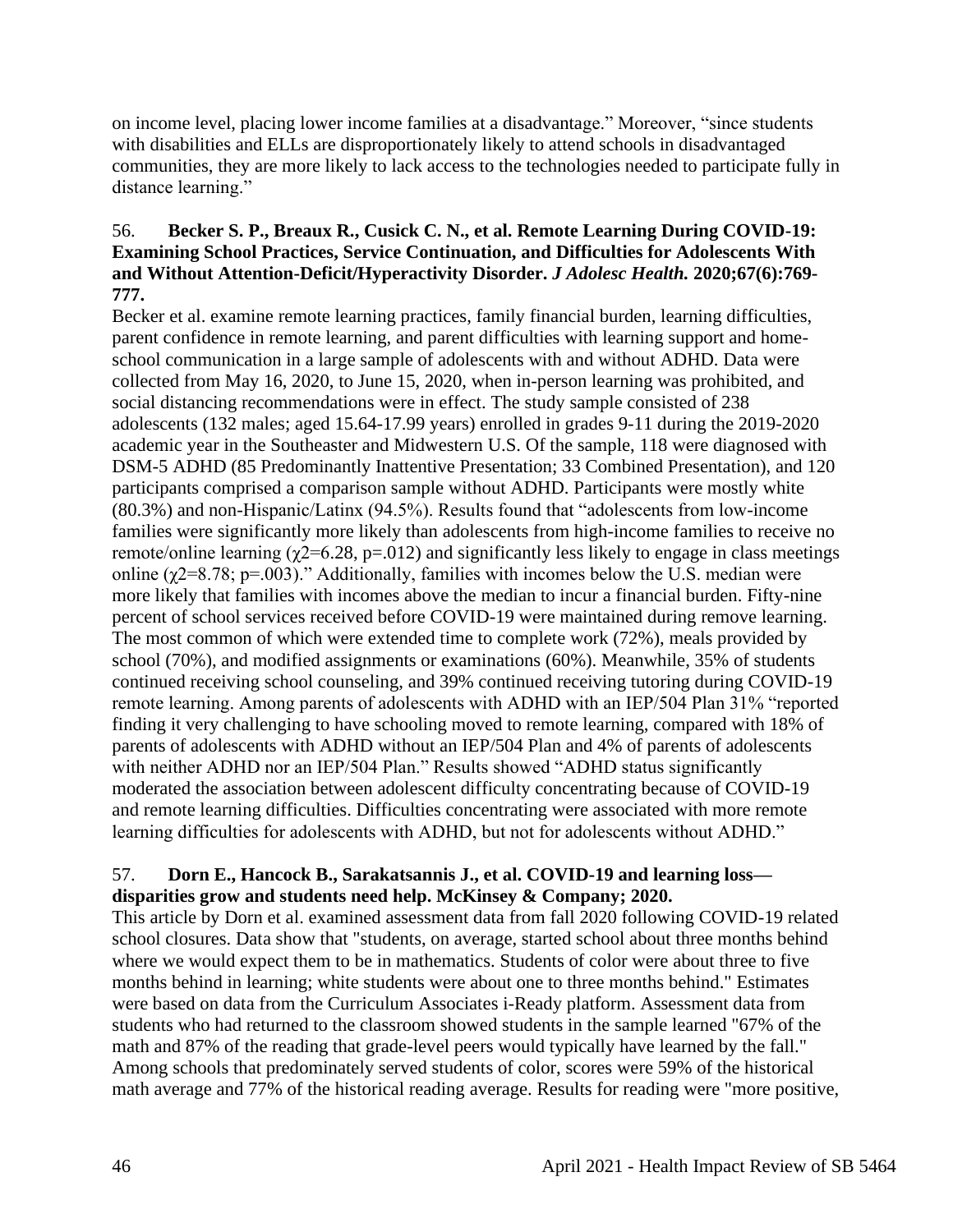with students starting school just a month and a half behind historical averages." Authors estimated students, on average, were likedly to lose 5-9 months of learning by the end of the 2020-21 academic year (6-12 months for students of color compared to 4-8 months for white students). Therefore, students with the fewest academic opportunities prior to the pandemic are expected to experience the greatest learning loss. Authors estimated about 60% of K-12 students started the 2020-21 school year full-time remote, 20% in a hybrid model (remote and in-person classes), and 20% in-person full-time. Evidence indicates that Black (estimated 69%) and Hispanic (71%) students are more likely to be learning remotely than white peers (49%).

## 58. **Hodgkinson S., Godoy L. , Beers L.S. , et al. Improving Mental Health Access for Low-Income Children and Families in the Primary Care Setting.** *Pediatrics.*  **2017;139(1):e20151175.**

In their report, funded by the National Institute on Minority Health and Health Disparities of the National Institutes of Health, Hodgkinson et al. discuss the impact of poverty on mental health, barriers to care, and integrated behavioral health care models that may improve access and outcomes for children and families residing in the contexts of poverty. Authors note disparities in financial poverty rates depending on age, race/ethnicity, family structure, and geographic location. Evidence indicates that Black/African American, American Indian/Alaska Native, and Hispanic or Latino children are disproportionately affected by financial poverty. For example, 2013 data show that African American and Hispanic children were approximately 3 times more likley than white and Asian children to be poor. Additionally, "Longitudinal research indicates that, compared with children of higher socioeconomic status (SES), children of low SES experience higher rates of parent-reported mental health problems and higher rates of unmet mental health needs." Specifically, a gradient exists in which "children from families across the spectrum of lower income levels incur some risk for adverse health outcomes, with children from families facing the greatest poverty experiencing the greatest risk." Evidence also shows that "more extended exposure to [financial] poverty and exposure during childhood have been linked with [worse mental health] outcomes." Authors cited evidence estimating that less than 15% of children experiencing poverty who are in need of mental health care receive services, and even fewer complete treatment. "Although there is no significant difference in the prevalence of mental health problems among children residing in poverty by race or ethnicity or geographic residence, after demographic and family variables are controlled for, there are statistically significant disparities in mental health service utilization across racial and ethnic groups and between children residing in urban and rural areas." For example, studies "generally found lower mental health service utilization among African American and Hispanic children compared with white children." Additionally, "African American children residing in urban areas and Latino children residing in both rural and urban areas are less likely to be connected to mental health care than white children", and "white children in rural areas are significantly less likely to receive metnal health services than thier counter parts in urban areas." Results remain statistically significant after controlling for income, family composition, and health insurance status. Low-income families and children face multiple barriers in accessing and maintaining compliance with mental health treatments. For example, families in rural areas often face long travel distances to access appropriate care. Lack of insurance, limited coverage, or insurancebarriers may limit access to mental health care. Clinic related barriers to care include long-wait times, multiple appointments, and business hours that may not accommodate those employed in low-wage shift jobs. Stigma associated with mental health care as well as a general mistrust of